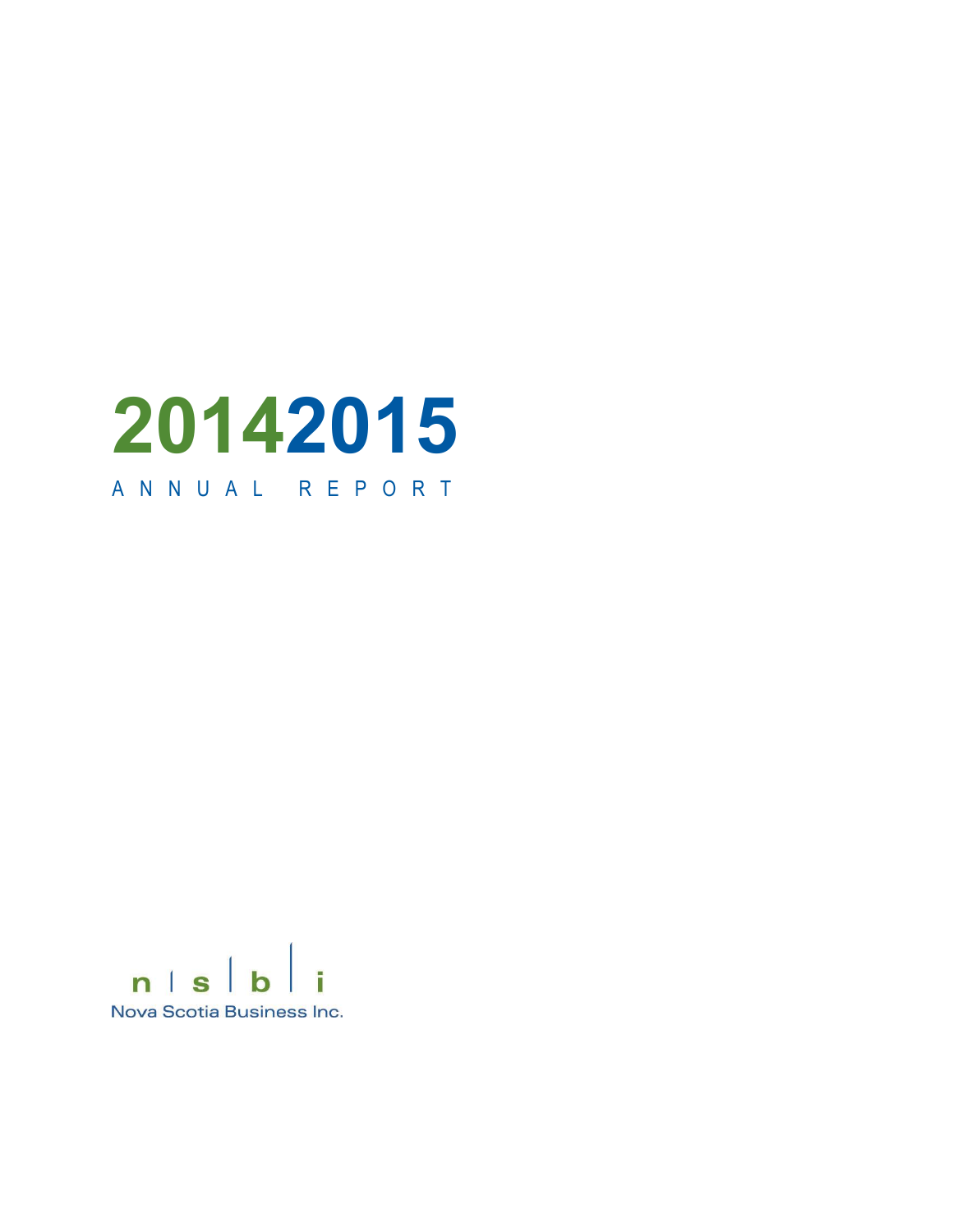## **TABLE OF CONTENTS**

**MESSAGE FROM THE BOARD CHAIR AND PRESIDENT AND CEO** | 2 **NOVA SCOTIA BUSINESS INC. BOARD OF DIRECTORS** | 3-5 **COMMITTEES AND OFFICERS** | 6 **2014-2015 INVESTMENT AND PROJECT ACTIVITY** | 7 **MANAGEMENT DISCUSSION AND ANALYSIS** | 9 **APPENDIX** | 15 **MANAGEMENT'S RESPONSIBILITY FOR FINANCIAL REPORTING** | 17 **FINANCIAL REPORTING**



1800 Argyle Street, Suite 701 Halifax, Nova Scotia B3J 3N8

**www.novascotiabusiness.com**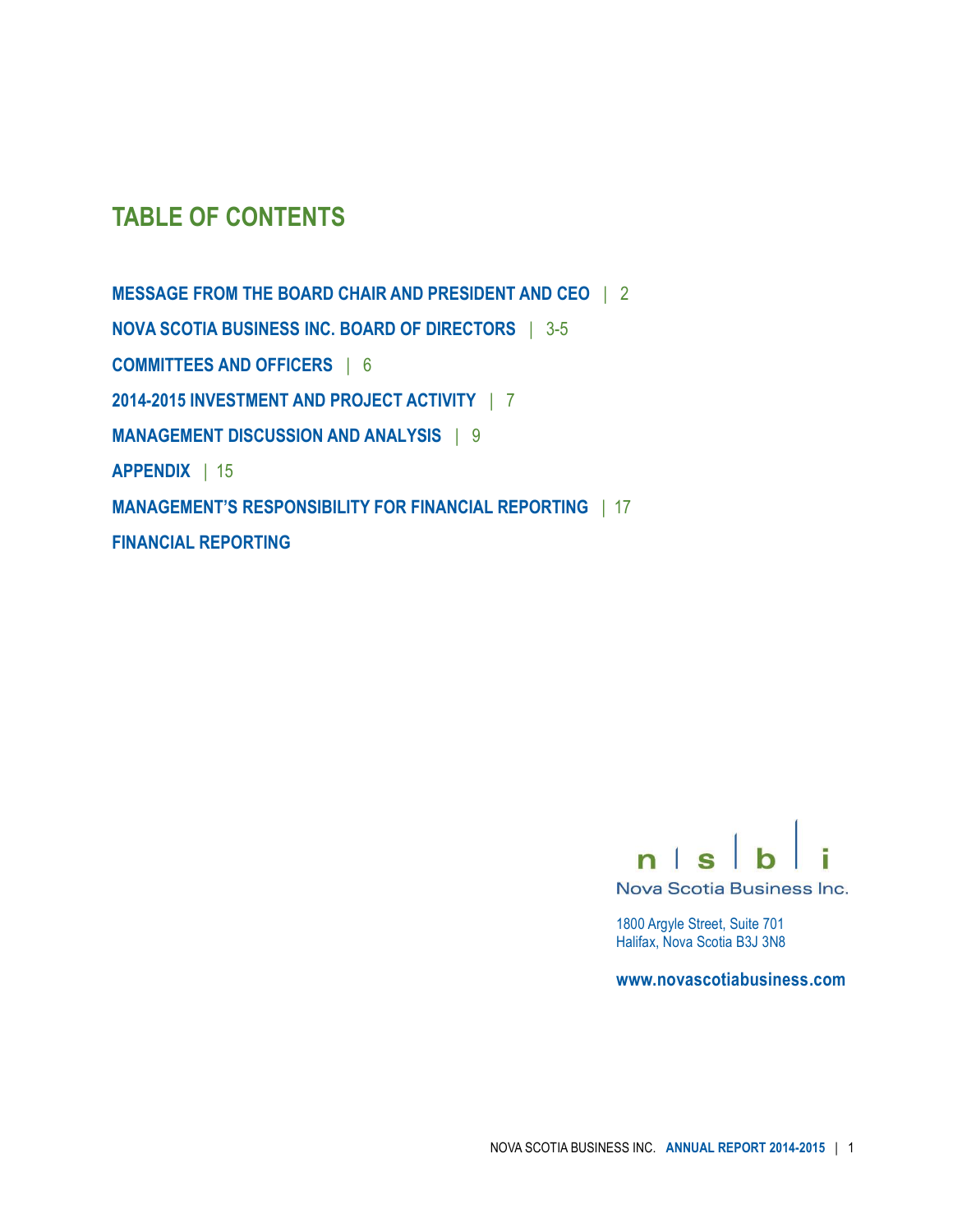## **MESSAGE FROM THE BOARD CHAIR AND THE PRESIDENT AND CEO**

Nova Scotia Business Inc. drives economic momentum in Nova Scotia through attracting and expanding investment, and helping businesses in all communities be more successful exporters. Nova Scotia Business Inc.'s impact can best be measured through the success of its private-sector companies who look for new opportunities, define their competitive advantage, and work hard every day to create innovative products and services.

In 2014-2015, Nova Scotia Business Inc. welcomed new private-sector companies to Nova Scotia, and helped over 250 Nova Scotia companies enter new or existing markets around the world. Nova Scotia Business Inc. provided business navigation services for over 680 clients and businesses across the province and charted 17 payroll rebates to encourage job creation.

2014-2015 also brought changes to Nova Scotia Business Inc. The government commissioned independent reviews of provincial economic development assistance programs and structures and as a result, Nova Scotia Business Inc. welcomed a new mandate.

The Nova Scotia Commission on Building Our New Economy's report identified bold targets with respect to increasing the value of exports as well as the number of companies exporting by 50 per cent over the next ten years. Nova Scotia Business Inc. recognizes the important role it must play in supporting and achieving these goals in order to ensure a strong, prosperous future for all Nova Scotians, today and tomorrow.

In 2015-2016, Nova Scotia Business Inc. will bring a new targeted focus to its efforts, strengthen its partnerships, and drive measurable results as it continues to sell the world on doing business in Nova Scotia and sell Nova Scotia businesses to the world. We look to the year ahead with refreshed motivation and emphasis and are excited about the role Nova Scotia Business Inc. will play in building Nova Scotia's future economic prosperity.

**Janice Stairs** Board Chair Nova Scotia Business Inc.

Laurel Broter

**Laurel C. Broten** President and CEO Nova Scotia Business Inc.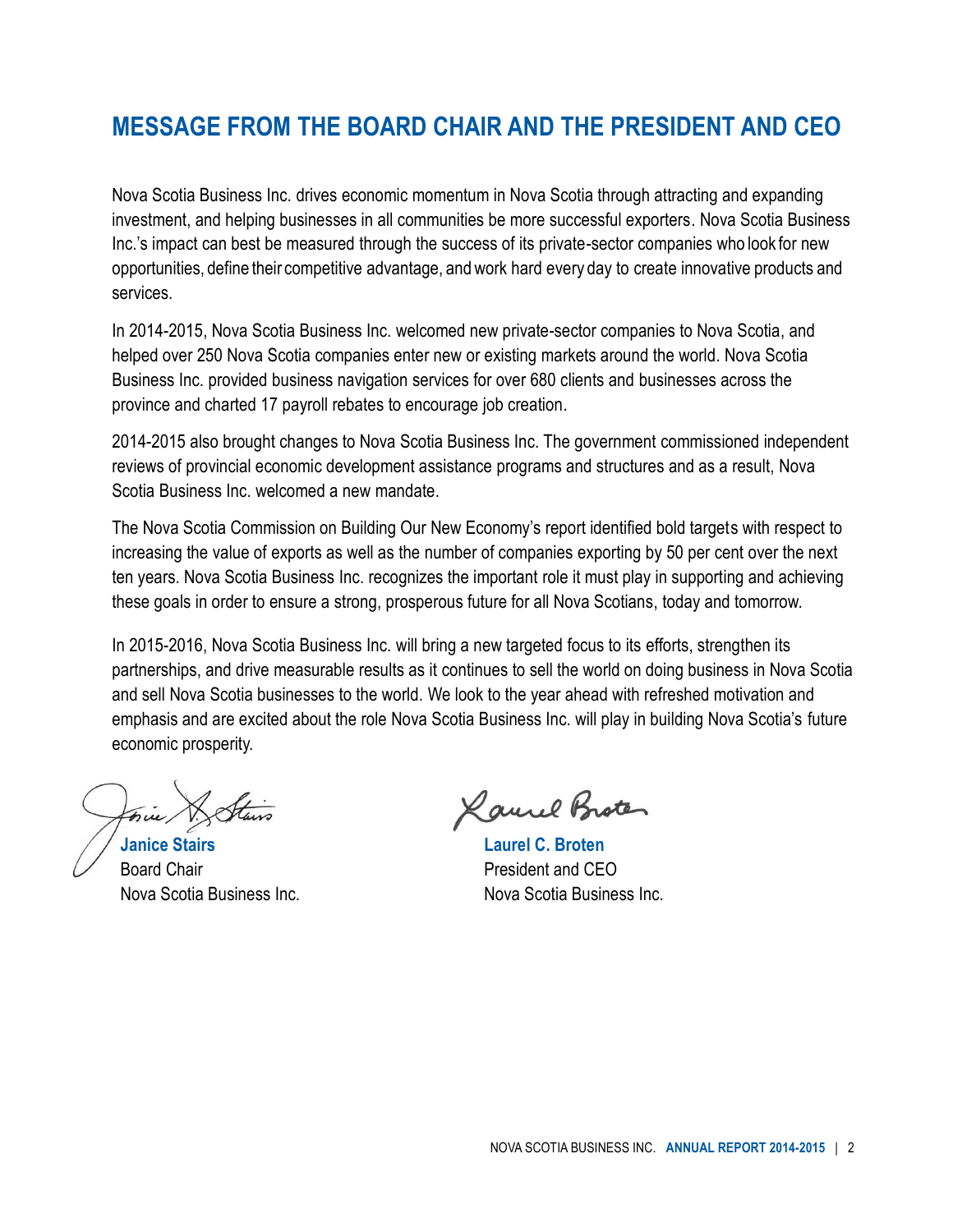## **Board of Directors Overview**

Due diligence and adherence to rigorous corporate governance guides the action of Nova Scotia Business Inc.'s private-sector board. Comprised of respected leaders from communities across Nova Scotia, the Board of Directors provides guidance and governance for business activities.

Including committee meetings, members of the board met in 2014-2015 to:

- Oversee the corporate governance framework
- Review and approve quarterly and annual financial reports
- Oversee the strategic business planning process
- Identify and monitor risks facing the corporation
- Monitor the integrity of the corporation's internal control systems
- Approve financial transactions within board limits.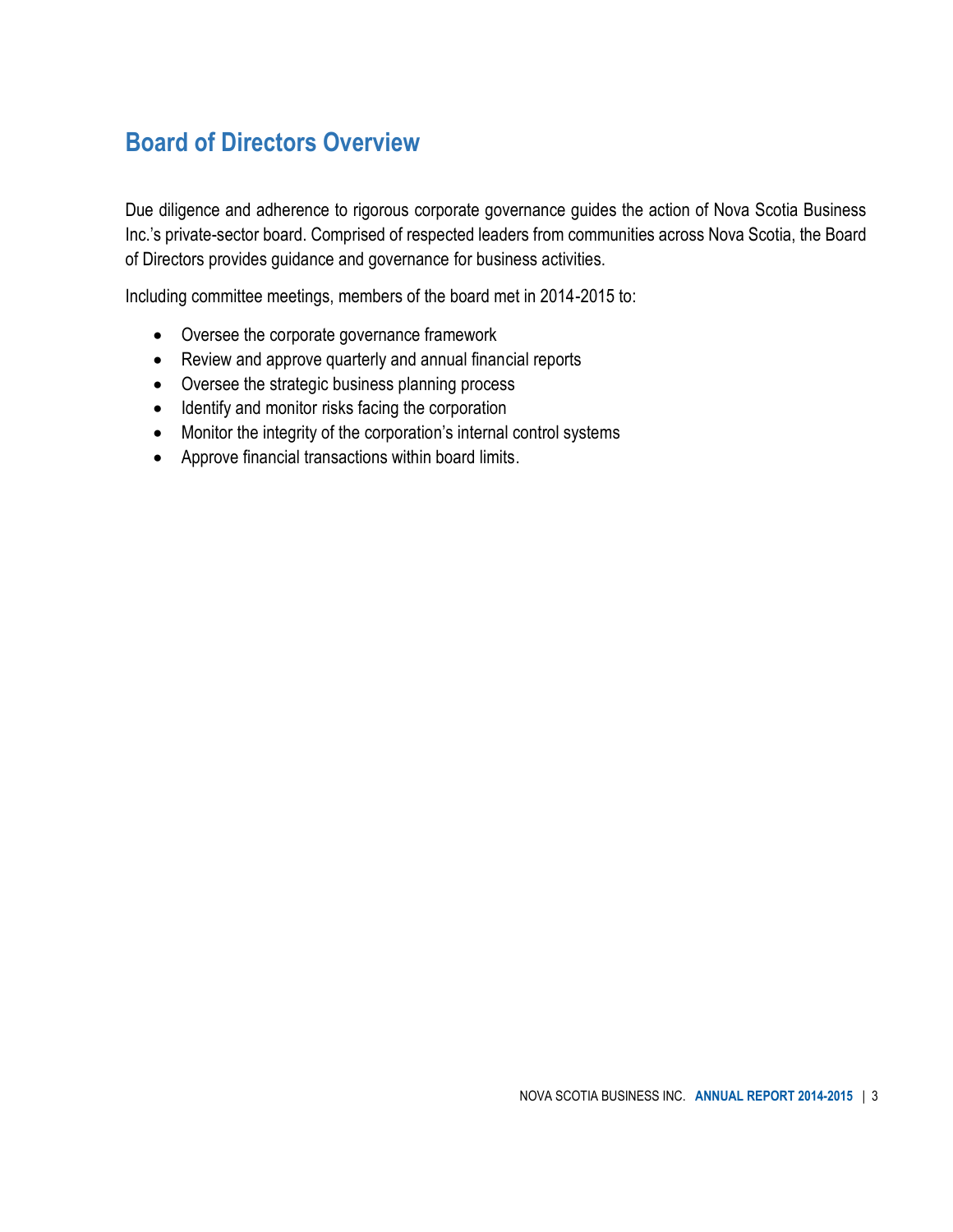### **Board of Directors**

#### **Janice Stairs, Chair**

*(appointed director, September 2009)*

- Namibia Rare Earths Inc., General Counsel
- McInnes Cooper, Halifax Counsel
- Aurico Gold Inc. (TSX:NYSE), Board of **Directors**
- NovaCopper Inc. (TSX:NYSE-MKT), Board of Directors
- Halifax Grammer School, Board of Governors and Executive Committee, Past Member
- Nova Scotia District Council of Investment Dealers Assoc., Past Member

### **Paul Belliveau FCA**

*(appointed director, February 2013)* 

- Belliveau Veinotte Inc., Partner
- Bridgewater Development Association, Former Chair
- Lunenburg County Lifestyle Centre, Former **Chair**
- AC Group of Independent Accounting Firms Limited, Board of Directors

### **Simon d'Entremont**

*(appointed director, January 2012)* 

- Economic and Rural Development and Tourism, Deputy Minister
- Innovacorp, Board of Directors
- Trade Centre Limited, Board of Directors
- Nova Scotia Tourism Agency, Board of **Directors**
- Film and Creative Industries of Nova Scotia, Board of Directors
- Waterfront Development Corporation Ltd., Board of Directors

#### **Ray Ivany**

*(appointed director, December 2010)*

- Acadia University, President and Vice-Chancellor
- Nova Scotia Community College, Former President and CEO
- Worker's Compensation Board of Nova Scotia, Former Chair
- Natural Sciences and Engineering Research Council of Canada, Council Member
- Nova Scotia Commission on Building our New Economy, **Chair**
- Nova Scotia Power Inc., Board of Directors
- Rothesay Netherwood School, Board of Directors
- Perennia, Board of Directors

#### **Dan Christmas**

### *(appointed director, June 2010; term expired June 2014)*

- Membertou Band Council and Membertou Corporate Division, Senior Advisor
- Nova Scotia Commission on Building our New Economy, Commissioner
- Cape Breton Partnership, Past Chair

### **Bert Frizzell**

*(appointed director, September 2011)* 

- The Shaw Group, Vice Chairman
- Acadia University, Board of Governors
- Heritage Gas, Board of Directors
- LED Roadway Lighting, Board of Directors
- West Bedford Holdings Ltd., Board of **Directors**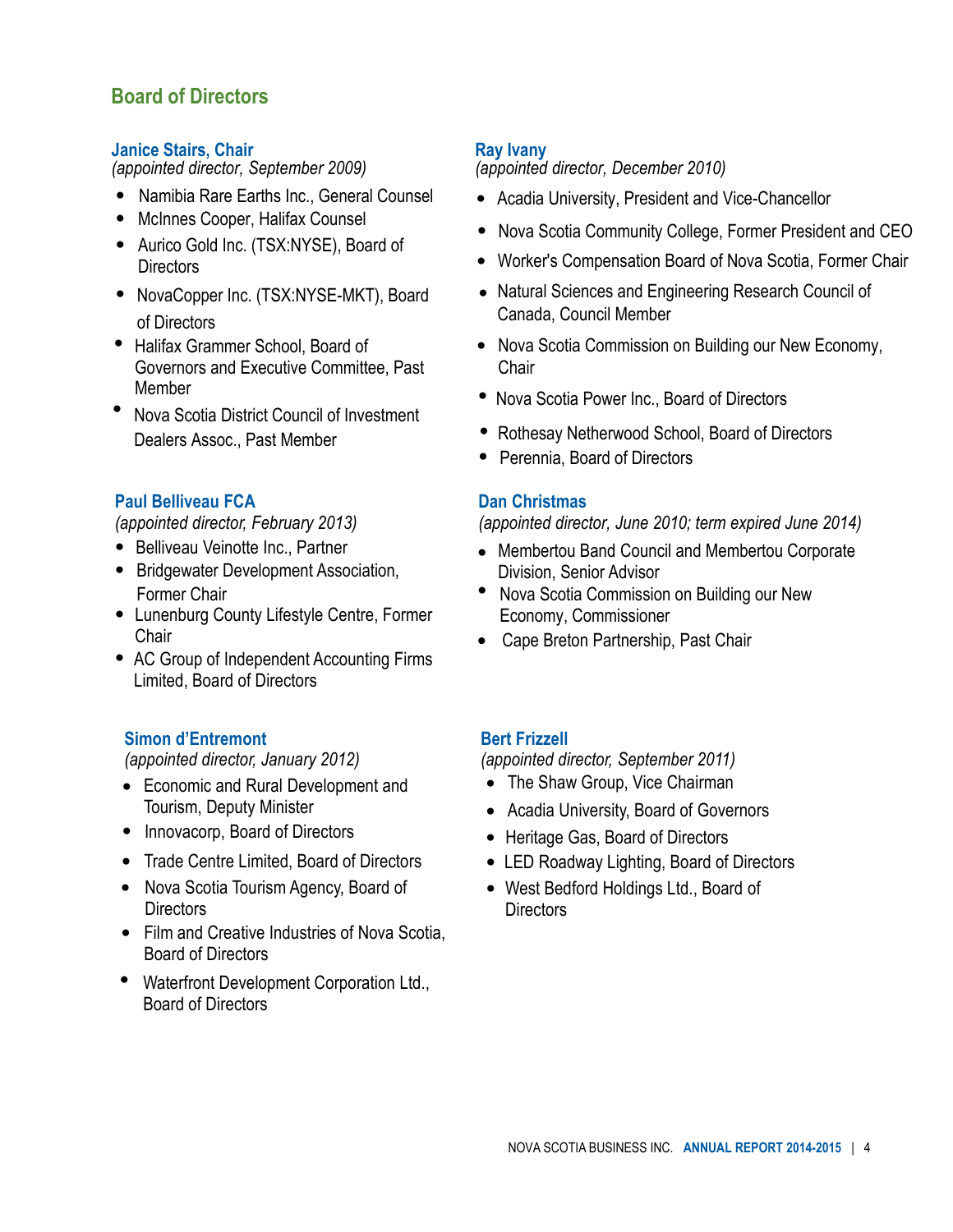### **Cheryl Hodder QC**

*(appointed director, November 2012)* 

- McInnes Cooper, Partner
- Canadian Institute of Corporate Directors, Maritime Chapter, Chair
- Film and Creative Industries, Chair

### **Marie Mullally**

*(appointed director, December 2014)*

- Credit Union Atlantic, President and CEO
- Nova Scotia Gaming Corporation, Former
- President and CEO
- Halifax International Airport Authority, Trustee

### **Stuart Rath**

*(appointed director, March 2007)*

- Stuco Holdings Limited, President and **Director**
- Truro Centre Limited, Vice President
- Truro Industrial Society, Past Chair

### **Scott Travers**

*(appointed director, June 2009)*

- DSquared Consulting, President
- Minas Basin Pulp and Power Company Ltd., Past President and COO
- Newton Falls Fine Paper Company, LLC, Former Vice Chairman and President
- Electrical Consumers Association of Nova Scotia, Founding Member
- Seaforth Energy, Past Board of Directors
- Woodland Biofuels, Board of Directors
- Nova Renew Inc., Founder and Board of **Directors**
- Crown Fibre Tube, Past Board of Directors
- Pulp and Paper Technical Association of Canada, Past Chair
- Tignish Initiatives, Board of Directors
- MTEC (Marine Tidal Energy Corp), Board of **Directors**

### **Lois Dyer Mann**

*(appointed director, December 2007)* 

- Knightsbridge Robertson Surrette, Partner
- 2011 Canada Winter Games Host Society
- Halifax Chamber of Commerce, Past Chair
- IWK Health Centre Foundation, Former **Trustee**
- Chester Art Centre, Board of Directors

### **Sean C. Murray**

*(appointed director, June 2007)*

- Advocate Printing and Publishing Company Limited, President and CEO
- Canadian Printing Industries Scholarship Trust Fund,
- Vice-Chair **Vice-Chair Juvenile Diabetes Research Foundation Canada**, Board of Directors
	- Aberdeen Health Foundation, Board of Directors
	- Centre for Family Business and Regional Prosperity, Dalhousie University, Advisory Board

### **Ronald E. Smith**

*(appointed director, May 2011)*

- Maritime Tel & Tel Ltd., Former CFO
- Emera Inc., Former CFO
- Canada Pension Plan Investment Board, Board of Directors
- AuRico Gold Inc., Board of Directors
- Pro Real Estate Investment Trust, Board of Trustees
- Public Service Superannuation Plan Trustee Inc., Chair
- Acadia University, Board of Governors, Past Chair
- The Arthritis Society, National Treasure
- Western Regional Economic Network, Board of Directors
- Building the Freetown Initiative, Board of **Directors**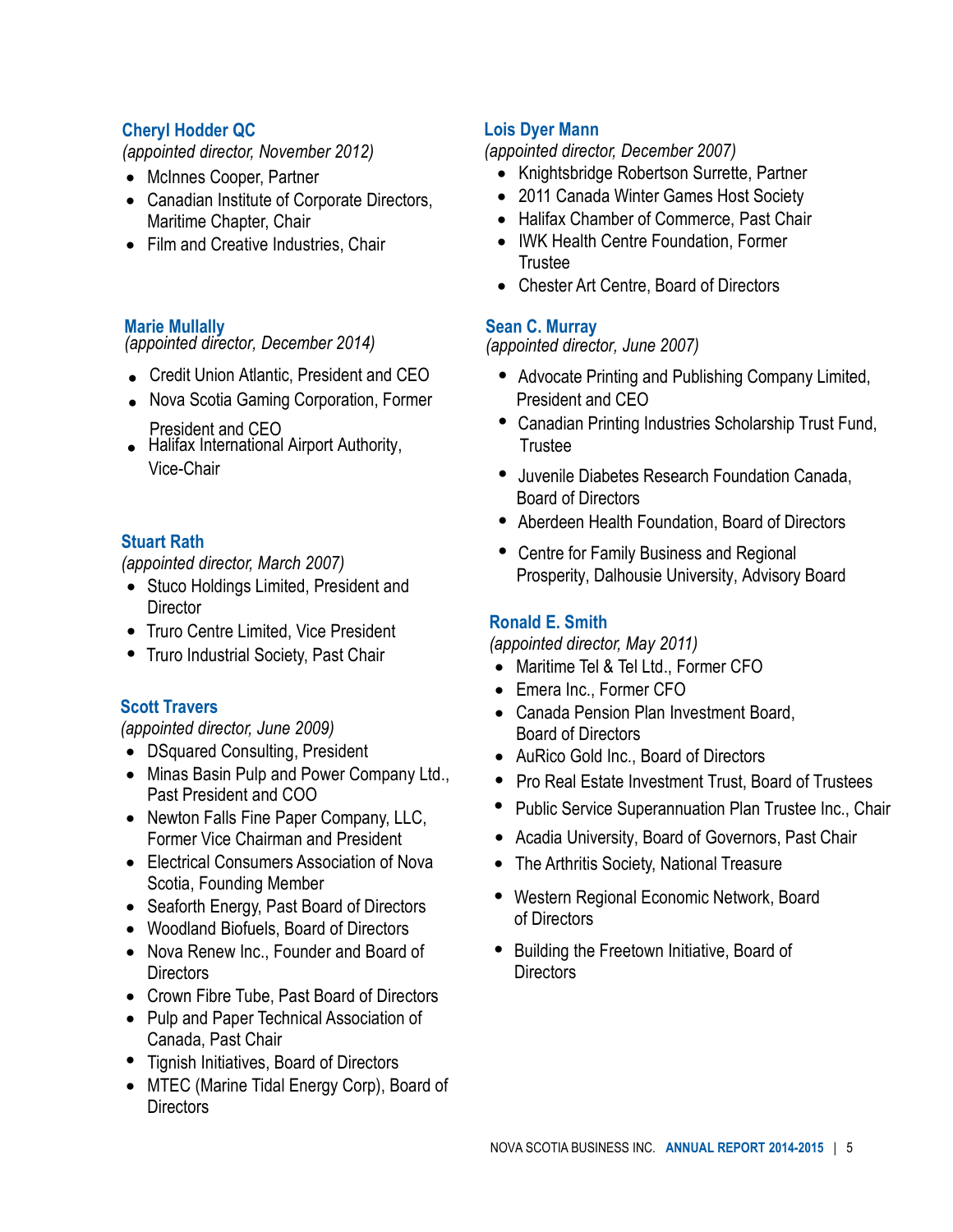## **COMMITTEES AND OFFICERS**

The Audit, Human Resources Governance, and Investment Committees serve to assist the board in carrying out its responsibilities.

### **Audit Committee**

Bert Frizzell, Chair Dan Christmas *(until June 2014)* Cheryl Hodder Paul Belliveau

The Audit Committee oversees Nova Scotia Business Inc.'s financial reporting, assesses its internal controls and risk environment, and reviews the report prepared by the corporation's external auditor.

### **Human Resources Governance Committee**

Lois Dyer Mann, Chair Ray Ivany Cheryl Hodder Marie Mullally

The Human Resources Governance Committee ensures appropriate human resources management policies are in place, manages the recruitment process for new board members, and develops and oversees Nova Scotia Business Inc.'s corporate governance principles.

### **Investment Committee**

Sean Murray, Chair Stuart Rath Scott Travers Janice Stairs Bert Frizzell Ron Smith

The Investment Committee oversees Nova Scotia Business Inc.'s investment framework and policies, monitors the performance of the corporation's investment portfolio, and recommends financial transactions outside its approval limit to the full board for approval.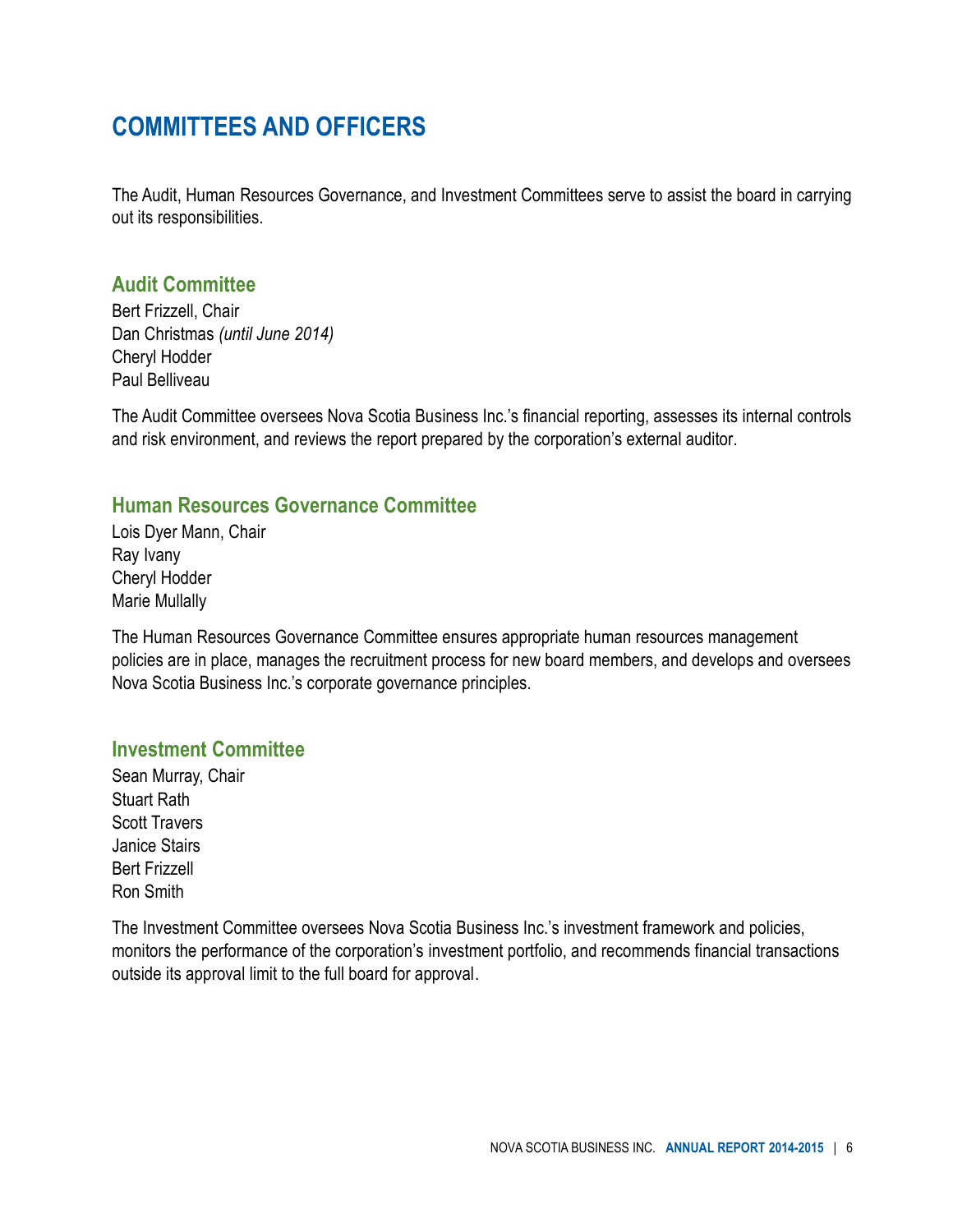## **2014-2015 INVESTMENT AND PROJECT ACTIVITY**

### **NOVA SCOTIA BUSINESS FUND TRANSACTIONS**

| <b>COMPANY</b>                   | <b>TYPE</b>            | <b>LOCATION</b> | <b>AMOUNT</b> |
|----------------------------------|------------------------|-----------------|---------------|
| <b>Clear Picture Corporation</b> | <b>Working Capital</b> | Halifax         | 500,000       |
| Ledwidge Lumber Company Ltd.     | Guarantee              | Elmsdale        | 1,500,000     |
| Internetworking Atlantic Inc.    | <b>Working Capital</b> | Halifax         | 400,000       |
| Sable Engineering Ltd.*          | <b>Working Capital</b> | Trenton         | 200,000       |
|                                  |                        |                 | \$2,600,000   |

\*Withdrawn

### **STRATEGIC INVESTMENT FUND TRANSACTIONS**

| <b>COMPANY</b>                                     | <b>TYPE</b>    | <b>LOCATION</b>         | <b>AMOUNT</b> |
|----------------------------------------------------|----------------|-------------------------|---------------|
| Ping Identity                                      | Payroll Rebate | Halifax                 | 918,000       |
| Millennium1 Solutions                              | Payroll Rebate | <b>Bridgewater</b>      | 1,137,500     |
| NTT DATA Canada, Inc.                              | Payroll Rebate | Halifax                 | 6,720,706     |
| Gevity Consulting Inc. (Global Village Consulting) | Payroll Rebate | Halifax                 | 472,500       |
| Introhive                                          | Payroll Rebate | Halifax                 | 979,688       |
| <b>Manulife Financial</b>                          | Payroll Rebate | Halifax                 | 3,843,750     |
| Innovatia Inc.                                     | Payroll Rebate | Halifax                 | 959,400       |
| CNS Accounting Solutions Ltd. (BDO Cayman)         | Payroll Rebate | <b>Halifax</b>          | 528,000       |
| Slyce Holdings Inc.                                | Payroll Rebate | <b>New</b><br>Waterford | 4,433,250     |
| Karma Gaming                                       | Payroll Rebate | Halifax                 | 381,000       |
| GoSecure Inc.                                      | Payroll Rebate | Dartmouth               | 1,521,000     |
| <b>BioVectra</b>                                   | Payroll Rebate | Windsor                 | 1,606,550     |
| Lockheed Martin Canada                             | Payroll Rebate | Dartmouth               | 6,500,000     |
| Metamaterial Technologies Inc.                     | Payroll Rebate | Dartmouth               | 2,482,793     |
| Royal Bank of Canada                               | Payroll Rebate | Halifax                 | 22,000,000    |
| <b>DSM Nutritional Products</b>                    | Payroll Rebate | Dartmouth               | 1,225,000     |
| <b>DSM Nutritional Products</b>                    | Payroll Rebate | Mulgrave                | 5,000,000     |
|                                                    |                |                         | \$60,709,137  |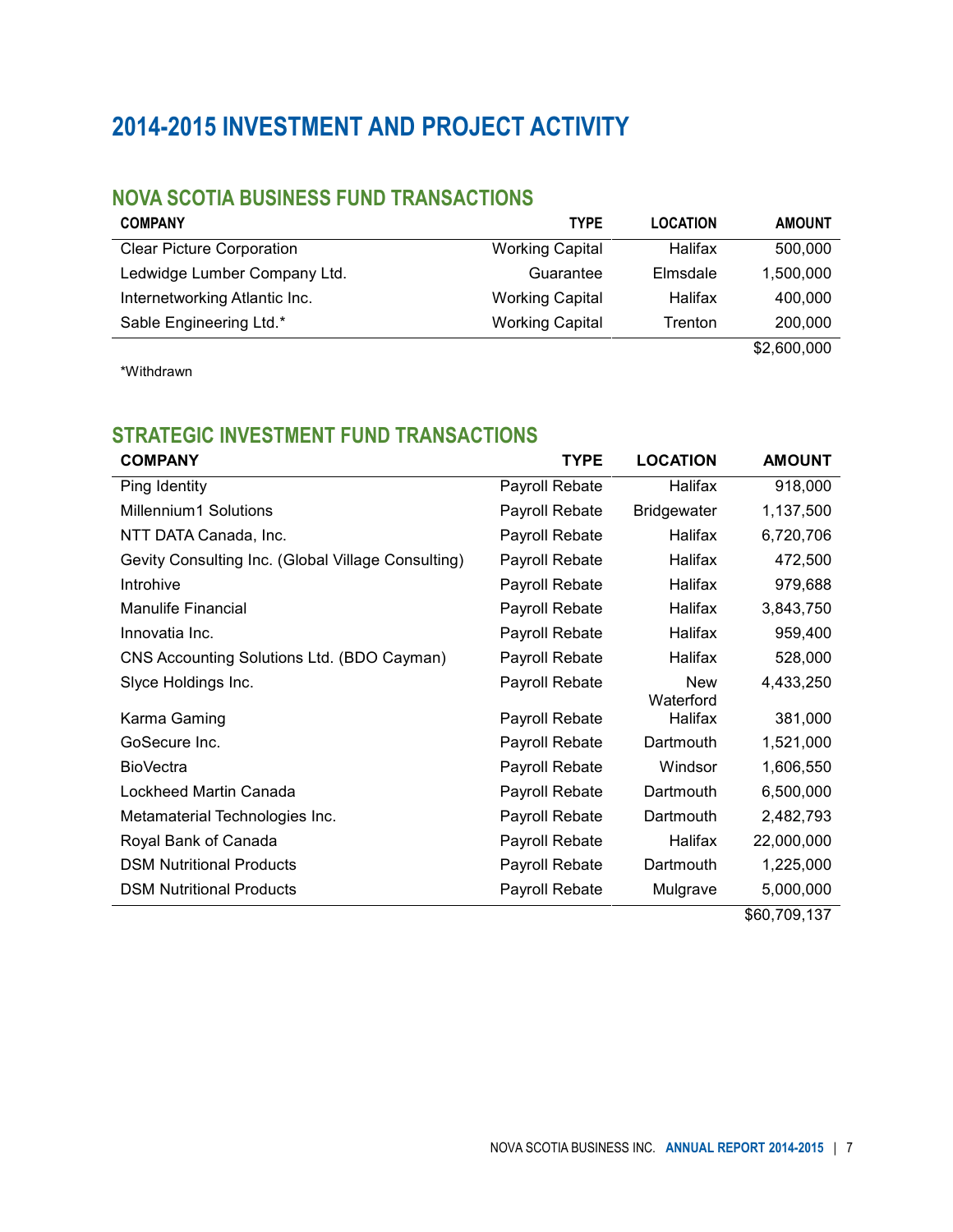## **PROJECT MANAGEMENT ACTIVITY**

| <b>COMPANY</b>    | <b>TYPE</b>                    | <b>LOCATION</b>         | <b>AMOUNT</b> |
|-------------------|--------------------------------|-------------------------|---------------|
| Vesuvius Media    | <b>Project Management</b>      | Halifax                 | n/a           |
| NS LNG            | Project Management Guysborough |                         | n/a           |
| DDI International | <b>Project Management</b>      | Halifax/<br>Guysborough | n/a           |

### **WHERE NOVA SCOTIA BUSINESS INC. AND ITS CLIENTS WORKED 2014-2015**

| Australia       | Dominican Republic | Kuwait             | Singapore                   |
|-----------------|--------------------|--------------------|-----------------------------|
| <b>Barbados</b> | England            | Mexico             | South Korea                 |
| Belgium         | Finland            | <b>Netherlands</b> | Spain                       |
| Bermuda         | France             | Norway             | Sweden                      |
| <b>Brazil</b>   | Germany            | Panama             | Switzerland                 |
| Canada          | Greece             | Peru               | Tanzania                    |
| Chile           | Iceland            | Portugal           | Trinidad and Tobago         |
| China           | India              | <b>Puerto Rico</b> | <b>United Arab Emirates</b> |
| Colombia        | Italy              | Russia             | <b>United States</b>        |
| Costa Rica      | Jamaica            | Saudi Arabia       | Vietnam                     |
| Cuba            | Japan              | Scotland           |                             |

*\*The list captures destination targets of trade employees, investment team employees, and company clients expanding or entering new markets.*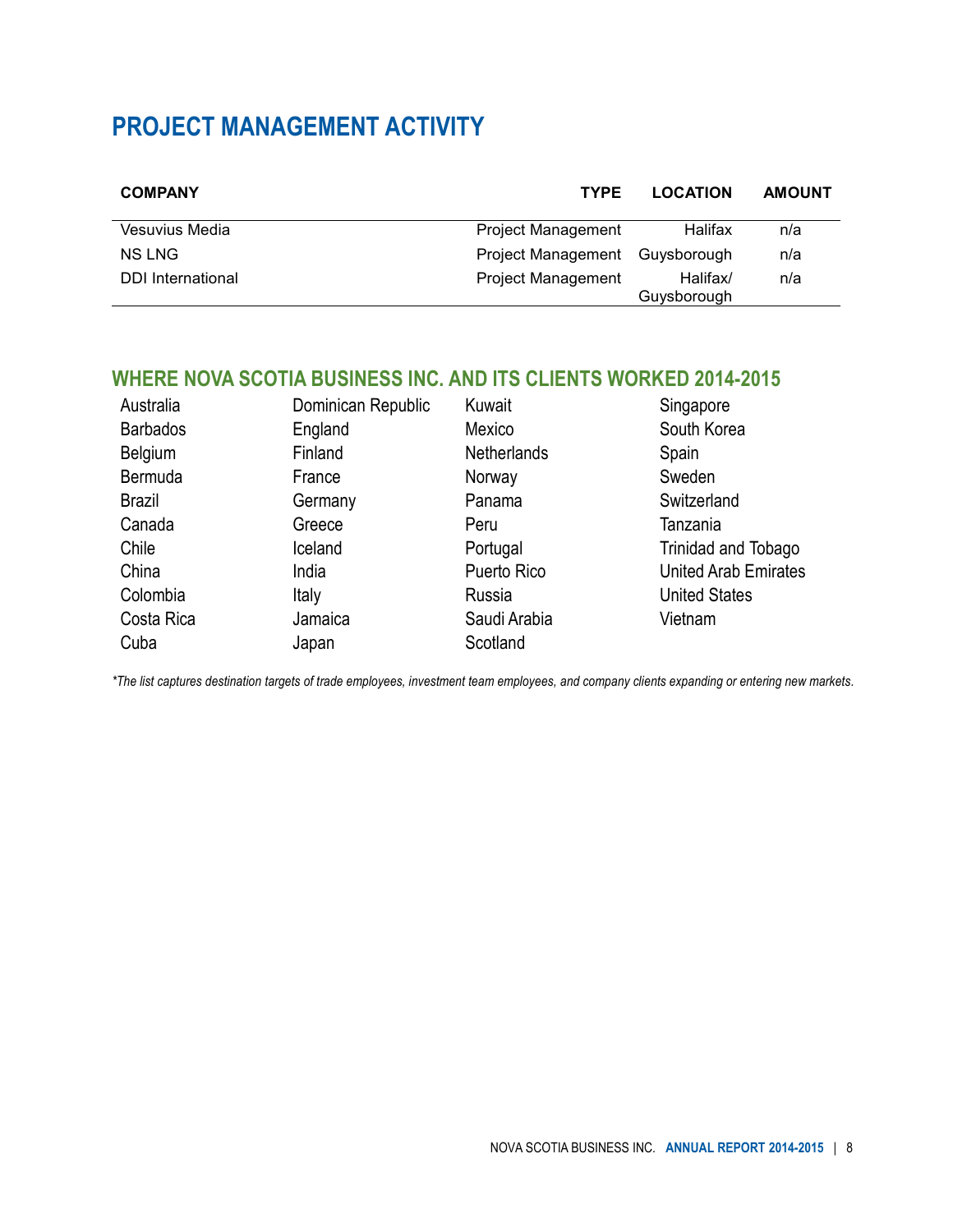## **MANAGEMENT DISCUSSION AND ANALYSIS**

### **Context**

Nova Scotia Business Inc., a Nova Scotia Crown Corporation, led by a private-sector board, is the lead business development agency for the Province of Nova Scotia. Management has measured and analyzed the agency's activities and performance for the fiscal year 2014-2015. This annual report is Nova Scotia Business Inc.'s yearly public accountability statement of the agency's performance against the goals it set through Nova Scotia Business Inc.'s approved annual business plan at the beginning of its fiscal year 2014-2015.

### **Nova Scotia Business Inc.'s Mandate 2015-2016**

Nova Scotia Business Inc. was created in 2001, by the Nova Scotia Business Incorporated Act, to be the lead business development agency for the Province of Nova Scotia. Led by a private-sector board of directors, Nova Scotia Business Inc.'s goal is to be a key point of contact for businesses in all communities to help them grow and prosper in the province and beyond. Nova Scotia Business Inc.'s dual focus is to attract global investment to Nova Scotia to create new jobs and help Nova Scotia's businesses to grow and succeed in the global economy through business advisory services, skill development and training, financing, and support in accessing global markets. The act requires Nova Scotia Business Inc. to fulfill the following:

The object of the Corporation is to promote business development in the Province by working directly with businesses to support economic growth through:

- a) promote economic growth and business and social enterprise expansion in the Province by working directly with businesses and social enterprises;
- b) attract investment to the Province;
- c) connect businesses in the Province with export markets or opportunities outside the Province; and
- d) exercise and perform the functions and duties conferred on it by this Act and the regulations or as may be required to meet the terms of the current outcomes agreement pursuant to Section 31A, the business plan of the Corporation and the strategic plan of the Corporation.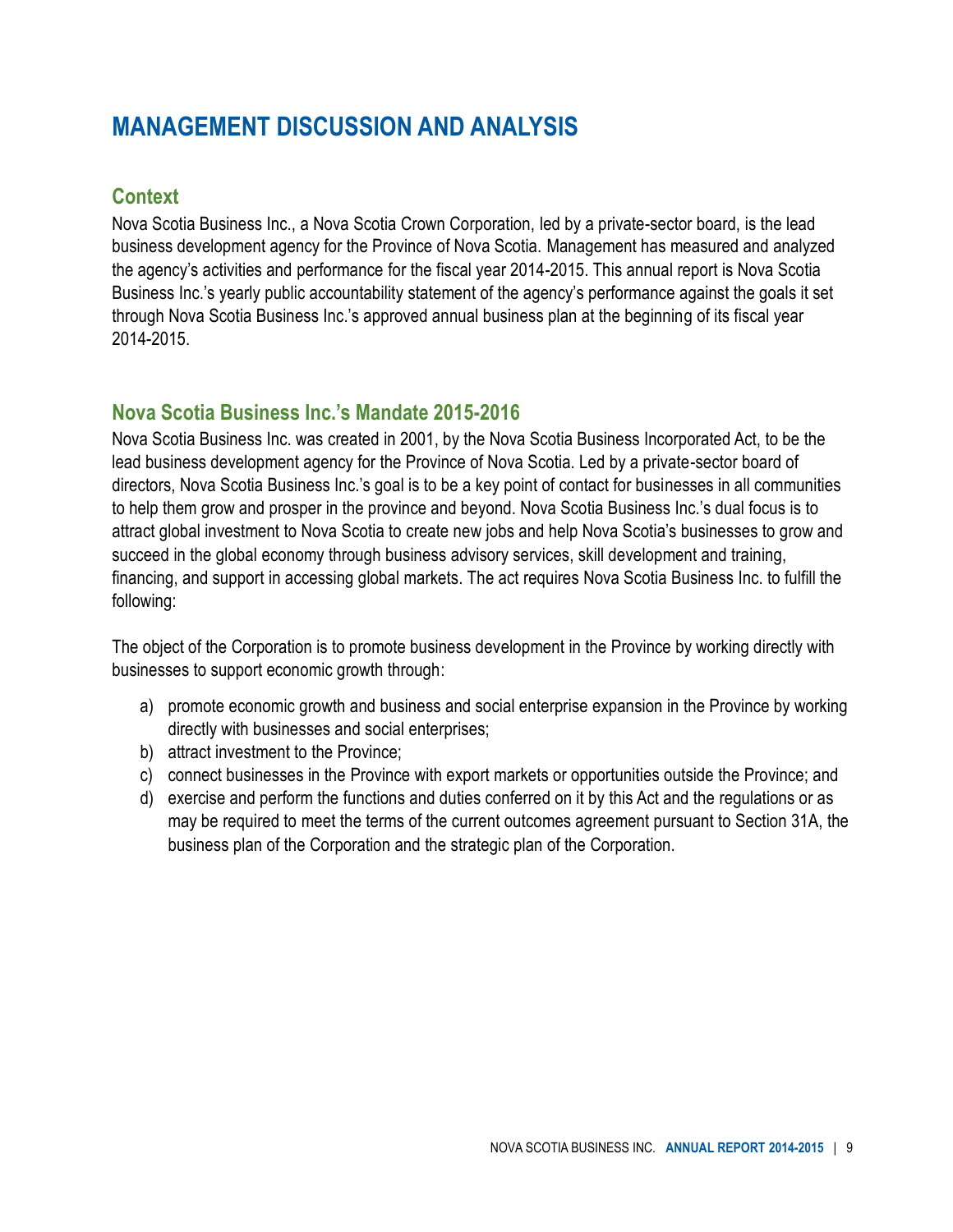### **Economic Context in 2014-2015**

Nova Scotia does business in a global economy and is impacted by what's happening across Canada and around the globe. Because growth depends on our ability to export our products and services to larger markets outside our borders, it is important to have regard for the state of the economy in national and international markets.

The recovery from the 2009 global recession has been slower than expected, largely due to varying growth among major world economies, with some rebounding quicker than others.<sup>1</sup> The recovery in China, the United Kingdom, and the United States has been strong; however, China's growth is beginning to soften. Sluggish growth in continental Europe, Japan, Russia, and Latin America has also slowed global recovery.<sup>2</sup> The end of 2014 brought with it a sharp drop in the price of crude oil, which has had significant impacts both globally and here at home. Since crude oil exports are a large contributor to Canada's economy, the value of the Canadian dollar compared to the US dollar has been dropping. The drop of the Canadian dollar was also influenced by the decision of the Bank of Canada to cut interest rates from 1 per cent to 0.75 per cent, and there is speculation that further cuts can be expected

The drop in the value of Canadian dollar is expected to last through the end of 2016.<sup>3</sup> What does this mean for Nova Scotia? While the low Canadian dollar will put pressure on Canadian consumers, who will have to pay more for goods and services from outside the country, it will help make Nova Scotia's exports more attractive to customers in the United States. All things considered, Nova Scotia will most likely see higher growth in terms of real GDP when compared to the national average through the end of 2016.<sup>4</sup>

<sup>1</sup> United Nations. Global Economic Outlook. Chapter 1: World Economic Situation and Prospects 2015. New York, NY (January 2015).

<sup>2</sup> The World Bank. Global Economic Prospects: Having Fiscal Space and Using It. Chapter 1: Global Outlook. Washington, DC (January 2015).

<sup>3</sup> Scotiabank. Foreign Exchange Outlook. Toronto, ON (February 2015).

<sup>4</sup> TD Economics (www.td.com/economics). Canadian Provincial Economic Forecast Update (January 2015)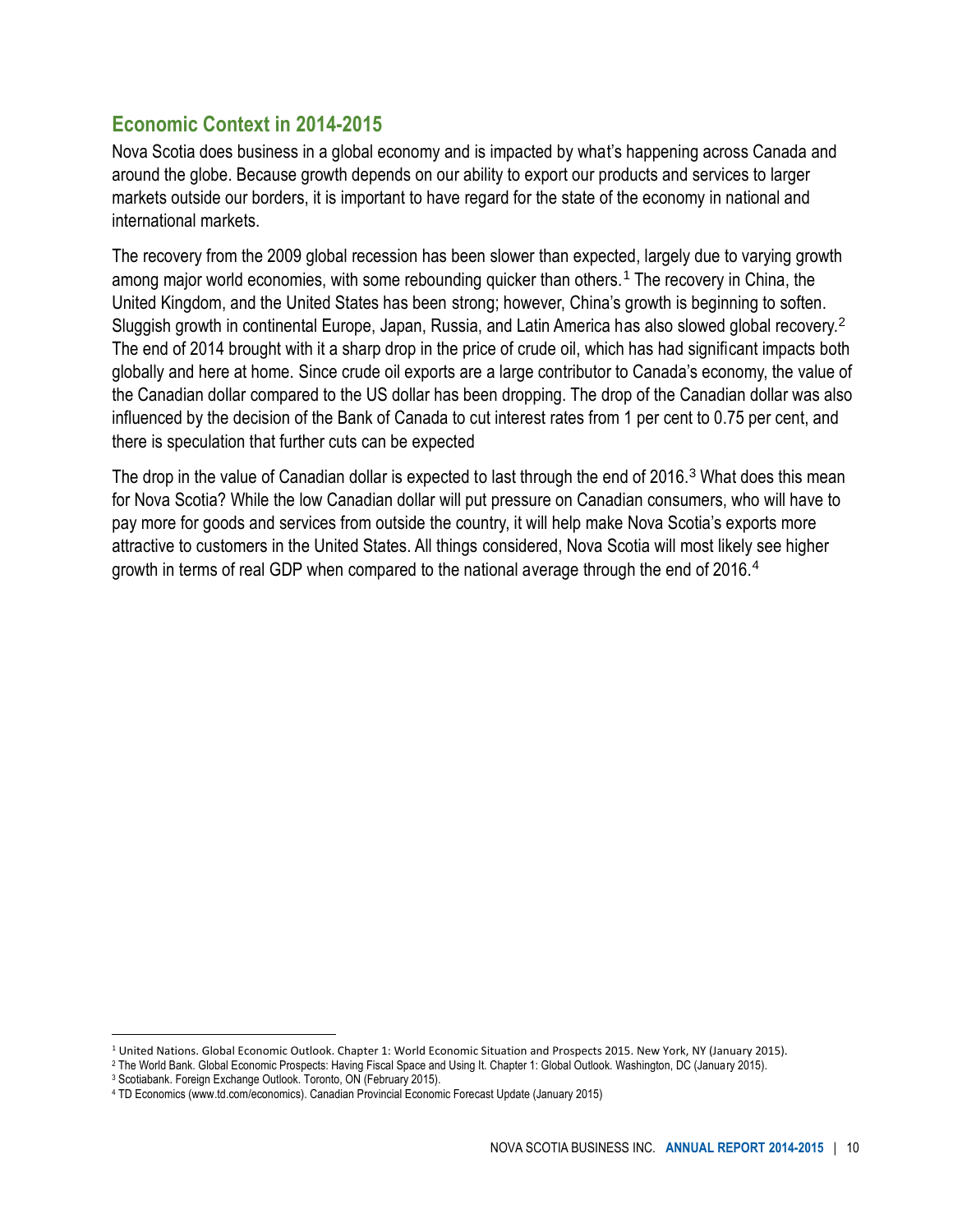## **Corporate Scorecard**

| <b>GOAL</b>                                                            | <b>INDICATOR</b>                                                             | <b>MEASURE OF SUCCESS</b>                                                                                         | <b>TARGET</b> | <b>YTD</b><br><b>ACTUAL</b> | <b>STATUS</b> |
|------------------------------------------------------------------------|------------------------------------------------------------------------------|-------------------------------------------------------------------------------------------------------------------|---------------|-----------------------------|---------------|
|                                                                        | Client investment in<br>Nova Scotia                                          | # of projects committed by<br>Investment Attraction clients (1)                                                   | 12            | 18                          |               |
| <b>Attract and grow</b><br>leading-edge,<br>sustainable business       | Economic benefit to<br>Nova Scotia                                           | Average gross salary of new jobs<br>forecasted to be created by<br>Investment Attraction Clients (2)              | \$45,000      | \$53,750                    |               |
| investment                                                             | Fiscally prudent<br>financing                                                | Forecasted average portfolio<br>return on investments (ROI)<br>utilizing strategic investment<br>funds (SIFs) (3) | 30%           | 35.3%                       |               |
|                                                                        |                                                                              |                                                                                                                   |               |                             |               |
| Promote the growth<br>of new and existing<br>businesses in Nova        | New exporters in Nova<br>Scotia                                              | # of new clients reporting their<br>first export sale                                                             | 20            | 9                           | Х             |
| Scotia by enabling<br>them to succeed with<br>business                 | Market penetration and<br>diversification                                    | # of clients introduced to new<br>markets or further advanced in<br>existing markets (4)                          | 375           | 255                         |               |
| opportunities in both<br>domestic and<br>international markets         | Increased export sales                                                       | Client-reported actual and<br>forecasted export sales (5)                                                         | \$300,000,000 | \$708,821,893               |               |
|                                                                        | Incremental equity                                                           | # of Venture Capital projects                                                                                     |               |                             |               |
| Provide access to                                                      | investment                                                                   | authorized                                                                                                        | 3             | <b>NA</b>                   |               |
| capital for promising<br>Nova Scotia<br>companies to help              | Positive portfolio growth                                                    | Year over year portfolio valuation<br>growth $(6)$                                                                | 1%            | $-47.5%$                    |               |
| them achieve their full<br>potential                                   | Positive return on<br>investment to the<br>province                          | # of new external strategic<br>partnerships into NSBI's portfolio                                                 | 4             | <b>NA</b>                   |               |
|                                                                        |                                                                              |                                                                                                                   |               |                             |               |
|                                                                        | Incremental value<br>investment projects                                     | # of Business Financing projects<br>authorized (7)(8)                                                             | 15            | 6                           | Х             |
| Provide access to<br>capital for<br>new/existing<br>businesses in Nova | Increased business<br>financing referrals and<br>facilitations               | # of clients served through the<br><b>NSBI Business Financing referral</b><br>process                             | 175           | 300                         |               |
| Scotia, with the intent<br>of enhancing value-                         | Partner for financing<br>solutions                                           | Leverage ratio of Partner/Client:<br><b>NSBI</b>                                                                  | 0.5 to 1.0    | 4.07                        |               |
| added growth for the<br>province's economy                             | Net Economic benefit to<br>Nova Scotia<br>(loan interest and tax<br>revenue) | Ratio of net economic benefit to<br>province vs. write offs (9)                                                   | TBD           | 33                          |               |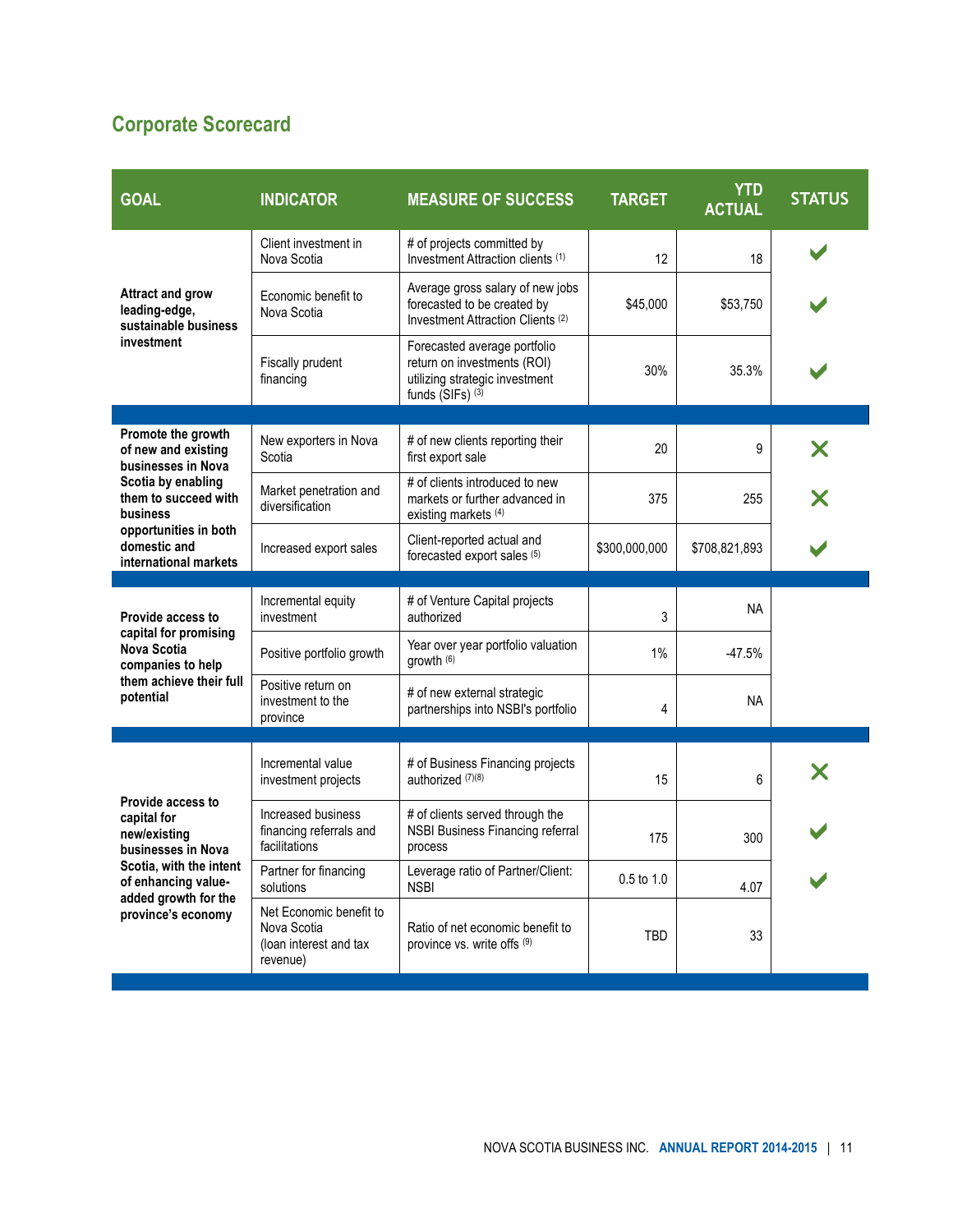### **Corporate Scorecard Notes:**

- 1. A total of eighteen (18) investment transactions have been identified within the corporate scorecard. Fifteen (15) transactions are payroll rebates and three (3) are project management.
- 2. Average gross salary includes salary and benefits and is calculated using a weighted average.
- 3. ROI is calculated by ("Maximum forecasted direct tax recoveries" less "Maximum forecasted payroll rebate payout") divided by "Maximum forecasted payroll rebate payout".
- 4. Two hundred and fifty-five (255) clients were introduced to three hundred and ninety-nine (399) new markets, or reported further advancements in existing markets.
- 5. Client-reported actual and forecasted export sales of \$708 million relates to sales resulting from a Nova Scotia Business Inc. related trade program. Clients reported actual export sales signed at the time of the event of \$8.6 million. Clients were contacted again six months following the event and reported \$43.8 million incremental sales and forecasted an additional \$656 million in sales for the following 18 months.
- 6. Nova Scotia Business Inc. is no longer an active equity investor and no longer has the ability to do follow on investments. Nova Scotia Business Inc. continues to monitor and manage its portfolio. With no investments made into the portfolio from Nova Scotia Business Inc. in the past fiscal year, portfolio valuation was calculated comparing the value of the equity investments in 2013-2014 to its value in 2014-2015 as stated in the financial statements. The audited portfolio, as of March 31, 2015 is valued at \$15,452,000, a 47.5 per cent decrease over the previous year.
- 7. A total of six (6) business financing transactions were completed which consisted of three (3) loans, one (1) guarantee, and two (2) payroll rebates.
- 8. One (1) loan was withdrawn before it was disbursed.
- 9. Ratio of net economic benefit to province vs. write-offs is calculated by dividing the total direct taxes generated by portfolio clients by the total write-offs in the current fiscal year.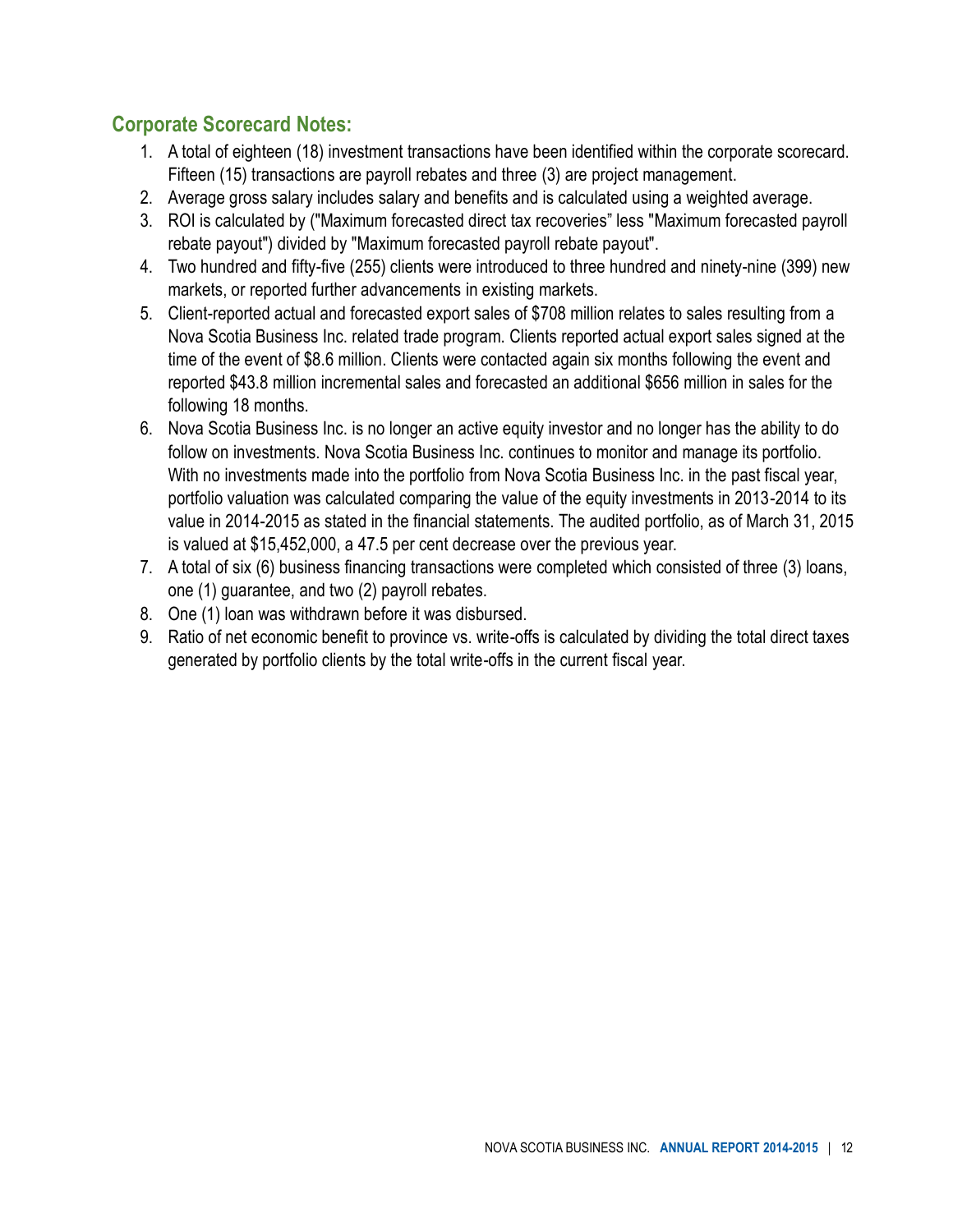### **Corporate Scorecard Discussion and Analysis**

Nova Scotia Business Inc.'s impact can best be measured through the success of its private sector clients. The 2014-2015 Corporate Scorecard shows that Nova Scotia companies continue to export more, tap into new markets around the world, and national and international companies are choosing Nova Scotia to expand their global footprint.

In the 2014-2015 fiscal year, Nova Scotia Business Inc.'s clients did business in 43 countries and forecasted client export sales increased from \$534 million to \$708 million, resulting in a 33 per cent increase over the previous year's forecasted export sales. The number of new exporters remained unchanged from the previous year with nine new companies reporting their first export sale. There was a 12 per cent decrease on the number of clients introduced to new or existing markets.

Nova Scotia Business Inc. saw a 90 per cent increase over the previous fiscal year in the number of companies that chose to locate or expand in Nova Scotia, resulting in new money into the Nova Scotia economy. Nova Scotia Business Inc. had a total of 25 transactions, which included 17 payroll rebates, three project management files and four loans.

Nova Scotia Business Inc. uses its knowledge of local industries and financing options to assist companies in accessing capital to help meet their growth potential. In 2014-2015, Nova Scotia Business Inc.'s business financing group worked with 300 companies and saw a 69 per cent increase over the previous fiscal year in the number of companies it helped navigate financial solutions through the private sector including traditional banks and private financers.

With a new mandate for Nova Scotia Business Inc., it is no longer an active equity investor and no longer has the ability to do follow on investments to leverage private sector investment. Nova Scotia Business Inc. continues to monitor and manage its equity portfolio. As of March 31, 2015, the portfolio was valued at \$15,542,000, a 47.5 per cent decrease over the previous year.

With the change in mandate, Nova Scotia Business Inc. also welcomed back Business Development Advisors located in five offices across the province. These advisors take a collaborative and proactive approach to working with companies, from one end of the province to the other, to identify and assist with growth opportunities. In 2014-2015 they worked with 370 clients, making 310 referrals to other agencies, partners, and financial institutions to help them navigate the business landscape and the tools required to help companies succeed.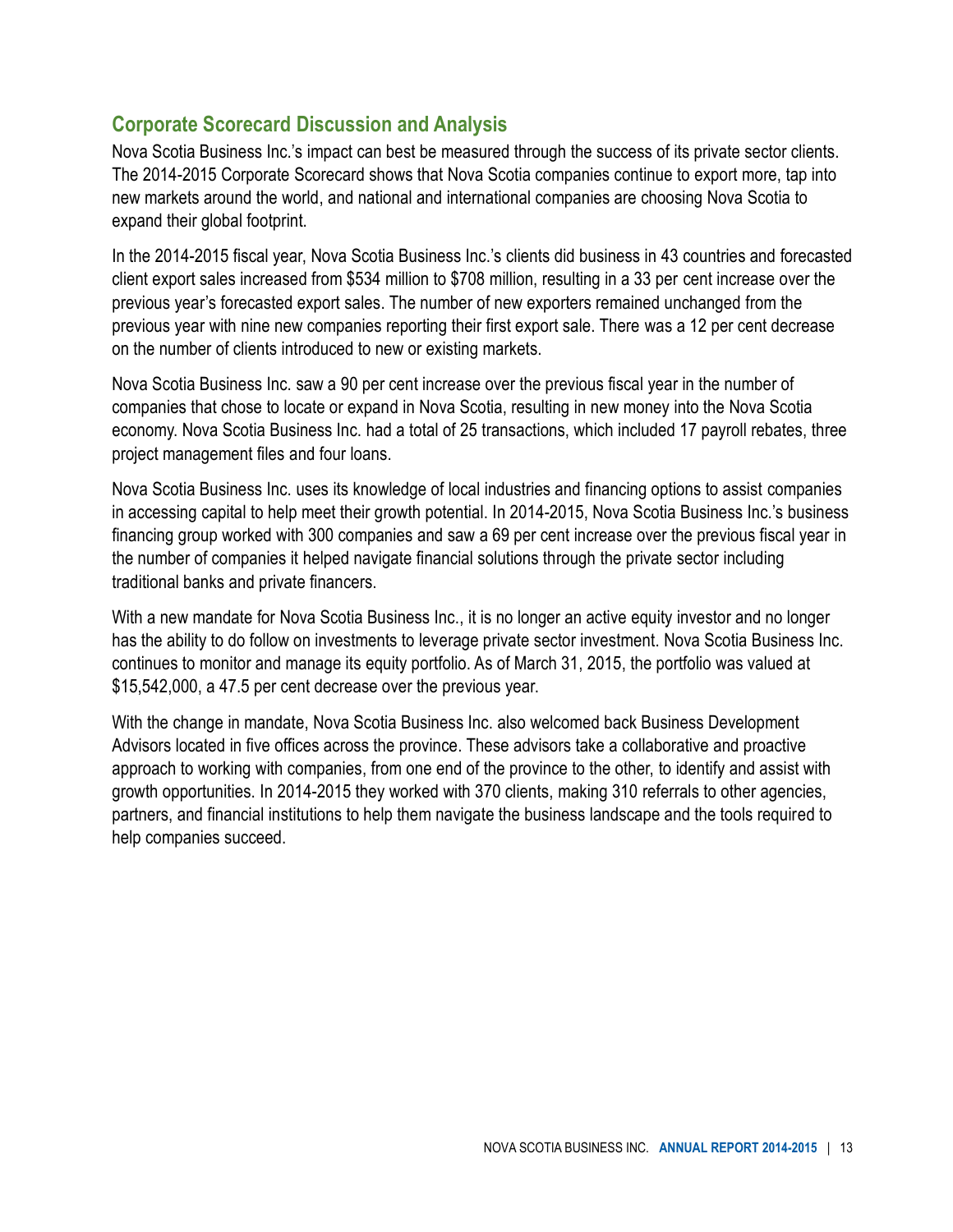### **Looking Ahead**

The Nova Scotia Commission on Building Our New Economy's report established a number of economic development goals with respect to increasing the value of Nova Scotia exports, as well as exporters by 50 per cent by 2024 in order to ensure economic growth for Nova Scotia.

Nova Scotia Business Inc. has embraced the critical role it must play in supporting these goals and our activities over the next year will be focused on developing and implementing strategic plans designed to achieve success in three key areas:

- 1. Increase the number of exporters and the value of Nova Scotia's exports by helping Nova Scotia businesses to become exporters for the first time or to expand and increase exports by targeting key strategic markets and promoting unique value-added products and services that are in demand around the world.
- 2. Attract and grow high-value investments from domestic, national, and international companies to expand Nova Scotia's opportunities in key targeted sectors such as financial services, information and communications technology, ocean technology, aerospace and defence, and creative industries, as well as secure job creating investments in targeted regions such as Nova Scotia's rural communities by bringing value-added, sustainable innovation to the traditional sectors of mining, forestry, agriculture, aquaculture, and fisheries.
- 3. Establish Nova Scotia as an international jurisdiction of choice in which to invest, work, and do business.

2015-2016 will be a foundation-building year at Nova Scotia Business Inc. as detailed evidence-based market and sector strategic plans are developed and transparent outcomes-focused metrics are established in order to guide our activities and measure their impact.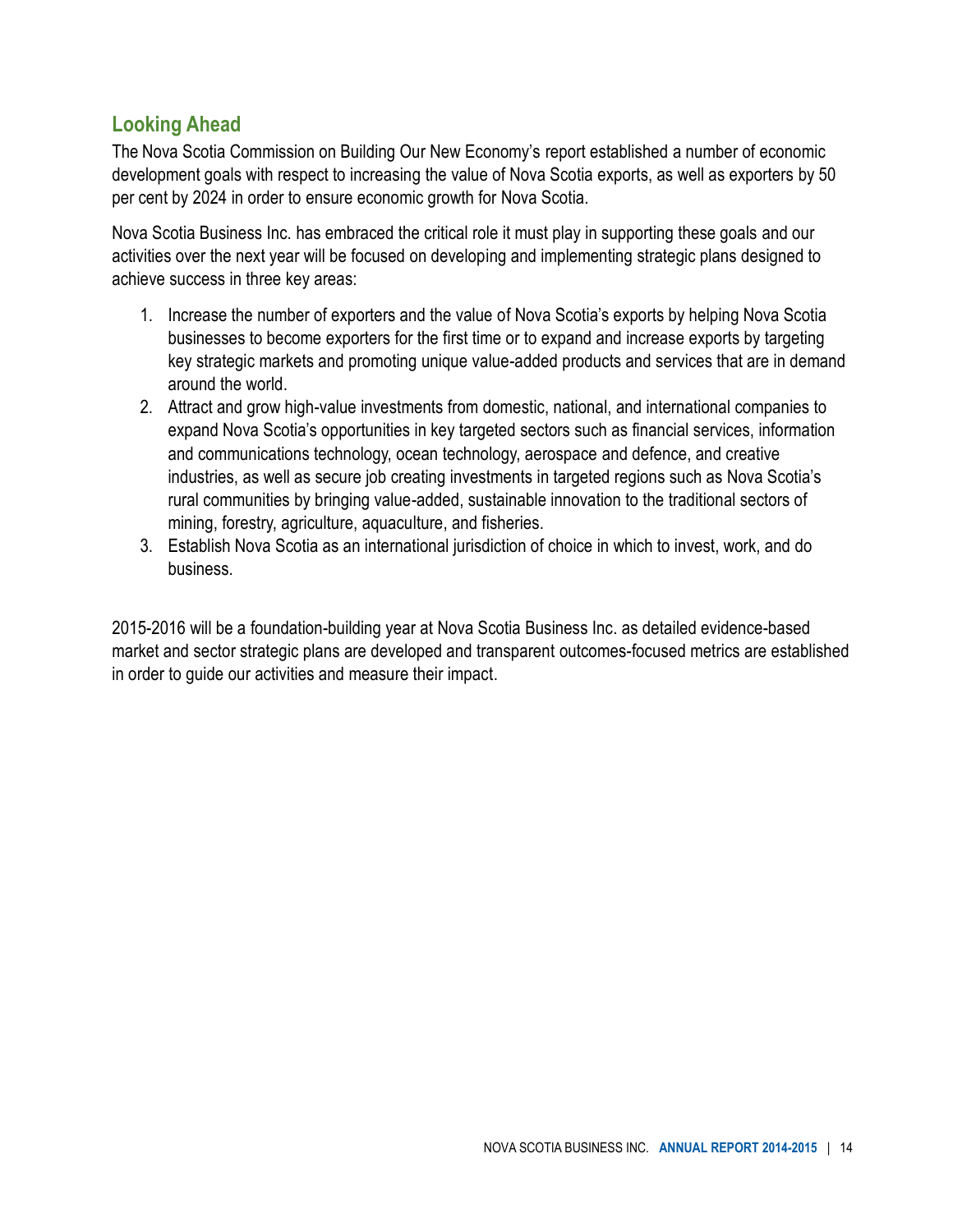## **APPENDIX:**

The fiscal year 2014-2015 marked a year of transition for the Department of Economic and Rural Development and Tourism (ERDT) as government re-defined its role in economic development. This transition culminated in the dissolution of the Department on April 9, 2015 and the establishment of the Department of Business. This change in direction saw many of the features of ERDT re-aligned with other departments and agencies such as Nova Scotia Business Inc.

As per the Treasury Board Guidelines, the measures in the 2014-2015 ERDT Statement of Mandate will be reported by departments or agencies who were the receiving entities of programs covered by the performance measures. Nova Scotia Business Inc. is reporting on the Service Export Program and Go-Ahead Program and the Credit Union Loan Guarantee Program.

### **Trade and International Competitiveness Outcome**

### **Increasing access to international markets**

In 2014-2015, Nova Scotia Business Inc. administered the Go-Ahead Program (GAP) and the Service Export Program (SEP) on behalf of Economic and Rural Development and Tourism. Outcome measures for both of these programs were documented in the 2014-2015 Statement of Mandate for Economic and Rural Development and Tourism.

These programs in 2014-15 opened up new markets for over 30 percent of the 141 clients that participated. 104 of these clients were previous exporters and 37 of them were new exporters.\* Nova Scotia companies who participated in these programs have reported \$23,453,219 in new sales.

*\*New exporters are considered new clients to the program and may have exporting experience.*



### **Exporters in SEP and GAP New and Existing Markets for SEP and GAP Projects**

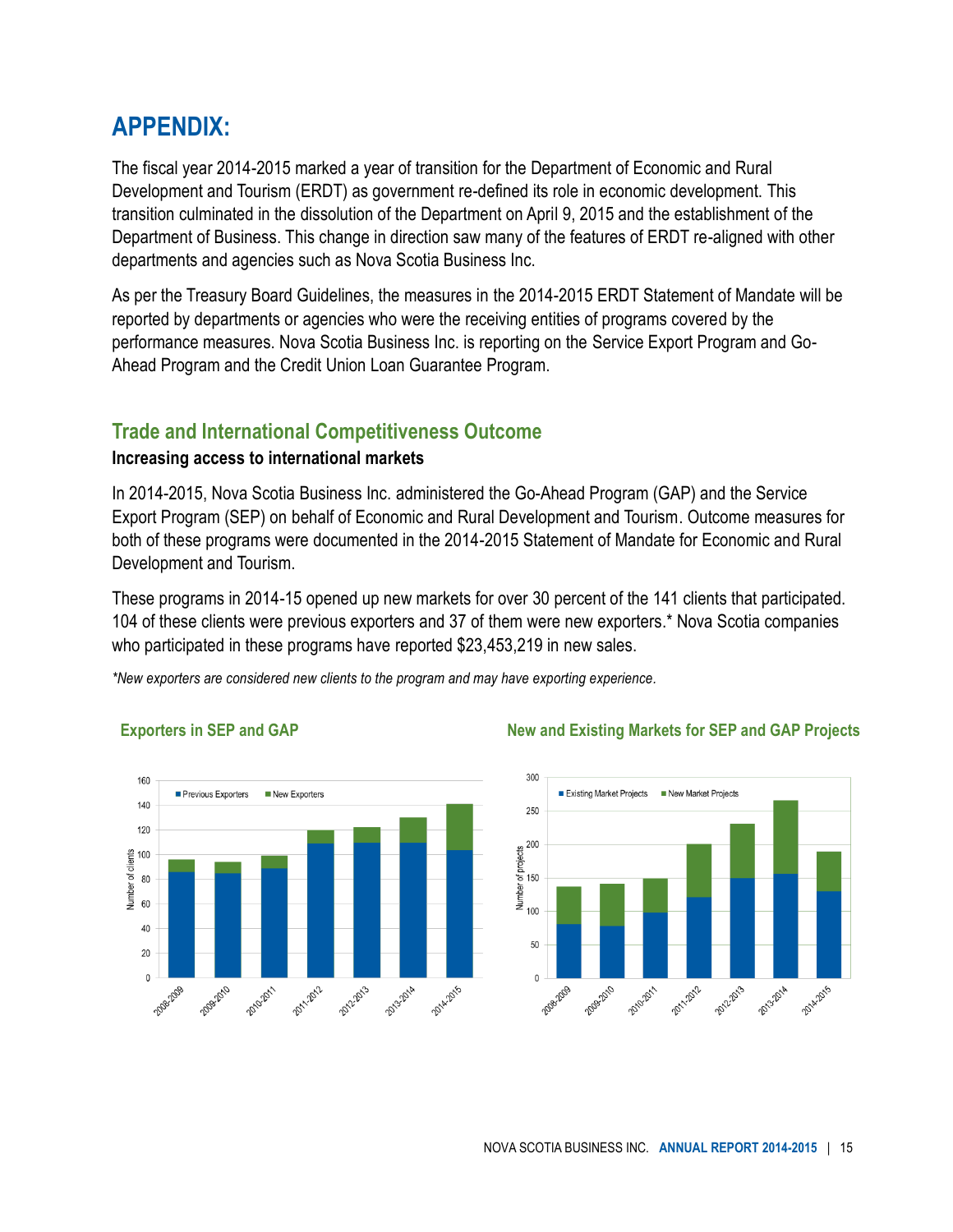### **Small Business and Regional Development Outcome:**

### **Increased access to capital for small business**

The Credit Union Small Business Loan Guarantee Program in 2014-2015, offered Nova Scotia businesses access to capital under three main streams; the Regular Business Stream, the Immigrant Financing Stream, and the Social Enterprise Financing Stream. This program was administered by Economic and Rural Development and Tourism and was transferred to Nova Scotia Business Inc. on April 9, 2015. The chart below represents the outcome measure that was documented in the 2014-2015 Statement of Mandate from Economic and Rural Development and Tourism.

2014-2015 saw a 55 per cent increase in the amount of capital being made available to small businesses in Nova Scotia over the previous year. The graph captures the total amount of loans authorized through the Credit Union Small Business Loan Guarantee Program, but does not reflect other financial instruments such as lines of credit.



### **Value of Loans**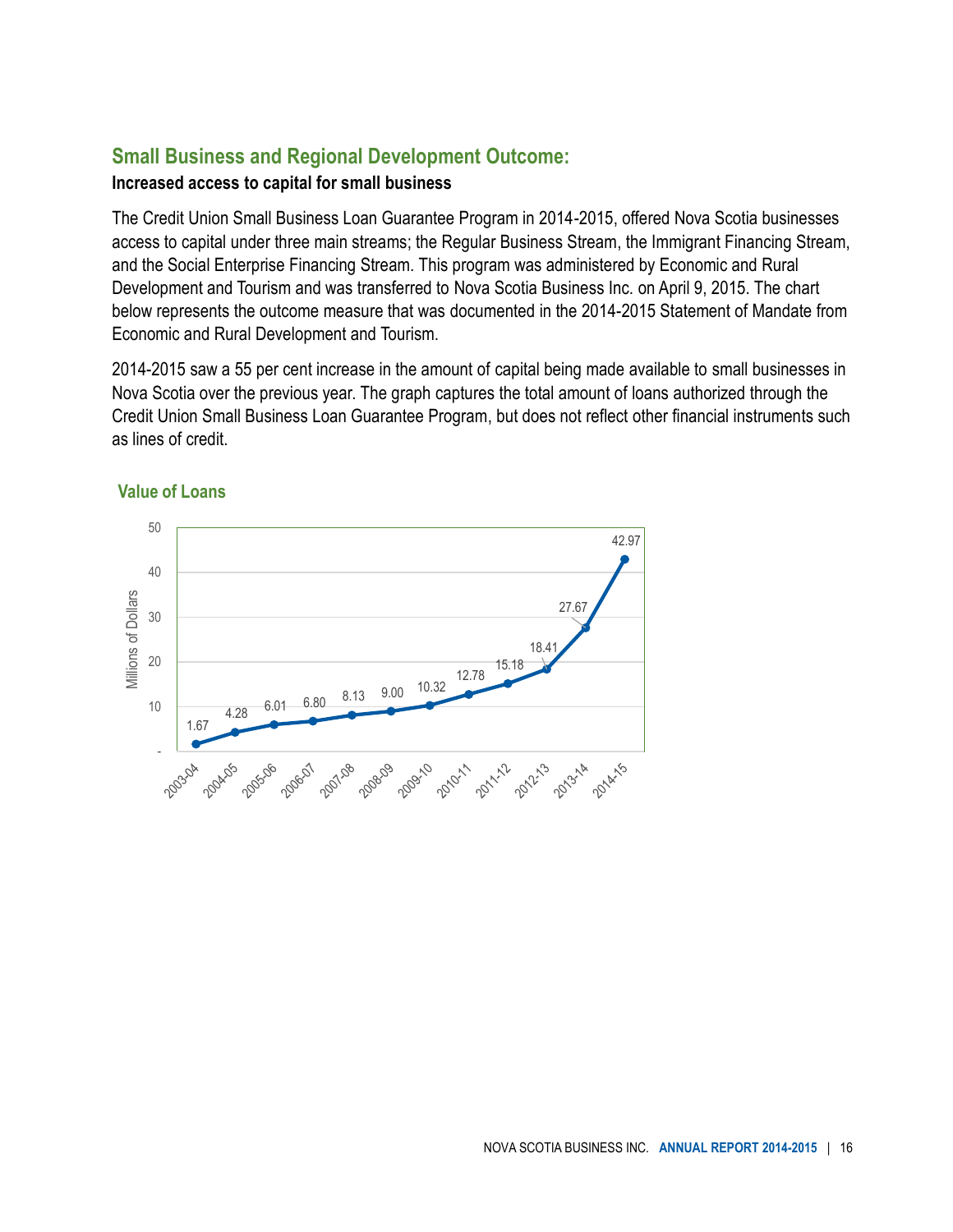## **MANAGEMENT'S RESPONSIBILITY FOR FINANCIAL REPORTING**

The financial statements have been prepared by management in accordance with Canadian public sector accounting standards and the integrity and objectivity of these statements are management's responsibility. Management is also responsible for all of the notes to the financial statements and schedules, and for ensuring that this information is consistent, where appropriate, with the information contained in the financial statements.

Management is also responsible for implementing and maintaining a system of internal controls to provide reasonable assurance that reliable financial information is produced.

The Board of Directors are responsible for ensuring that management fulfills its responsibilities for financial reporting and internal control and exercises these responsibilities through the Board. The Board reviews internal financial statements on a quarterly basis and external audited financial statements yearly.

The external auditors, Deloitte LLP, conduct an independent examination, in accordance with Canadian auditing standards, and express their opinion on the financial statements. The external auditors have full and free access to financial management of Nova Scotia Business Inc. and meet when required.

On behalf of Nova Scotia Business Inc.

President and CEO Controller

**Laurel C. Broten Ferdinand Makani MBA, CMA**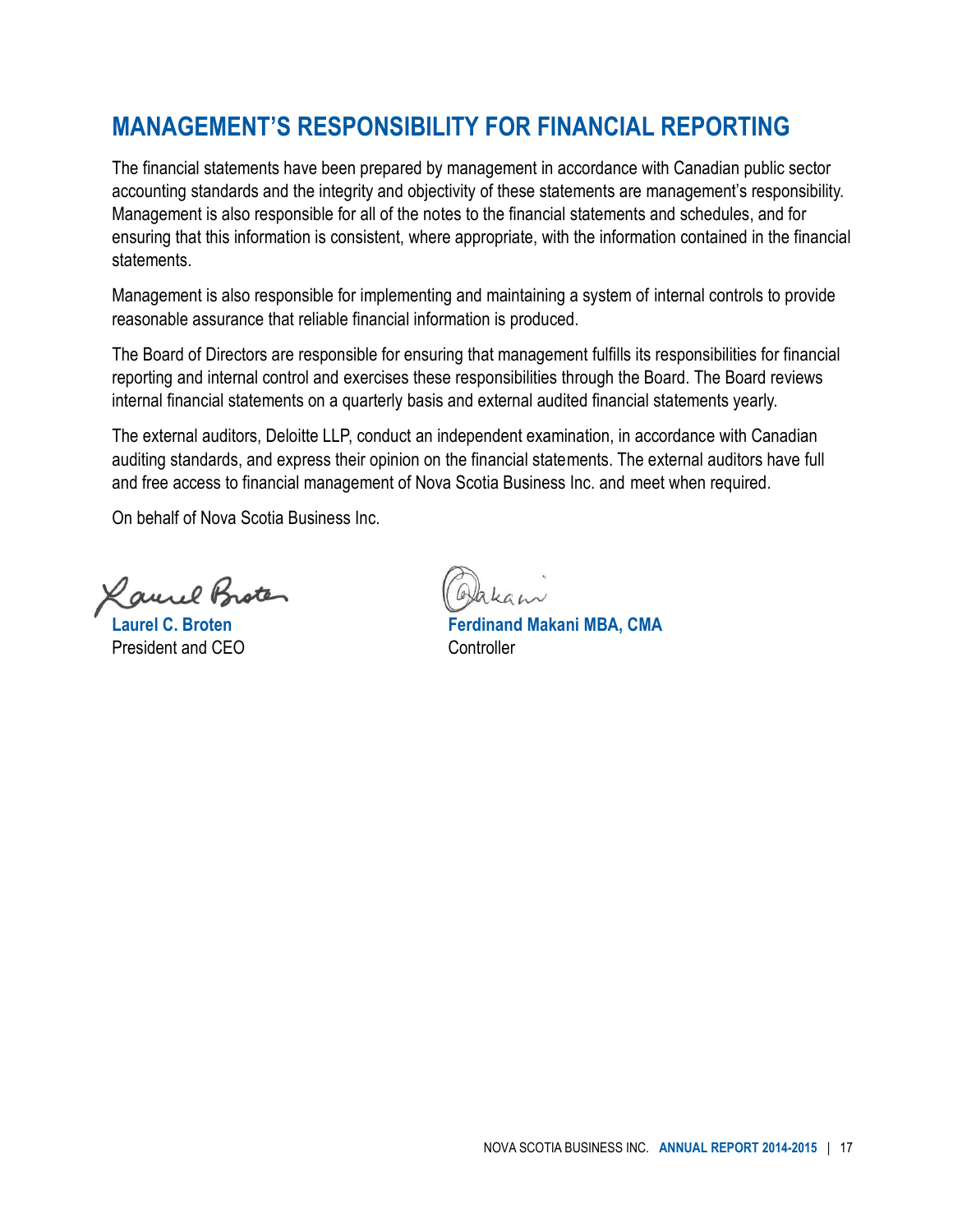

Deloitte LLP Purdy's Wharf Tower II 1969 Upper Water Street Suite 1500 Halifax NS B3J 3R7 Canada

Tel: 902-422-8541 Fax: 902-423-5820 www.deloitte.ca

### **INDEPENDENT AUDITOR'S REPORT**

To the Board of Directors of Nova Scotia Business Inc.

We have audited the accompanying financial statements of Nova Scotia Business Inc., which comprise the statement of financial position as at March 31, 2015, and the statements of operations and changes in accumulated operating surplus, remeasurement gains and losses, changes in net financial assets and cash flows for the year then ended, and a summary of significant accounting policies and other explanatory information.

#### **Management's Responsibility for the Financial Statements**

Management is responsible for the preparation and fair presentation of these financial statements in accordance with Canadian public sector accounting standards, and for such internal control as management determines is necessary to enable the preparation of financial statements that are free from material misstatement, whether due to fraud or error.

#### **Auditor's Responsibility**

Our responsibility is to express an opinion on these financial statements based on our audit. We conducted our audit in accordance with Canadian generally accepted auditing standards. Those standards require that we comply with ethical requirements and plan and perform the audit to obtain reasonable assurance about whether the financial statements are free from material misstatement.

An audit involves performing procedures to obtain audit evidence about the amounts and disclosures in the financial statements. The procedures selected depend on the auditor's judgment, including the assessment of the risks of material misstatement of the financial statements, whether due to fraud or error. In making those risk assessments, the auditor considers internal control relevant to the entity's preparation and fair presentation of the financial statements in order to design audit procedures that are appropriate in the circumstances, but not for the purpose of expressing an opinion on the effectiveness of the entity's internal control. An audit also includes evaluating the appropriateness of accounting policies used and the reasonableness of accounting estimates made by management, as well as evaluating the overall presentation of the financial statements.

We believe that the audit evidence we have obtained is sufficient and appropriate to provide a basis for our audit opinion.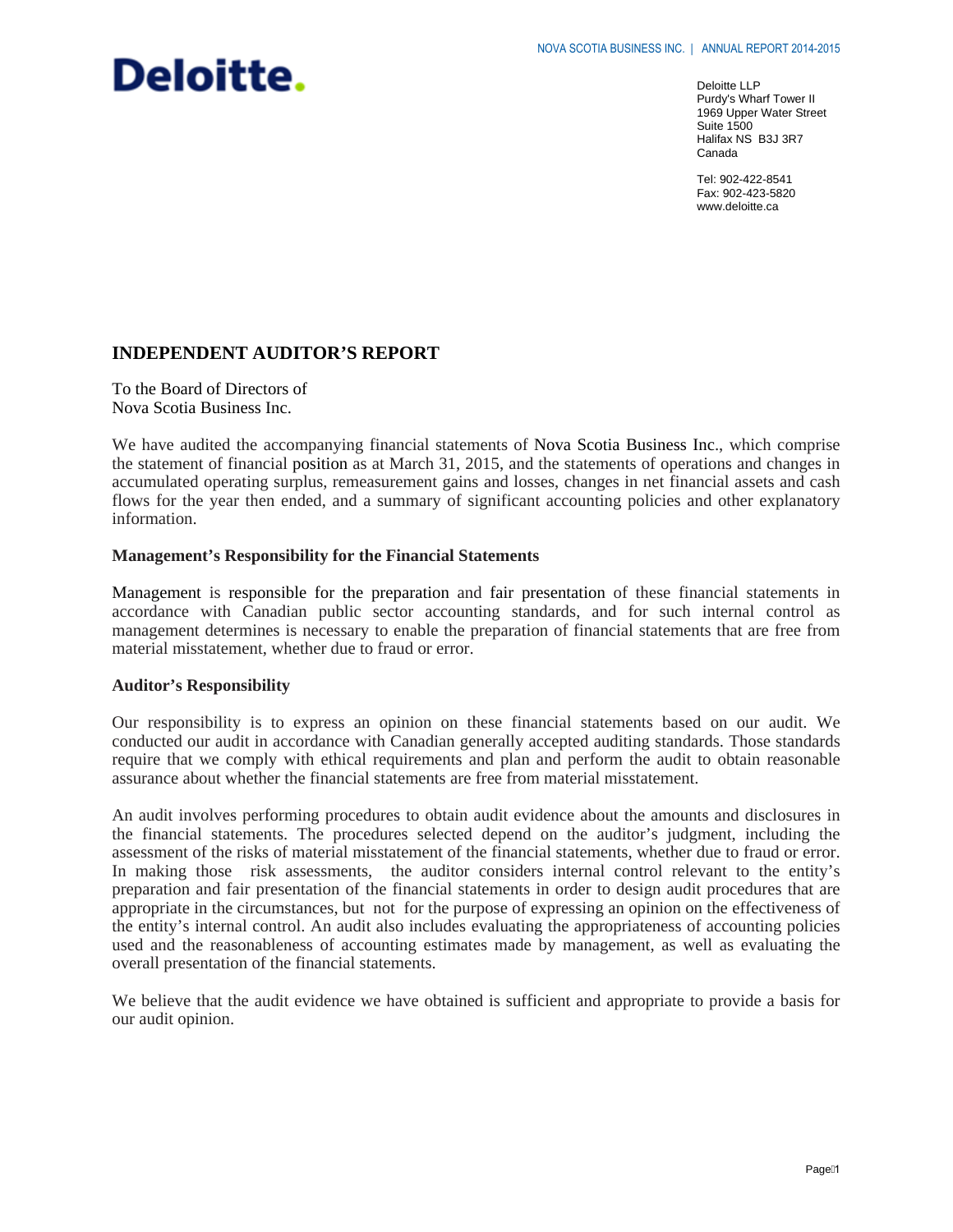#### **Opinion**

In our opinion, the financial statements present fairly, in all material respects, the financial position of Nova Scotia Business Inc. as at March 31, 2015 and the results of its operations, changes in net financial assets and its cash flows for the year then ended, in accordance with Canadian public sector accounting standards.

Peloitte LLP  $\frac{1}{2}$ 

Chartered Accountants Halifax, Nova Scotia June 24, 2015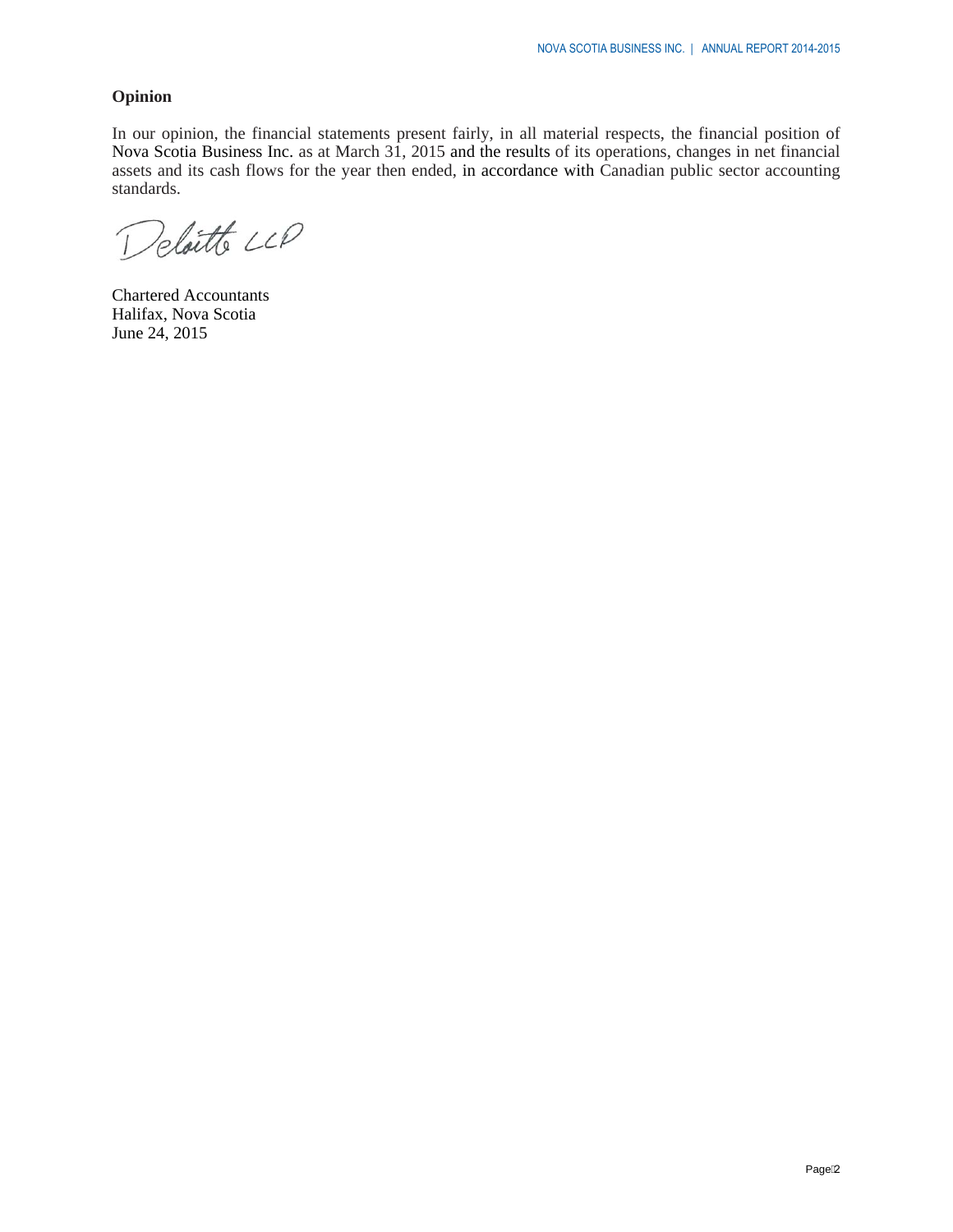### Table of contents March 31, 2015

#### Page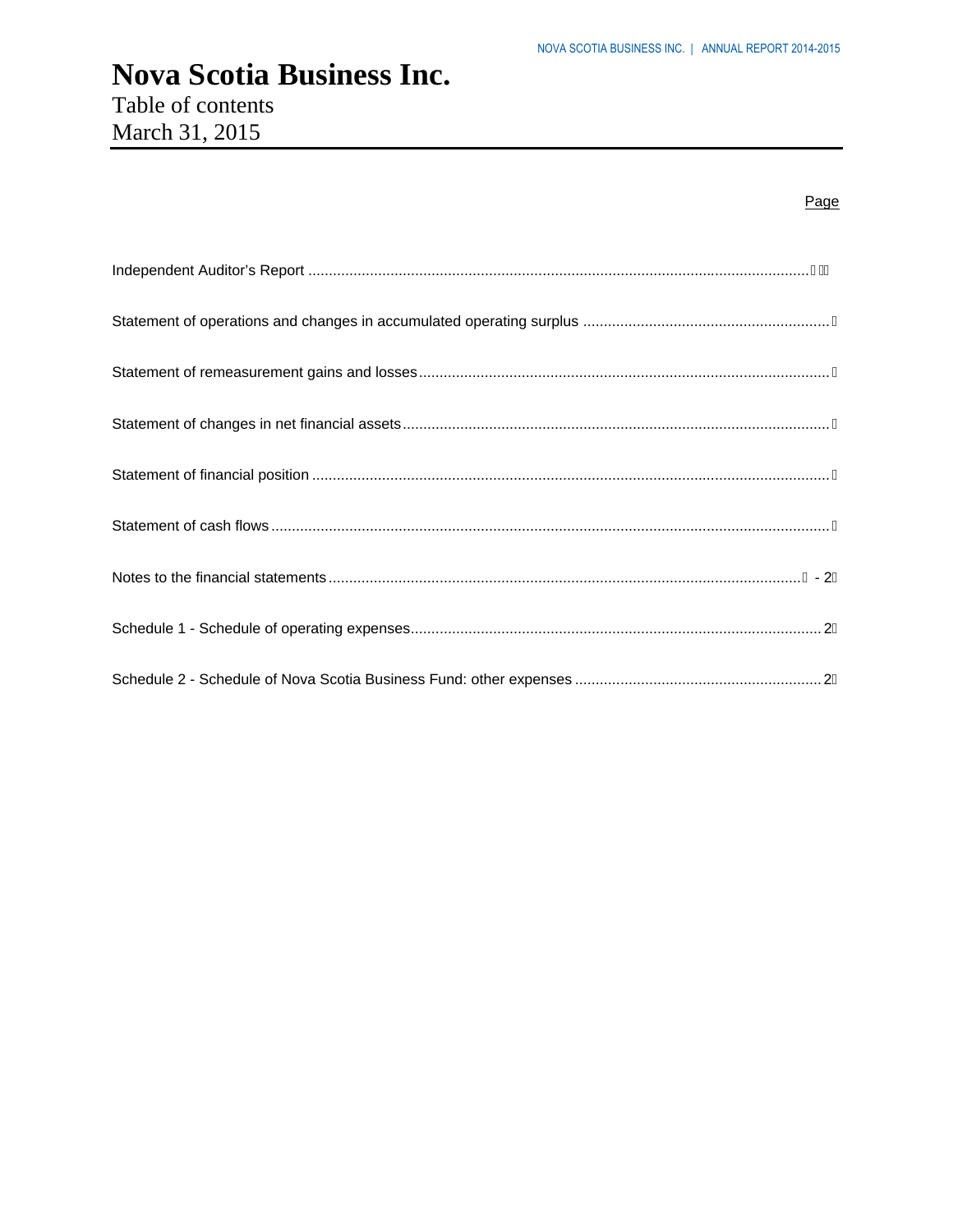Statement of operations and changes in accumulated operating surplus Year ended March 31, 2015

(In thousands of dollars)

|                                                        | <b>Budget</b> |           |        |
|--------------------------------------------------------|---------------|-----------|--------|
|                                                        | (Unaudited)   | 2015      | 2014   |
|                                                        | \$            | \$        | \$     |
| Revenue                                                |               |           |        |
| Provincial                                             |               |           |        |
| Operating grant                                        | 10,017        | 9,967     | 9,924  |
| Strategic investment grant                             | 8,509         | 9,237     | 8,211  |
| Loan valuation allowance grant                         | 2,420         | 2,420     | 2,446  |
| Miscellaneous                                          | 1,600         | 2,011     | 1,884  |
| Interest on loans receivable                           | 2,476         | 2,172     | 2,235  |
| Other                                                  | 2,581         | 2,881     | 758    |
| Federal                                                | 750           | 984       | 986    |
| Investment income                                      | 483           | 479       | 7,544  |
| Gain on sale of tangible capital assets                | 1,123         | 32        | 298    |
|                                                        | 29,959        | 30,183    | 34,286 |
| <b>Expenses</b>                                        |               |           |        |
| Operating expenses (Schedule 1)                        | 12,655        | 12,600    | 12,947 |
| Transfer payments to the Province of Nova Scotia       | 90            | 53        | 49     |
| Strategic investments                                  | 8,509         | 9,237     | 8,211  |
| Provision for credit losses and payment of guarantees  | 2,638         | 19,094    | 8,595  |
| Provision for accrued interest receivable              |               | 2,245     |        |
| Nova Scotia Business Fund: other expenses (Schedule 2) | 5,293         | 3,250     | 2,751  |
|                                                        | 29,185        | 46,479    | 32,553 |
| Annual operating (deficit) surplus                     | 774           | (16, 296) | 1,733  |
| Accumulated operating surplus, beginning of year       | 27,062        | 27,062    | 25,329 |
| Accumulated operating surplus, end of year             | 27,836        | 10,766    | 27,062 |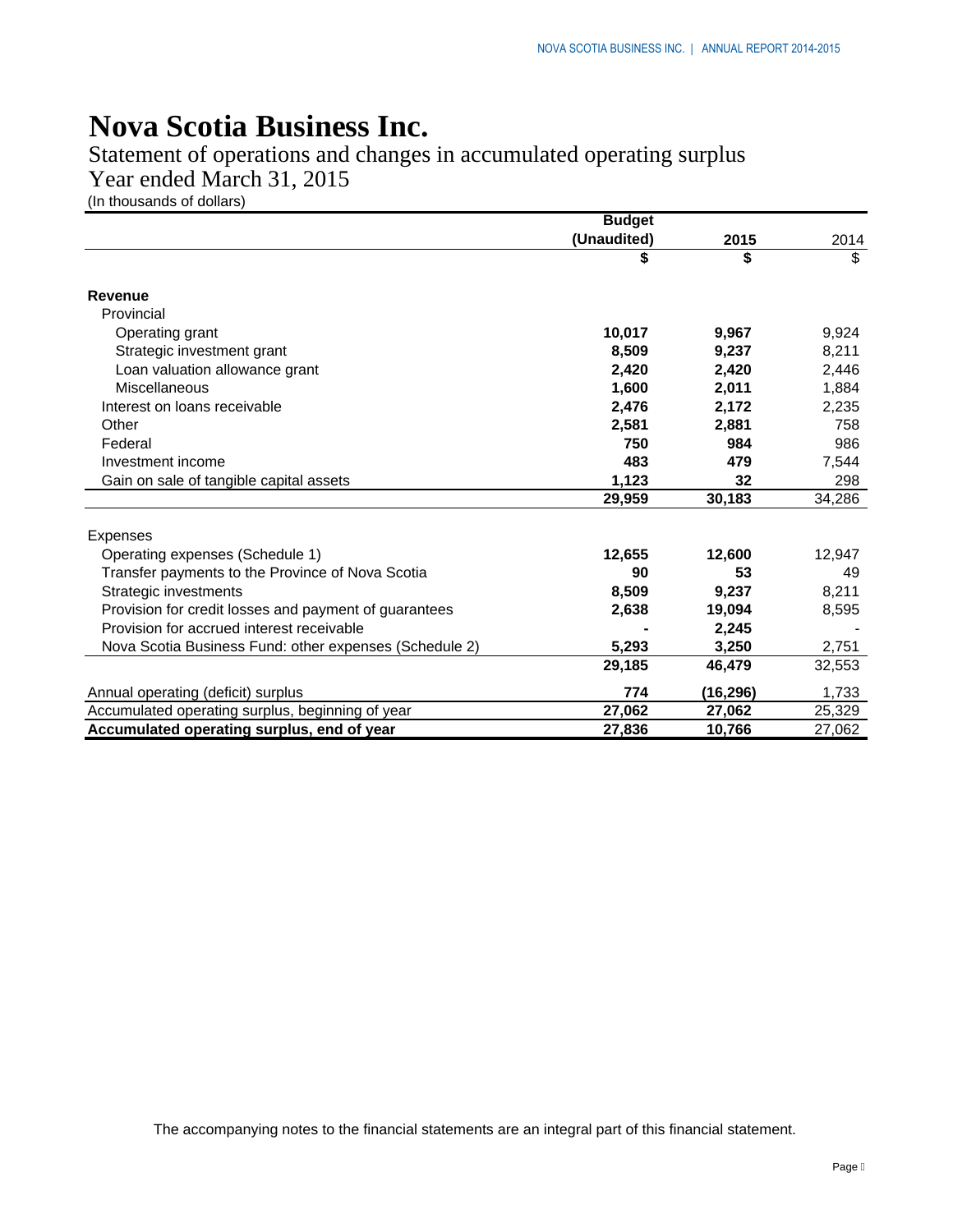Statement of remeasurement gains and losses Year ended March 31, 2015 (In thousands of dollars)

**2015** 2014 **\$** \$ **Accumulated remeasurement losses, beginning of year -** 1,168 Unrealized gains on portfolio investments **and the set of the set of the set of the set of the set of the set of the set of the set of the set of the set of the set of the set of the set of the set of the set of the set of Accumulated remeasurement gains and (losses), end of year -** -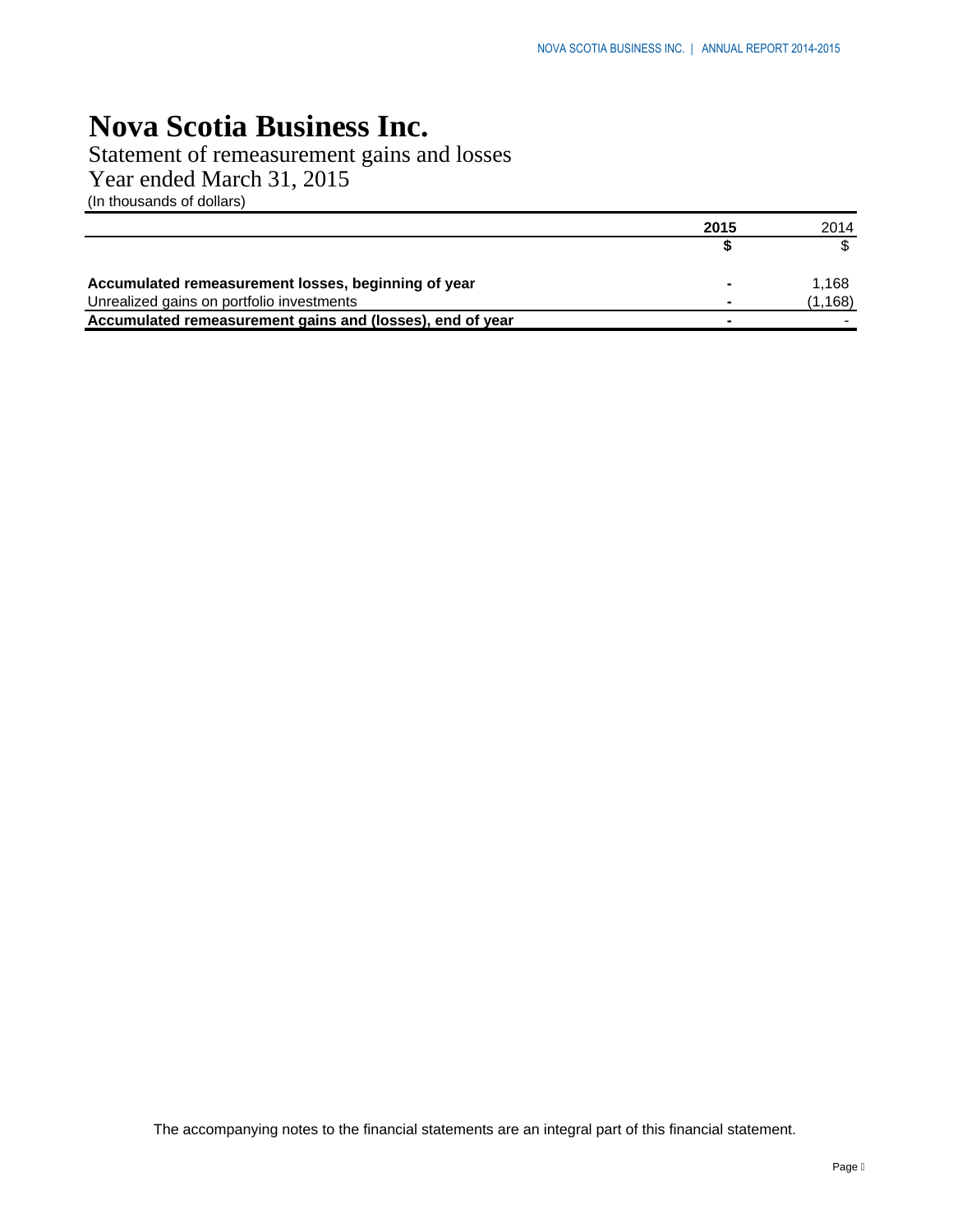Statement of changes in net financial assets Year ended March 31, 2015

(In thousands of dollars)

|                                                | <b>Budget</b> |           |          |
|------------------------------------------------|---------------|-----------|----------|
|                                                | (Unaudited)   | 2015      | 2014     |
|                                                | \$            | \$        | \$       |
| <b>Annual operating (deficit) surplus</b>      | 774           | (16,296)  | 1,733    |
| Change in tangible capital assets              |               |           |          |
| Acquisitions of tangible capital assets        |               |           | (15)     |
| Amortization of tangible capital assets        | 49            | 58        | 62       |
| Gain on sale of tangible capital assets        | (1, 123)      | (32)      | (298)    |
| Proceeds from sale of tangible capital assets  |               | 53        | 313      |
| Net change in tangible capital assets          | (300)         | (16, 217) | 1,795    |
| Change in other non-financial assets           |               |           |          |
| Acquisitions of prepaid assets                 |               | (7)       | (3)      |
| Use of prepaid assets                          |               | 4         | 54       |
| Net change in other non-financial assets       |               | (3)       | 51       |
| (Decrease) increase in non-financial assets    | (300)         | (16, 220) | 1,846    |
| Remeasurement decrease arising during the year |               |           | (1, 168) |
| (Decrease) increase in net financial assets    | (300)         | (16,220)  | 678      |
| Net financial assets, beginning of year        | 25,857        | 25,857    | 25,179   |
| Net financial assets, end of year              | 25,557        | 9,637     | 25,857   |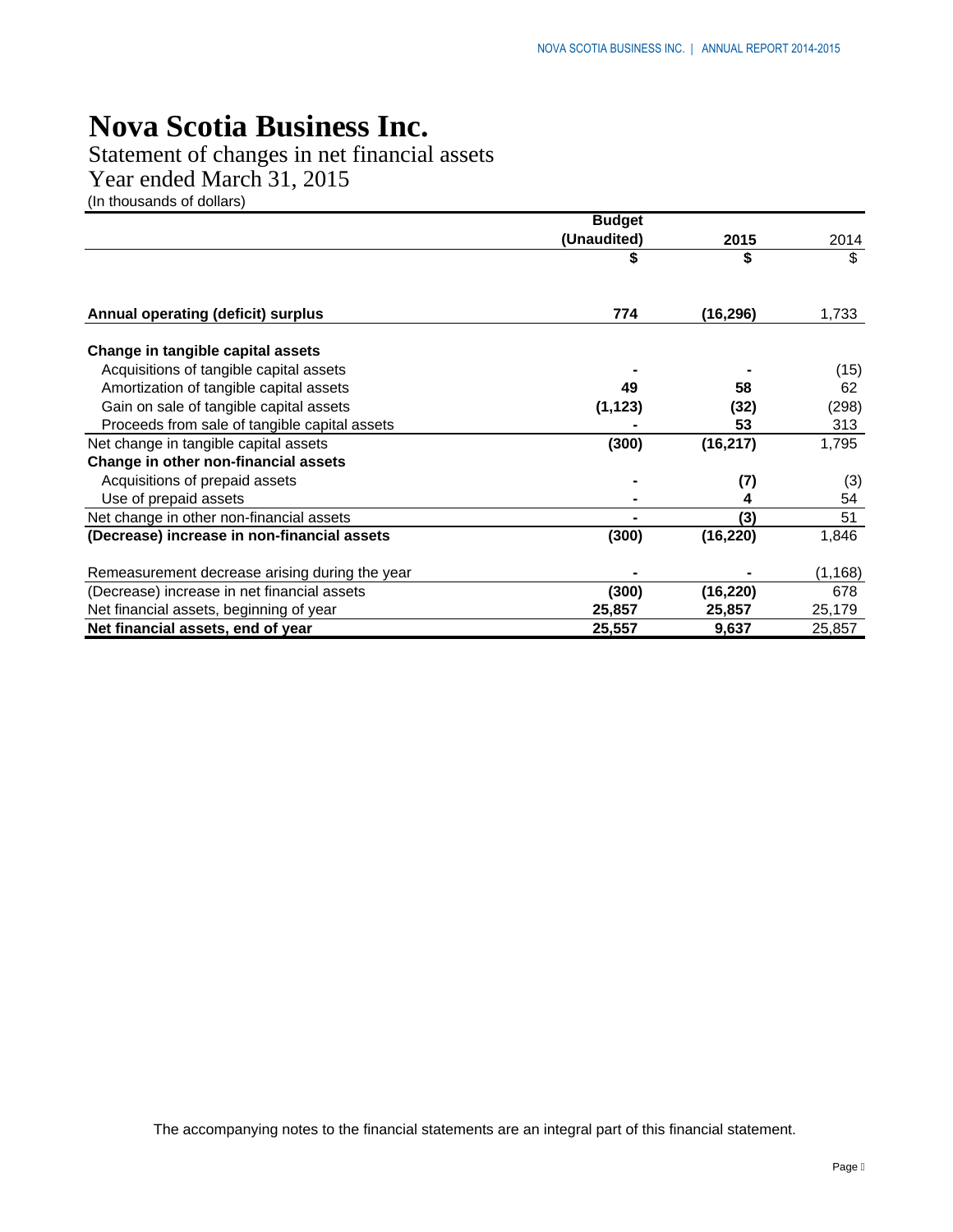Statement of financial position As at March 31, 2015

(In thousands of dollars)

|                                                            | 2015   | 2014    |
|------------------------------------------------------------|--------|---------|
|                                                            | \$     | \$      |
| <b>Financial assets</b>                                    |        |         |
| Cash and cash equivalents (Note 13)                        | 22,109 | 19,842  |
| Accrued interest receivable                                | 288    | 1,949   |
| Loan valuation allowance receivable                        | 11,833 | 9,868   |
| Other receivables                                          | 1,571  | 1,160   |
| Due from the Province of Nova Scotia                       | 9,907  | 6,746   |
| Loans receivable (Note 2 and 6)                            | 33,793 | 40,136  |
| Equity investments (Note 3 and 6)                          | 15,452 | 29,477  |
|                                                            | 94,953 | 109,178 |
| <b>Liabilities</b>                                         |        |         |
| Accounts payable and accrued liabilities                   | 15,280 | 8,326   |
| Deferred revenue                                           | 315    | 306     |
| Accrued interest payable                                   | 171    | 724     |
| Employee benefits and other liabilities (Note 15)          | 1,317  | 1,519   |
| Provision for payment of guarantees (Note 6 and 10)        | 149    |         |
| Long-term debt due to the Province of Nova Scotia (Note 7) | 68,031 | 72,397  |
| Transfer payments payable to the Province of Nova Scotia   | 53     | 49      |
|                                                            | 85,316 | 83,321  |
|                                                            |        |         |
| Net financial assets                                       | 9,637  | 25,857  |
| <b>Non-financial assets</b>                                |        |         |
| Tangible capital assets (Note 4)                           | 1,122  | 1,202   |
| Prepaid expenses                                           | 7      |         |
|                                                            | 1,129  | 1,205   |
|                                                            |        |         |
| <b>Accumulated operating surplus</b>                       | 10,766 | 27,062  |
| Accumulated operating surplus is comprised of:             |        |         |
| Accumulated operating surplus                              | 10,766 | 27,062  |
|                                                            | 10,766 | 27,062  |

Contractual obligations (Note 9) Contingencies (Note 10) Subsequent event (Note 17)

On behalf of the Board

 $\overline{\phantom{a}}$   $\overline{\phantom{a}}$   $\overline{\phantom{a}}$   $\overline{\phantom{a}}$   $\overline{\phantom{a}}$   $\overline{\phantom{a}}$   $\overline{\phantom{a}}$   $\overline{\phantom{a}}$   $\overline{\phantom{a}}$   $\overline{\phantom{a}}$   $\overline{\phantom{a}}$   $\overline{\phantom{a}}$   $\overline{\phantom{a}}$   $\overline{\phantom{a}}$   $\overline{\phantom{a}}$   $\overline{\phantom{a}}$   $\overline{\phantom{a}}$   $\overline{\phantom{a}}$   $\overline{\$ 

 $\sqrt{B}R$   $\frac{7}{4}$   $\frac{1}{2}$   $\frac{1}{2}$   $\frac{1}{2}$   $\frac{1}{2}$   $\frac{1}{2}$   $\frac{1}{2}$   $\frac{1}{2}$   $\frac{1}{2}$   $\frac{1}{2}$   $\frac{1}{2}$   $\frac{1}{2}$   $\frac{1}{2}$   $\frac{1}{2}$   $\frac{1}{2}$   $\frac{1}{2}$   $\frac{1}{2}$   $\frac{1}{2}$   $\frac{1}{2}$   $\frac{1}{2}$   $\frac{1}{2}$   $\$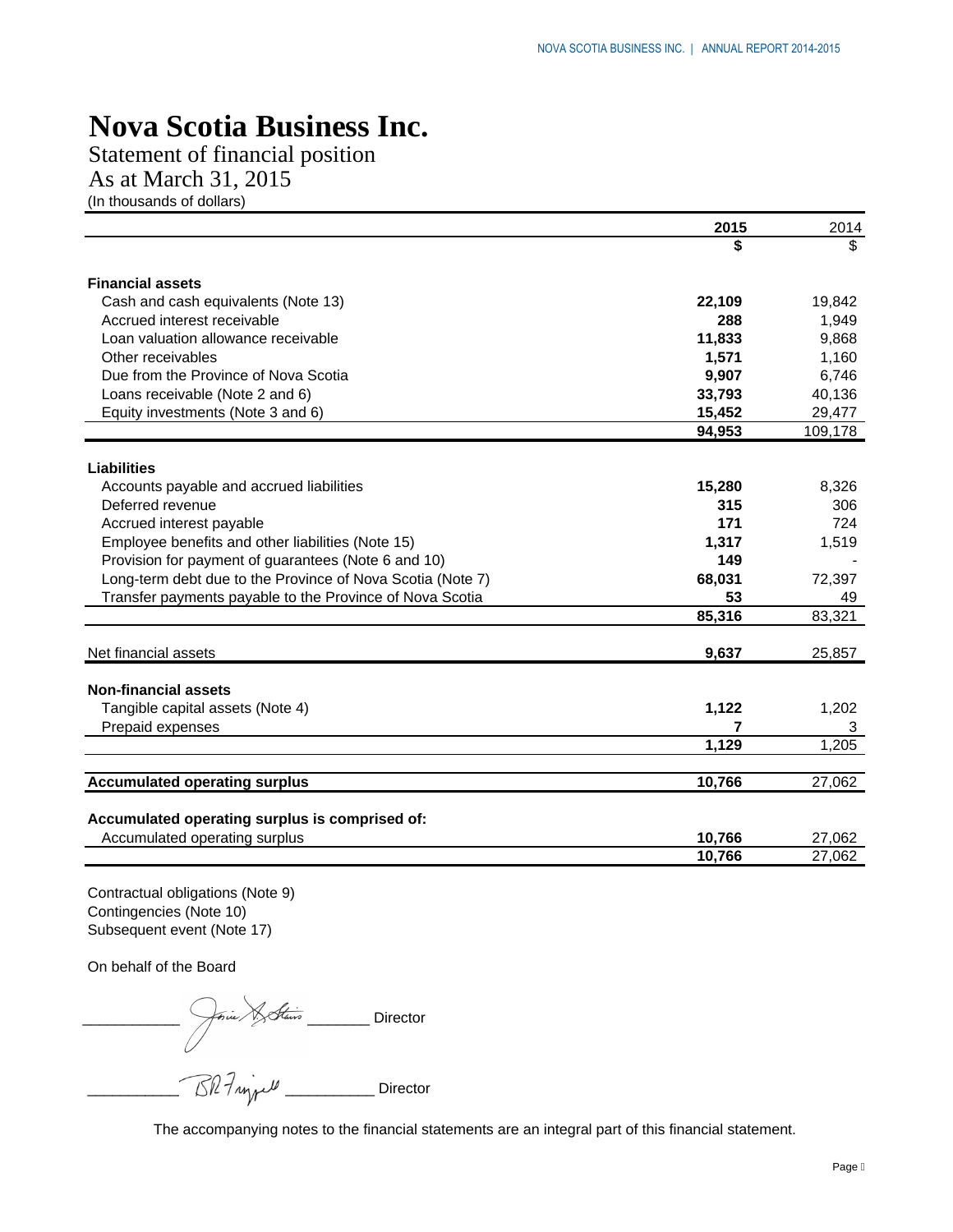Statement of cash flows Year ended March 31, 2015 (In thousands of dollars)

|                                                                     | 2015      | 2014     |
|---------------------------------------------------------------------|-----------|----------|
|                                                                     | \$        | \$.      |
| <b>Operating transactions</b>                                       |           |          |
| Annual operating (deficit) surplus                                  | (16, 296) | 1,733    |
| Items not affecting cash and cash equivalents                       |           |          |
| Amortization of tangible capital assets                             | 58        | 62       |
| Redemption of loan valuation allowance receivable                   | (455)     | (4,032)  |
| Allowance for credit losses and provision for payment of guarantees | 19,094    | 8,595    |
| Capitalized interest on loans payable                               | 947       | 854      |
| Capitalized interest and dividends on loans and equity              | (85)      | (1, 495) |
| Gain on sale of tangible capital assets                             | (32)      | (298)    |
| Revaluation gain on tangible capital assets                         |           | (59)     |
| <b>Exercised warrant options</b>                                    | (1, 225)  |          |
| Gain on sale of equity investments                                  |           | (5, 514) |
| Contributed tangible capital assets revenue                         |           | (15)     |
|                                                                     | 2,006     | (169)    |
| Change in other (Note 13(b))                                        | 2,343     | (142)    |
|                                                                     | 4,349     | (311)    |
|                                                                     |           |          |
| <b>Capital transactions</b>                                         |           |          |
| <b>Additions</b>                                                    |           | 74       |
| Contributions                                                       |           | (15)     |
| Proceeds from sale of tangible capital assets                       | 53        | 313      |
|                                                                     | 53        | 372      |
|                                                                     |           |          |
| <b>Investing transactions</b>                                       |           |          |
| Loan advances                                                       | (1, 941)  | (8,035)  |
| Principal received on loans                                         | 5,174     | 4,701    |
| Redemption of equity investments                                    |           | 8,514    |
| Acquisition of equity investments                                   | (500)     | (2,900)  |
|                                                                     | 2,733     | 2,280    |
|                                                                     |           |          |
| <b>Financing transactions</b>                                       |           |          |
| New notes payable from the Province of Nova Scotia                  | 2,266     | 10,704   |
| Principal repayments to the Province of Nova Scotia                 | (7, 134)  | (6, 566) |
|                                                                     | (4,868)   | 4,138    |
| Increase in cash and cash equivalents                               | 2,267     | 6,479    |
| Cash and cash equivalents, beginning of year                        | 19,842    | 13,363   |
| Cash and cash equivalents, end of year                              | 22,109    | 19,842   |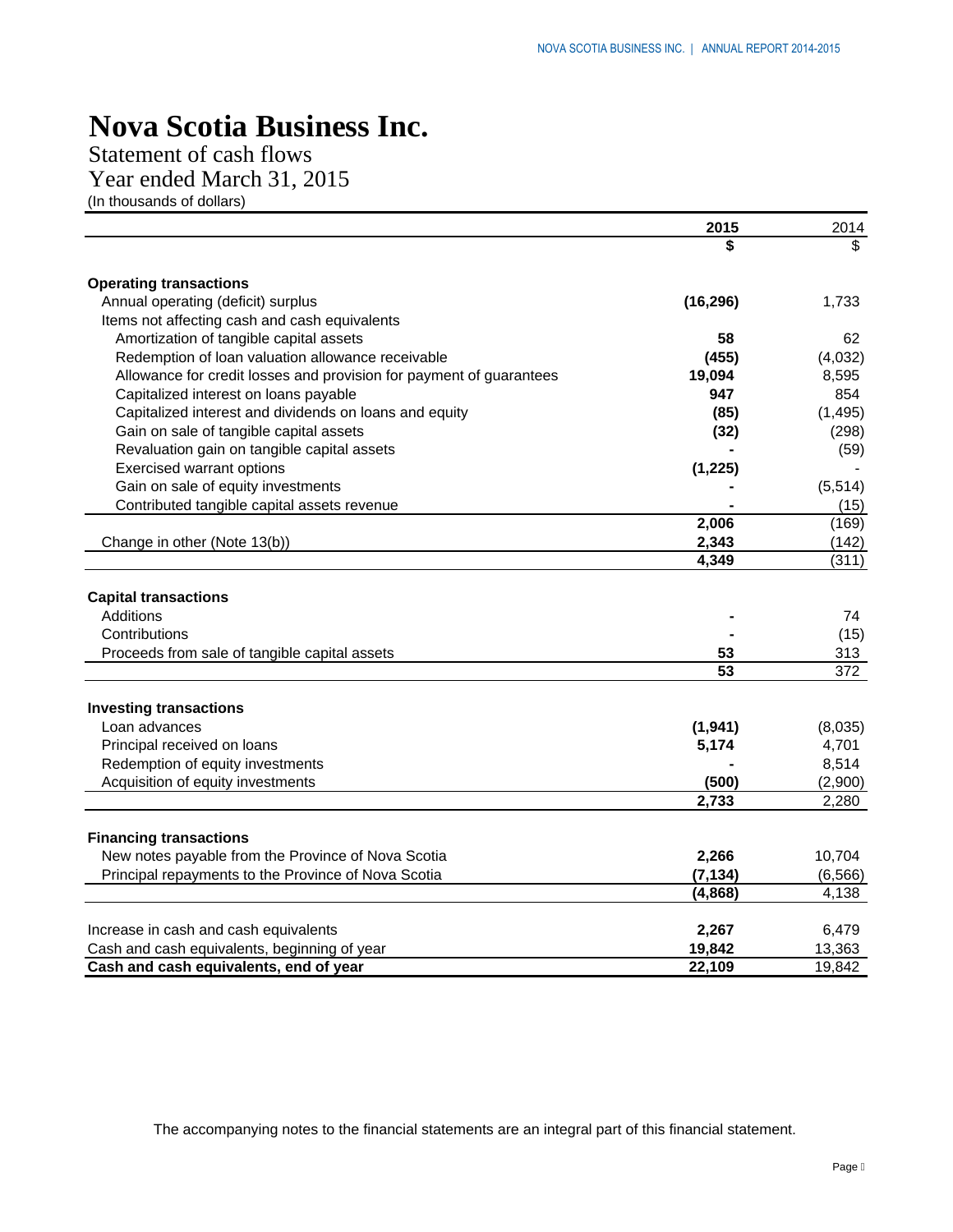Notes to the financial statements

#### March 31, 2015

(in thousands)

Nova Scotia Business Inc. (the "Corporation") is a corporation, wholly-owned by the Province of Nova Scotia with an independent Board of Directors. The Corporation was established pursuant to the Nova Scotia Business Incorporated Act, Chapter 30 of the Acts of Nova Scotia, 2000. The Corporation's mission is to drive, through business development, a strong, prosperous and globally competitive Nova Scotia. The Corporation is not subject to provincial or federal taxes.

#### **1. Summary of significant accounting policies**

#### *(a) Basis of accounting*

The financial statements of the Corporation have been prepared by management in accordance with Canadian public sector accounting standards ("PSAS") as established by the Public Sector Accounting Board ("PSAB").

The Corporation follows the accrual method of accounting for revenues and expenses. Revenues are recognized in the year in which they are earned and measurable. Expenses are recognized as they are incurred and measurable as a result of receipt of goods and services and/or the creation of a legal obligation to pay.

*(b) Cash and cash equivalents* 

Cash includes petty cash and amounts on deposit with financial institutions. Cash equivalents include short-term highly liquid investments with a term to maturity of 365 days or less at acquisition. All are measured at fair market value.

*(c) Loans receivable* 

Loans receivable are recognized at amortized cost using the effective interest rate method. Loans receivable are classified as impaired when, in the opinion of management, there is reasonable doubt as to the timely collection of the full amount of principal and interest. A specific valuation allowance is established to reduce the recorded value of the impaired loan to its estimated net recoverable value.

A general allowance of 5% of cost is recorded to reflect anticipated future losses for all loans receivable which do not have a specific allowance.

Initial and subsequent changes in the amount of valuation allowance are recorded as a charge or credit to the statement of operations.

Loans receivable are written off after all reasonable restructuring and collection activities have taken place, and management believes that there is no realistic prospect of recovery. Once all or a part of a loan receivable has been written off, the write-off is not reversed, unless the loan receivable is recovered, in which case the recovery is credited to the statement of operations upon receipt.

*(d) Equity investments* 

Equity investments in publicly traded companies are recorded at fair value using quoted prices in an active market with unrealized gains and losses being recognized in the statement of remeasurement gains and losses.

Investments in equity instruments of private enterprises are carried at cost with realized gains and losses recognized in the statement of operations in the period they are derecognized.

Investments in equity instruments of private enterprises are classified as impaired when, in the opinion of management, there has been a loss in the value of the equity instruments that is other than a temporary decline. A specific valuation allowance is established to reduce the recorded value of the impaired investments to their estimated net recoverable value.

A general allowance of 10% of cost is recorded to reflect anticipated future losses for all investments in private enterprises receivable which do not have a specific allowance.

The investments are reviewed twice yearly for potential declines in value.

A write-down of an investment to reflect a loss in value is not reversed if there is a subsequent increase in value.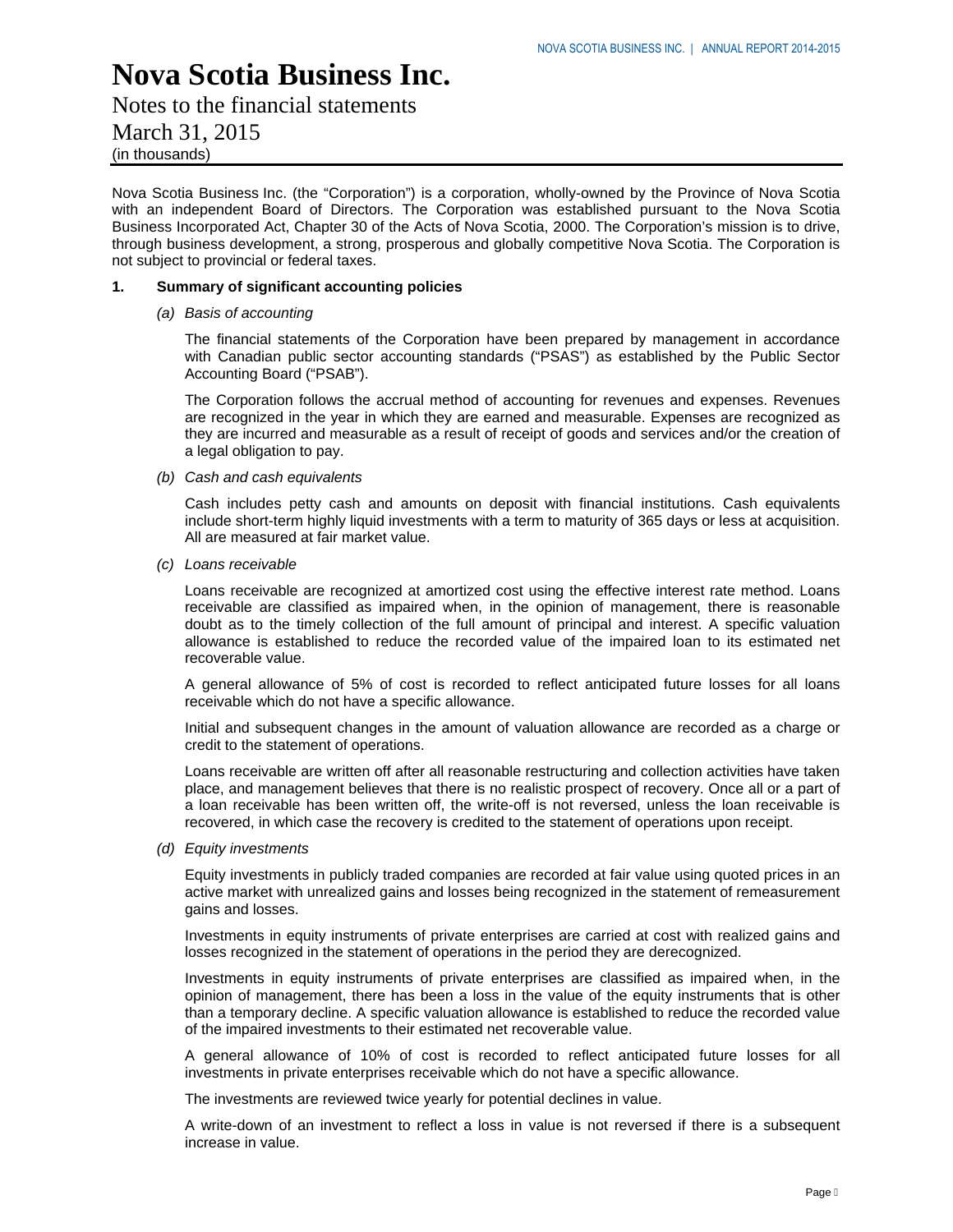Notes to the financial statements March 31, 2015 (in thousands)

#### **1. Summary of significant accounting policies (continued)**

#### *(e) Non-financial assets*

Non-financial assets are not available to discharge existing liabilities and are held for use in the provision of services. They have useful lives extending beyond the current year and are not intended for sale in the ordinary course of operations.

*(i) Tangible capital assets* 

Tangible capital assets are recorded at cost which includes amounts that are directly attributable to acquisition, construction, development or betterment of assets. The cost, less residual value, of the tangible capital assets, excluding land, is amortized over their estimated useful lives as follows:

| Asset            | Basis             | Rate      |
|------------------|-------------------|-----------|
| <b>Buildings</b> | Declining balance | 5%        |
| Wharves          | Declining balance | 5%        |
| <b>Utilities</b> | Declining balance | $4 - 15%$ |

Assets not in use are not amortized until the asset is available for productive use.

In previous fiscal years, the Department of Transportation and Infrastructure Renewal had operational responsibility for the industrial parks and buildings. Certain revenues and expenses associated with the operation of the industrial parks and buildings were accounted for by the Department of Transportation and Infrastructure Renewal and were not reflected in NSBI's financial statements. However, effective April 1, 2014, Nova Scotia Business Inc. took over the operational responsibilities of these assets and their related expenses and revenues are now recorded in these financial statements.

Proceeds from the sale of assets less closing costs are remitted to the Province of Nova Scotia in the form of transfer payments. In current year, the transfer payments payable to the Province of Nova Scotia was \$53 (2014 - \$49).

*(ii) Contributions of tangible capital assets* 

Tangible capital assets received as contributions are recorded in revenues at their fair value at the date of donation, except in circumstances where fair value cannot be reasonably determined, in which case they are recognized at nominal value.

*(f) Other assets* 

Other assets consist of property acquired through foreclosure. Other assets are recorded at cost less a general allowance for the credit losses equal to 5% of cost. A specific allowance is recorded if management considers it necessary to reduce the asset to its estimated recoverable amount.

*(g) Due to the Province of Nova Scotia* 

Amounts due to the Province of Nova Scotia, which are comprised of long-term debt, are recorded at amortized cost.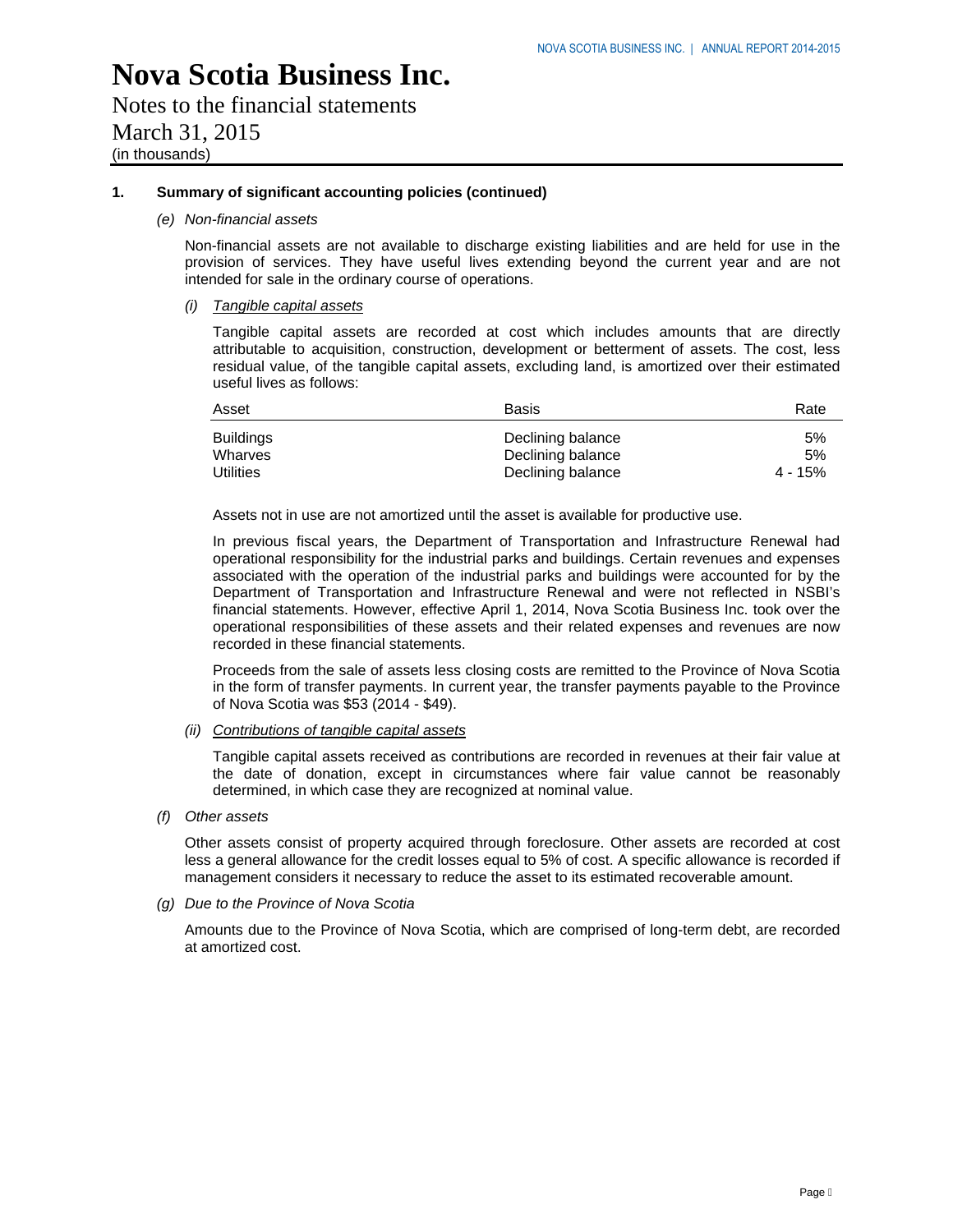Notes to the financial statements March 31, 2015 (in thousands)

#### **1. Summary of significant accounting policies (continued)**

*(h) Government transfers*

Government transfers are recognized in the financial statements in the period in which events giving rise to the transfer occur, providing the transfers are authorized, any eligibility criteria have been met, and reasonable estimates of the amounts can be made. The transfer payments recorded by the Corporation are flow-through arrangements of proceeds from the sale of crown assets which the Corporation administers and are remitted to the Province of Nova Scotia. In accordance with PS 3410, Government transfers do not include flow-through arrangements where a government agrees to act merely as an intermediary to administer funds on behalf of another party and has no ability to make decisions regarding the use of the funds.

Similarly, when funds are received as a result of an administrative flow-through arrangement in which a recipient government serves only as a cash conduit (i.e., it has no direct financial involvement in the program or decision-making capability in relation to the program) the receipt and disbursement of cash would not be recognized as transfers in that recipient government's financial statements.

- *(i) Revenue recognition* 
	- (i) Government contributions are recognized as revenue in the period the transfer is authorized, and all eligibility criteria have been met, except when, and to the extent, the transfer includes stipulations which have not yet been met.

Government contributions with stipulations are initially deferred and recognized as revenue as the related stipulations are met.

- a. Operating grants have no criteria or stipulations and the Corporation recognizes revenue on an accrual basis, except when the accruals cannot be determined with a reasonable degree of certainty or when their estimation is impracticable.
- b. Strategic investment grants are recognized when expenditure is recorded in accordance with the Corporation's approved budget and shall be provided in accordance with policies and procedures set out in the Corporation's business plan.
- c. Loan valuation grant is provided by the Province of Nova Scotia to offset the provision for credit losses and payment of guarantees.
- d. Miscellaneous consists of various contracts for trade programs. Revenue is recognized in the period the transfer is authorized, and all eligibility criteria have been met, except when and to the extent the transfer includes stipulations which have not yet been met.
- (ii) Interest revenue on the loans receivable is recognized on an accrual basis unless the ultimate collectability of the loan is in doubt. When a loan is classified as impaired, interest revenue is no longer recognized, and any interest income that is accrued is reversed. A loan is considered impaired when there is risk of loss to the Corporation of the full and timely collection of principal and interest; generally, when it is more than three months in arrears. In the event a loan is no longer considered to be impaired, interest revenue is recognized in the year of recovery.
- *(j) Provision for credit losses and payment of guarantees*

The provision for credit losses is partially offset by a non-cash loan valuation allowance contribution from the Province of Nova Scotia. The contribution is recorded as both a receivable and revenue.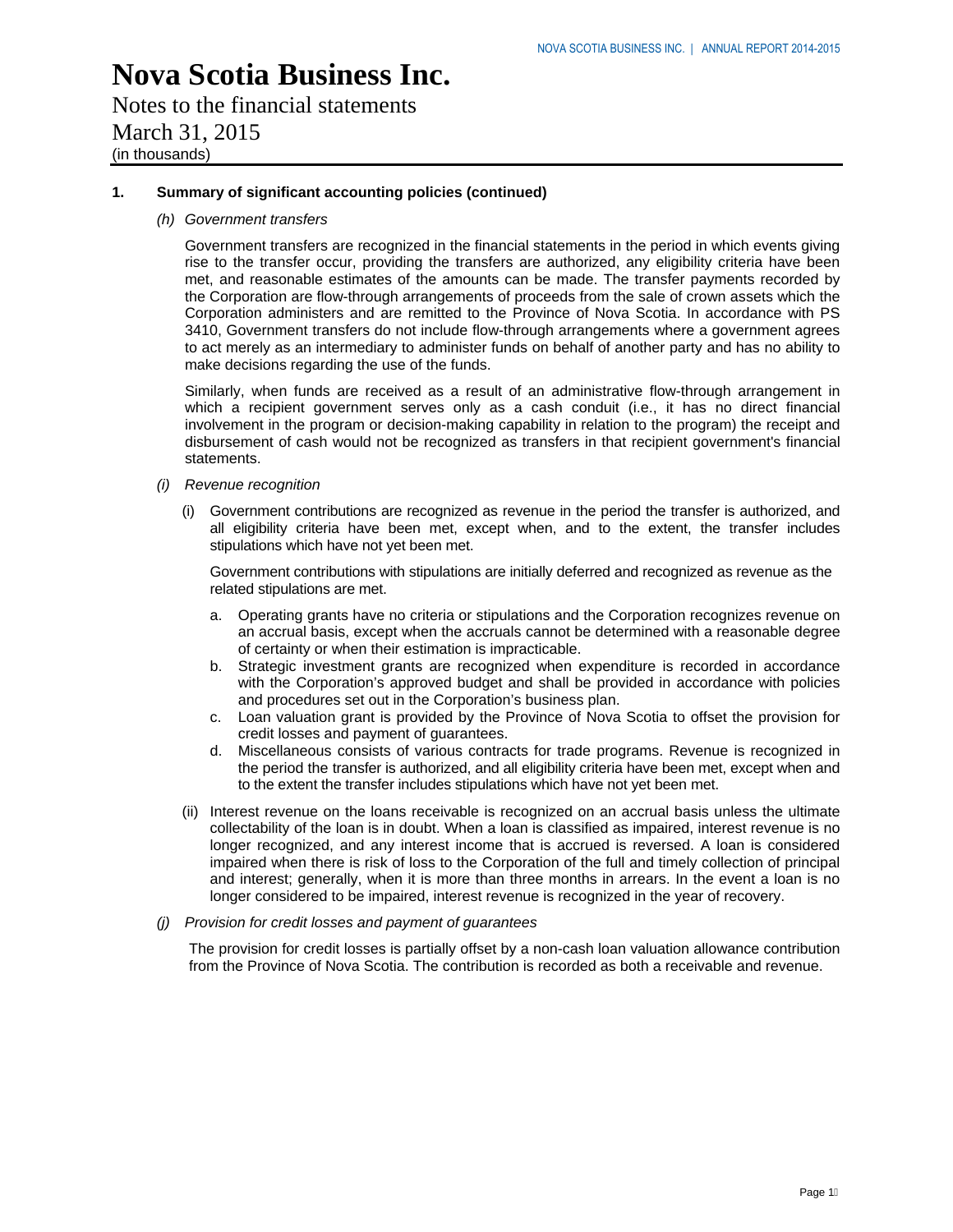Notes to the financial statements March 31, 2015 (in thousands)

#### **1. Summary of significant accounting policies (continued)**

- *(k) Employee future benefits*
	- (i) The Corporation provides certain employee benefits which will require funding in future periods. These benefits include vacation pay and public service awards. Upon retirement, employees are eligible for a public service award equal to one week's salary per year of service to a maximum of twenty-six years. Management recognizes compensation expense on an accrual basis with actuarial assessments being carried out every three years. The next assessment is due in the 2017 fiscal year.
	- (ii) Permanent employees of the Corporation participate in the Public Superannuation Fund (the "Plan"), a contributory defined benefit pension plan administered by the Province of Nova Scotia, which provides pension benefits based on length of service and earnings. Contributions to the Plan are required by both the employees and the employer. The costs of the employer pension benefits are the Corporation's contributions due to the Plan in the period. The Corporation is not responsible for any under-funded liability, nor does the Corporation have any access to any surplus that may arise in this Plan.
- *(l) Use of estimates*

The preparation of the financial statements requires management to make estimates and assumptions that affect the reported amounts of assets and liabilities and disclosure of contingent assets and liabilities at the date of the financial statements and the reported amounts of revenues and expenses during the year. Significant estimates included in the financial statements relate to the valuation of the loans receivable and equity investments. Actual results could differ materially from these estimates.

*(m) Impairment of long-lived assets* 

Tangible capital assets are written down when conditions indicate that they no longer contribute to the Corporation's ability to provide goods and services, or when the value of future economic benefits associated with the tangible capital assets are less than their net book value. The net writedowns are accounted for as expenses in the statement of operations.

#### **2. Loans receivable**

|                                      | 2015      | 2014     |
|--------------------------------------|-----------|----------|
|                                      |           |          |
| Principal due                        | 60,436    | 64,227   |
| Allowance for credit losses (Note 6) | (26, 643) | (24,091) |
|                                      | 33,793    | 40,136   |

Interest charged on these loans ranges from 0% to 12%. Repayment terms are negotiated on specific loans and would normally not exceed 20 years. The level of security on loans is also negotiated between the Corporation and the debtor based on the risk associated with the individual loan. The security can include life insurance, company assets, personal guarantees or the value of the parent company. Security can range from an unsecured position to a fully secured position.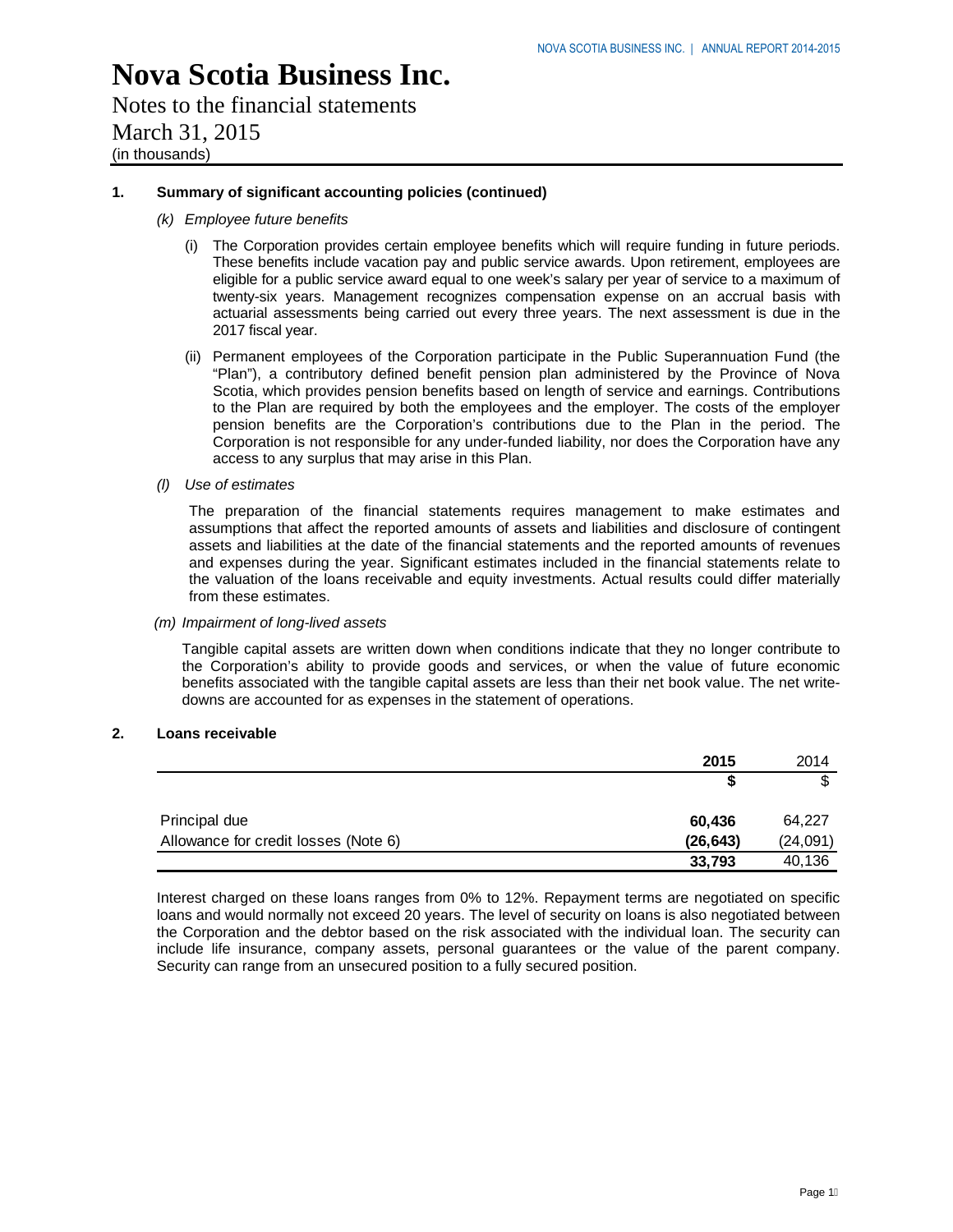Notes to the financial statements March 31, 2015 (in thousands)

#### **3. Equity investments**

|                                             | 2015      | 2014      |
|---------------------------------------------|-----------|-----------|
|                                             | \$        | \$        |
| Common shares                               | 16,663    | 19,326    |
| Preferred shares                            | 27,626    | 22,913    |
| Convertible debentures and promissory notes | 5,350     | 5,850     |
|                                             | 49,639    | 48,089    |
| Allowance for credit losses (Note 6)        | (34, 187) | (18, 612) |
|                                             | 15.452    | 29,477    |

Certain preferred shares have conversion options and warrants attached.

#### **4. Tangible capital assets**

|                  |       |                    | 2015     | 2014     |
|------------------|-------|--------------------|----------|----------|
|                  |       | <b>Accumulated</b> | Net book | Net book |
|                  | Cost  | amortization       | value    | value    |
|                  | \$    | \$                 | \$       | \$       |
| Land             | 86    | -                  | 86       | 107      |
| <b>Buildings</b> | 873   | 655                | 218      | 230      |
| Wharves          | 1,752 | 1,189              | 563      | 592      |
| <b>Utilities</b> | 458   | 203                | 255      | 273      |
|                  | 3,169 | 2,047              | 1,122    | 1,202    |

#### **5. Other assets**

|                                                | 2015  | 2014 |
|------------------------------------------------|-------|------|
|                                                |       |      |
| Property acquired through foreclosure, at cost | 750   | 750  |
| Less: allowance for credit losses (Note 6)     | (750) | 750) |
|                                                | -     |      |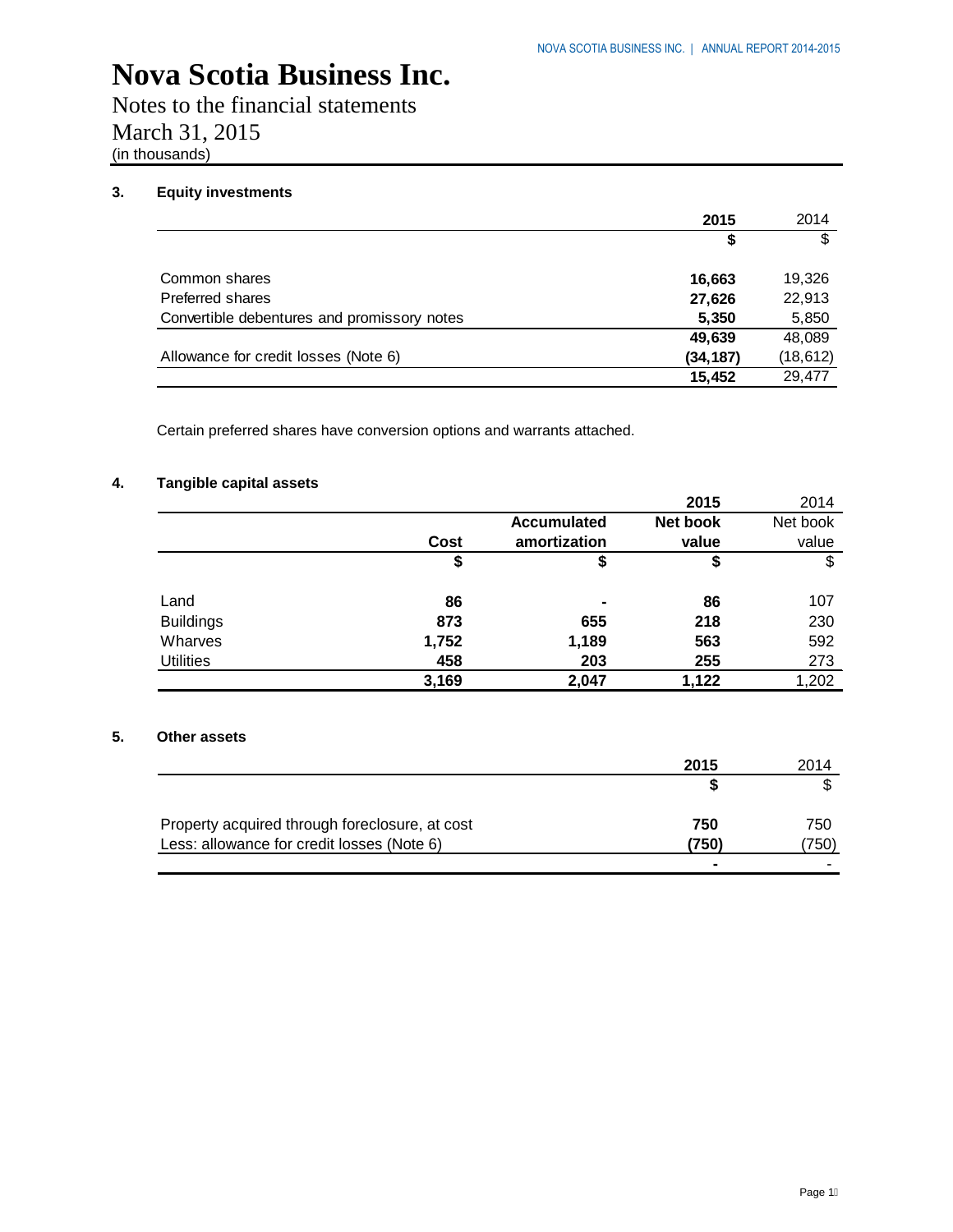Notes to the financial statements March 31, 2015 (in thousands)

#### **6. Allowance for credit losses and payment of guarantees**

|                             |              |                 |           |           | 2015               |
|-----------------------------|--------------|-----------------|-----------|-----------|--------------------|
|                             | <b>Gross</b> |                 |           |           |                    |
|                             | balance      | <b>Specific</b> | General   | Total     | <b>Net balance</b> |
|                             | outstanding  | allowance       | allowance | allowance | outstanding        |
|                             | S            | S               | \$        | \$        | \$                 |
|                             |              |                 |           |           |                    |
| Loans receivable (Note 2)   | 60,436       | 25,056          | 1,587     | 26,643    | 33,793             |
| Equity investments (Note 3) | 49,639       | 32,917          | 1,270     | 34,187    | 15,452             |
| Guarantees (Note 10)        | 625          | 149             |           | 149       | 476                |
| Other assets (Note 5)       | 750          | 750             |           | 750       |                    |
|                             | 111,450      | 58,872          | 2,857     | 61,729    | 49,721             |
|                             |              |                 |           |           |                    |
|                             |              |                 |           |           | 2014               |
|                             | Gross        |                 |           |           |                    |
|                             | balance      | <b>Specific</b> | General   | Total     | Net balance        |
|                             | outstanding  | allowance       | allowance | allowance | outstanding        |
|                             | \$           | \$              | \$        | \$        | \$                 |
|                             |              |                 |           |           |                    |
| Loans receivable (Note 2)   | 64,227       | 22,202          | 1,889     | 24,091    | 40,136             |
| Equity investments (Note 3) | 48,089       | 16,828          | 1,784     | 18,612    | 29,477             |
| Guarantees (Note 10)        |              |                 |           |           |                    |
| Other assets (Note 5)       | 750          | 750             |           | 750       |                    |
|                             | 113,066      | 39,780          | 3,673     | 43,453    | 69,613             |

During the year, investments and other assets in the amount of \$818 (2014 - \$862) were written off and included in the allowance for credit losses and provision for payment of guarantees.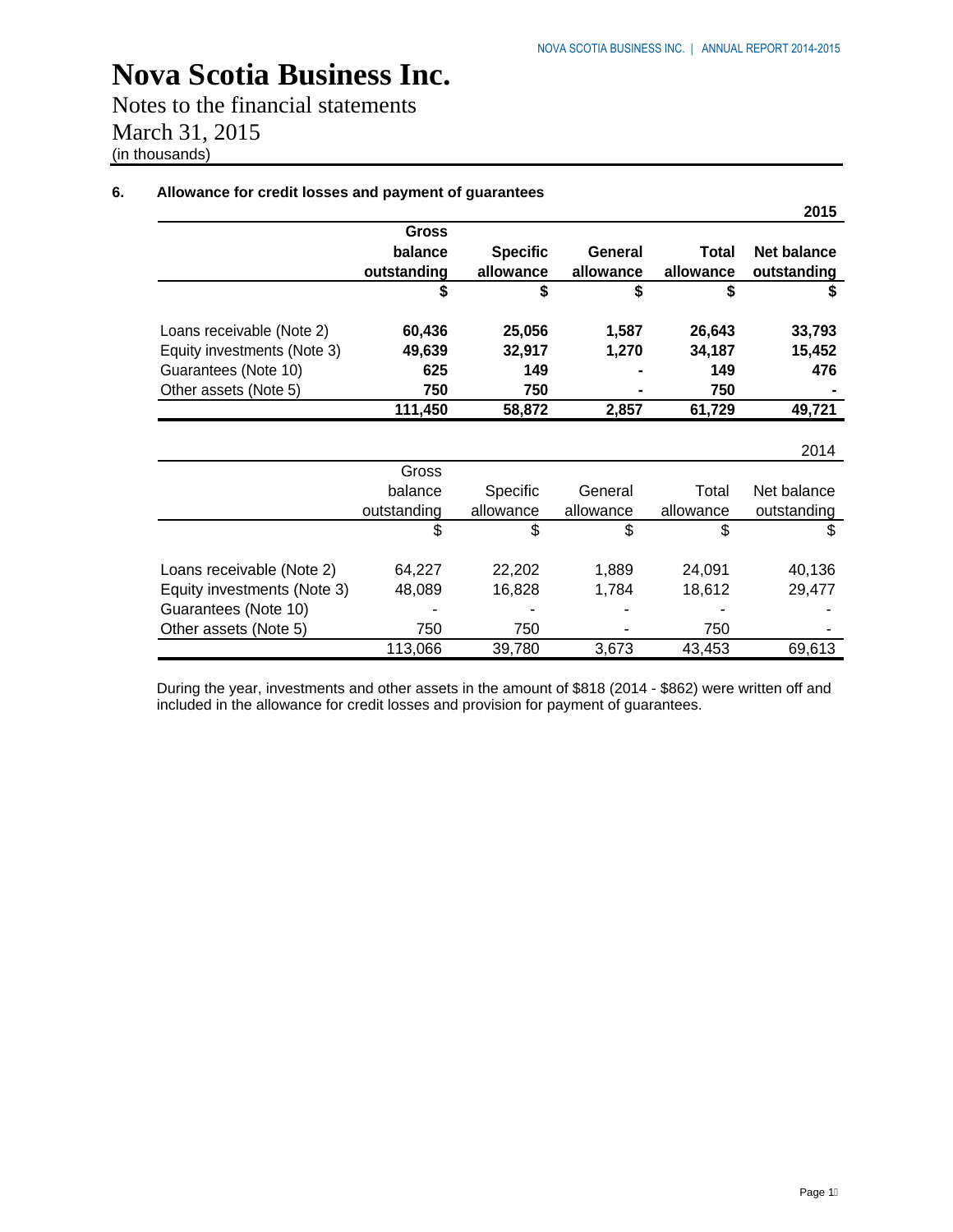Notes to the financial statements March 31, 2015 (in thousands)

#### **7. Long-term debt to Province of Nova Scotia**

(a) Notes payable to the Province of Nova Scotia are comprised of the following:

| Principal<br><b>Principal</b><br><b>Applicable</b><br><b>Fiscal year</b><br>outstanding<br>outstanding<br>of maturity<br>interest rate<br>\$<br>%<br>\$<br>1,334<br>Note payable 2002-01 (Note $1(j)$ )<br>0.00<br>1,291<br>4.61<br>Note payable 2004-01<br>2017<br>224<br>2027<br>5.09<br>999<br>1,141<br>Note payable 2006-01<br>2027<br>4.98<br>1,292<br>1,467<br>Note payable 2006-02<br>2027<br>Note payable 2006-03<br>4.86<br>2,380<br>2,095<br>2027<br>4.94<br>Note payable 2006-04<br>1,447<br>1,643<br>2027<br>5.11<br>652<br>741<br>Note payable 2007-01<br>2027<br>4.89<br>660<br>750<br>Note payable 2007-02<br>281<br>320<br>Note payable 2007-03<br>2027<br>4.97<br>2027<br>5.01<br>54<br>61<br>Note payable 2007-04<br>2027<br>5.38<br>941<br>1,068<br>Note payable 2007-05<br>2027<br>111<br>Note payable 2007-06<br>5.58<br>98<br>260<br>2017<br>4.02<br>454<br>Note payable 2008-01<br>$1.04 - 3.67$<br>Note payable 2008-02 to 2008-13<br>2016<br>1,143<br>1,390<br>687<br>2027<br>3.16<br>606<br>Note payable 2009-02<br>Note payable 2009-08<br>2020<br>1.84<br>525<br>700<br>2015<br>1.49<br>57<br>Note payable 2009-09<br>$\overline{\phantom{0}}$<br>2020<br>2.53<br>7,000<br>6,796<br>Note payable 2009-10<br>858<br>833<br>2020<br>2.53<br>Note payable 2009-11<br>2020<br>2.53<br>1,178<br>1,144<br>Note payable 2009-12<br>2020<br>2.56<br>324<br>314<br>Note payable 2009-13<br>2020<br>1.84<br>175<br>233<br>Note payable 2009-14<br>2020<br>176<br>Note payable 2009-15<br>2.14<br>171<br>2020<br>2.18<br>1,336<br>1,296<br>Note payable 2009-16<br>Note payable 2009-17<br>2020<br>2.12<br>236<br>228<br>2016<br>3.67<br>299<br>288<br>Note payable 2010-02<br>2016<br>3.63<br>357<br>345<br>Note payable 2010-04<br>2018<br>Note payable 2010-05<br>3.17<br>34<br>58<br>2016<br>236<br>228<br>Note payable 2010-06<br>3.45<br>2016<br>Note payable 2010-07<br>3.45<br>589<br>570<br>2016<br>3.16<br>73<br>71<br>Note payable 2010-09<br>2016<br>3.17<br>98<br>95<br>Note payable 2010-10<br>2016<br>2.94<br>31<br>30<br>Note payable 2010-13<br>601<br>Note payable 2010-15<br>2016<br>2.57<br>616<br>Note payable 2010-16<br>2017<br>2.25<br>1,098<br>1,074<br>1.20<br>524<br>Note payable 2010-17<br>2016<br>524<br>Note payable 2010-19<br>2016<br>2.57<br>1,657<br>1,615<br>Note payable 2010-20<br>2016<br>2.17<br>31<br>374<br>Note payable 2010-21<br>2016<br>2.57<br>-<br>1.96<br>543<br>Note payable 2010-22<br>2017<br>553<br>2017<br>607<br>Note payable 2010-23<br>1.54<br>1,032<br>2017<br>552<br>Note payable 2010-25<br>1.89<br>541<br>50<br>103<br>Note payable 2010-26<br>2017<br>1.50<br>Note payable 2010-27<br>2016<br>2.94<br>572<br>556 |  | 2015 | 2014        |
|-------------------------------------------------------------------------------------------------------------------------------------------------------------------------------------------------------------------------------------------------------------------------------------------------------------------------------------------------------------------------------------------------------------------------------------------------------------------------------------------------------------------------------------------------------------------------------------------------------------------------------------------------------------------------------------------------------------------------------------------------------------------------------------------------------------------------------------------------------------------------------------------------------------------------------------------------------------------------------------------------------------------------------------------------------------------------------------------------------------------------------------------------------------------------------------------------------------------------------------------------------------------------------------------------------------------------------------------------------------------------------------------------------------------------------------------------------------------------------------------------------------------------------------------------------------------------------------------------------------------------------------------------------------------------------------------------------------------------------------------------------------------------------------------------------------------------------------------------------------------------------------------------------------------------------------------------------------------------------------------------------------------------------------------------------------------------------------------------------------------------------------------------------------------------------------------------------------------------------------------------------------------------------------------------------------------------------------------------------------------------------------------------------------------------------------------------------------------------------------------------------------------------------------------------------------------------------------------------------------------------------------------------------------------------------------------------|--|------|-------------|
|                                                                                                                                                                                                                                                                                                                                                                                                                                                                                                                                                                                                                                                                                                                                                                                                                                                                                                                                                                                                                                                                                                                                                                                                                                                                                                                                                                                                                                                                                                                                                                                                                                                                                                                                                                                                                                                                                                                                                                                                                                                                                                                                                                                                                                                                                                                                                                                                                                                                                                                                                                                                                                                                                                 |  |      |             |
|                                                                                                                                                                                                                                                                                                                                                                                                                                                                                                                                                                                                                                                                                                                                                                                                                                                                                                                                                                                                                                                                                                                                                                                                                                                                                                                                                                                                                                                                                                                                                                                                                                                                                                                                                                                                                                                                                                                                                                                                                                                                                                                                                                                                                                                                                                                                                                                                                                                                                                                                                                                                                                                                                                 |  |      |             |
|                                                                                                                                                                                                                                                                                                                                                                                                                                                                                                                                                                                                                                                                                                                                                                                                                                                                                                                                                                                                                                                                                                                                                                                                                                                                                                                                                                                                                                                                                                                                                                                                                                                                                                                                                                                                                                                                                                                                                                                                                                                                                                                                                                                                                                                                                                                                                                                                                                                                                                                                                                                                                                                                                                 |  |      |             |
|                                                                                                                                                                                                                                                                                                                                                                                                                                                                                                                                                                                                                                                                                                                                                                                                                                                                                                                                                                                                                                                                                                                                                                                                                                                                                                                                                                                                                                                                                                                                                                                                                                                                                                                                                                                                                                                                                                                                                                                                                                                                                                                                                                                                                                                                                                                                                                                                                                                                                                                                                                                                                                                                                                 |  |      |             |
|                                                                                                                                                                                                                                                                                                                                                                                                                                                                                                                                                                                                                                                                                                                                                                                                                                                                                                                                                                                                                                                                                                                                                                                                                                                                                                                                                                                                                                                                                                                                                                                                                                                                                                                                                                                                                                                                                                                                                                                                                                                                                                                                                                                                                                                                                                                                                                                                                                                                                                                                                                                                                                                                                                 |  |      |             |
|                                                                                                                                                                                                                                                                                                                                                                                                                                                                                                                                                                                                                                                                                                                                                                                                                                                                                                                                                                                                                                                                                                                                                                                                                                                                                                                                                                                                                                                                                                                                                                                                                                                                                                                                                                                                                                                                                                                                                                                                                                                                                                                                                                                                                                                                                                                                                                                                                                                                                                                                                                                                                                                                                                 |  |      |             |
|                                                                                                                                                                                                                                                                                                                                                                                                                                                                                                                                                                                                                                                                                                                                                                                                                                                                                                                                                                                                                                                                                                                                                                                                                                                                                                                                                                                                                                                                                                                                                                                                                                                                                                                                                                                                                                                                                                                                                                                                                                                                                                                                                                                                                                                                                                                                                                                                                                                                                                                                                                                                                                                                                                 |  |      |             |
|                                                                                                                                                                                                                                                                                                                                                                                                                                                                                                                                                                                                                                                                                                                                                                                                                                                                                                                                                                                                                                                                                                                                                                                                                                                                                                                                                                                                                                                                                                                                                                                                                                                                                                                                                                                                                                                                                                                                                                                                                                                                                                                                                                                                                                                                                                                                                                                                                                                                                                                                                                                                                                                                                                 |  |      |             |
|                                                                                                                                                                                                                                                                                                                                                                                                                                                                                                                                                                                                                                                                                                                                                                                                                                                                                                                                                                                                                                                                                                                                                                                                                                                                                                                                                                                                                                                                                                                                                                                                                                                                                                                                                                                                                                                                                                                                                                                                                                                                                                                                                                                                                                                                                                                                                                                                                                                                                                                                                                                                                                                                                                 |  |      |             |
|                                                                                                                                                                                                                                                                                                                                                                                                                                                                                                                                                                                                                                                                                                                                                                                                                                                                                                                                                                                                                                                                                                                                                                                                                                                                                                                                                                                                                                                                                                                                                                                                                                                                                                                                                                                                                                                                                                                                                                                                                                                                                                                                                                                                                                                                                                                                                                                                                                                                                                                                                                                                                                                                                                 |  |      |             |
|                                                                                                                                                                                                                                                                                                                                                                                                                                                                                                                                                                                                                                                                                                                                                                                                                                                                                                                                                                                                                                                                                                                                                                                                                                                                                                                                                                                                                                                                                                                                                                                                                                                                                                                                                                                                                                                                                                                                                                                                                                                                                                                                                                                                                                                                                                                                                                                                                                                                                                                                                                                                                                                                                                 |  |      |             |
|                                                                                                                                                                                                                                                                                                                                                                                                                                                                                                                                                                                                                                                                                                                                                                                                                                                                                                                                                                                                                                                                                                                                                                                                                                                                                                                                                                                                                                                                                                                                                                                                                                                                                                                                                                                                                                                                                                                                                                                                                                                                                                                                                                                                                                                                                                                                                                                                                                                                                                                                                                                                                                                                                                 |  |      |             |
|                                                                                                                                                                                                                                                                                                                                                                                                                                                                                                                                                                                                                                                                                                                                                                                                                                                                                                                                                                                                                                                                                                                                                                                                                                                                                                                                                                                                                                                                                                                                                                                                                                                                                                                                                                                                                                                                                                                                                                                                                                                                                                                                                                                                                                                                                                                                                                                                                                                                                                                                                                                                                                                                                                 |  |      |             |
|                                                                                                                                                                                                                                                                                                                                                                                                                                                                                                                                                                                                                                                                                                                                                                                                                                                                                                                                                                                                                                                                                                                                                                                                                                                                                                                                                                                                                                                                                                                                                                                                                                                                                                                                                                                                                                                                                                                                                                                                                                                                                                                                                                                                                                                                                                                                                                                                                                                                                                                                                                                                                                                                                                 |  |      |             |
|                                                                                                                                                                                                                                                                                                                                                                                                                                                                                                                                                                                                                                                                                                                                                                                                                                                                                                                                                                                                                                                                                                                                                                                                                                                                                                                                                                                                                                                                                                                                                                                                                                                                                                                                                                                                                                                                                                                                                                                                                                                                                                                                                                                                                                                                                                                                                                                                                                                                                                                                                                                                                                                                                                 |  |      |             |
|                                                                                                                                                                                                                                                                                                                                                                                                                                                                                                                                                                                                                                                                                                                                                                                                                                                                                                                                                                                                                                                                                                                                                                                                                                                                                                                                                                                                                                                                                                                                                                                                                                                                                                                                                                                                                                                                                                                                                                                                                                                                                                                                                                                                                                                                                                                                                                                                                                                                                                                                                                                                                                                                                                 |  |      |             |
|                                                                                                                                                                                                                                                                                                                                                                                                                                                                                                                                                                                                                                                                                                                                                                                                                                                                                                                                                                                                                                                                                                                                                                                                                                                                                                                                                                                                                                                                                                                                                                                                                                                                                                                                                                                                                                                                                                                                                                                                                                                                                                                                                                                                                                                                                                                                                                                                                                                                                                                                                                                                                                                                                                 |  |      |             |
|                                                                                                                                                                                                                                                                                                                                                                                                                                                                                                                                                                                                                                                                                                                                                                                                                                                                                                                                                                                                                                                                                                                                                                                                                                                                                                                                                                                                                                                                                                                                                                                                                                                                                                                                                                                                                                                                                                                                                                                                                                                                                                                                                                                                                                                                                                                                                                                                                                                                                                                                                                                                                                                                                                 |  |      |             |
|                                                                                                                                                                                                                                                                                                                                                                                                                                                                                                                                                                                                                                                                                                                                                                                                                                                                                                                                                                                                                                                                                                                                                                                                                                                                                                                                                                                                                                                                                                                                                                                                                                                                                                                                                                                                                                                                                                                                                                                                                                                                                                                                                                                                                                                                                                                                                                                                                                                                                                                                                                                                                                                                                                 |  |      |             |
|                                                                                                                                                                                                                                                                                                                                                                                                                                                                                                                                                                                                                                                                                                                                                                                                                                                                                                                                                                                                                                                                                                                                                                                                                                                                                                                                                                                                                                                                                                                                                                                                                                                                                                                                                                                                                                                                                                                                                                                                                                                                                                                                                                                                                                                                                                                                                                                                                                                                                                                                                                                                                                                                                                 |  |      |             |
|                                                                                                                                                                                                                                                                                                                                                                                                                                                                                                                                                                                                                                                                                                                                                                                                                                                                                                                                                                                                                                                                                                                                                                                                                                                                                                                                                                                                                                                                                                                                                                                                                                                                                                                                                                                                                                                                                                                                                                                                                                                                                                                                                                                                                                                                                                                                                                                                                                                                                                                                                                                                                                                                                                 |  |      |             |
|                                                                                                                                                                                                                                                                                                                                                                                                                                                                                                                                                                                                                                                                                                                                                                                                                                                                                                                                                                                                                                                                                                                                                                                                                                                                                                                                                                                                                                                                                                                                                                                                                                                                                                                                                                                                                                                                                                                                                                                                                                                                                                                                                                                                                                                                                                                                                                                                                                                                                                                                                                                                                                                                                                 |  |      |             |
|                                                                                                                                                                                                                                                                                                                                                                                                                                                                                                                                                                                                                                                                                                                                                                                                                                                                                                                                                                                                                                                                                                                                                                                                                                                                                                                                                                                                                                                                                                                                                                                                                                                                                                                                                                                                                                                                                                                                                                                                                                                                                                                                                                                                                                                                                                                                                                                                                                                                                                                                                                                                                                                                                                 |  |      |             |
|                                                                                                                                                                                                                                                                                                                                                                                                                                                                                                                                                                                                                                                                                                                                                                                                                                                                                                                                                                                                                                                                                                                                                                                                                                                                                                                                                                                                                                                                                                                                                                                                                                                                                                                                                                                                                                                                                                                                                                                                                                                                                                                                                                                                                                                                                                                                                                                                                                                                                                                                                                                                                                                                                                 |  |      |             |
|                                                                                                                                                                                                                                                                                                                                                                                                                                                                                                                                                                                                                                                                                                                                                                                                                                                                                                                                                                                                                                                                                                                                                                                                                                                                                                                                                                                                                                                                                                                                                                                                                                                                                                                                                                                                                                                                                                                                                                                                                                                                                                                                                                                                                                                                                                                                                                                                                                                                                                                                                                                                                                                                                                 |  |      |             |
|                                                                                                                                                                                                                                                                                                                                                                                                                                                                                                                                                                                                                                                                                                                                                                                                                                                                                                                                                                                                                                                                                                                                                                                                                                                                                                                                                                                                                                                                                                                                                                                                                                                                                                                                                                                                                                                                                                                                                                                                                                                                                                                                                                                                                                                                                                                                                                                                                                                                                                                                                                                                                                                                                                 |  |      |             |
|                                                                                                                                                                                                                                                                                                                                                                                                                                                                                                                                                                                                                                                                                                                                                                                                                                                                                                                                                                                                                                                                                                                                                                                                                                                                                                                                                                                                                                                                                                                                                                                                                                                                                                                                                                                                                                                                                                                                                                                                                                                                                                                                                                                                                                                                                                                                                                                                                                                                                                                                                                                                                                                                                                 |  |      |             |
|                                                                                                                                                                                                                                                                                                                                                                                                                                                                                                                                                                                                                                                                                                                                                                                                                                                                                                                                                                                                                                                                                                                                                                                                                                                                                                                                                                                                                                                                                                                                                                                                                                                                                                                                                                                                                                                                                                                                                                                                                                                                                                                                                                                                                                                                                                                                                                                                                                                                                                                                                                                                                                                                                                 |  |      |             |
|                                                                                                                                                                                                                                                                                                                                                                                                                                                                                                                                                                                                                                                                                                                                                                                                                                                                                                                                                                                                                                                                                                                                                                                                                                                                                                                                                                                                                                                                                                                                                                                                                                                                                                                                                                                                                                                                                                                                                                                                                                                                                                                                                                                                                                                                                                                                                                                                                                                                                                                                                                                                                                                                                                 |  |      |             |
|                                                                                                                                                                                                                                                                                                                                                                                                                                                                                                                                                                                                                                                                                                                                                                                                                                                                                                                                                                                                                                                                                                                                                                                                                                                                                                                                                                                                                                                                                                                                                                                                                                                                                                                                                                                                                                                                                                                                                                                                                                                                                                                                                                                                                                                                                                                                                                                                                                                                                                                                                                                                                                                                                                 |  |      |             |
|                                                                                                                                                                                                                                                                                                                                                                                                                                                                                                                                                                                                                                                                                                                                                                                                                                                                                                                                                                                                                                                                                                                                                                                                                                                                                                                                                                                                                                                                                                                                                                                                                                                                                                                                                                                                                                                                                                                                                                                                                                                                                                                                                                                                                                                                                                                                                                                                                                                                                                                                                                                                                                                                                                 |  |      |             |
|                                                                                                                                                                                                                                                                                                                                                                                                                                                                                                                                                                                                                                                                                                                                                                                                                                                                                                                                                                                                                                                                                                                                                                                                                                                                                                                                                                                                                                                                                                                                                                                                                                                                                                                                                                                                                                                                                                                                                                                                                                                                                                                                                                                                                                                                                                                                                                                                                                                                                                                                                                                                                                                                                                 |  |      |             |
|                                                                                                                                                                                                                                                                                                                                                                                                                                                                                                                                                                                                                                                                                                                                                                                                                                                                                                                                                                                                                                                                                                                                                                                                                                                                                                                                                                                                                                                                                                                                                                                                                                                                                                                                                                                                                                                                                                                                                                                                                                                                                                                                                                                                                                                                                                                                                                                                                                                                                                                                                                                                                                                                                                 |  |      |             |
|                                                                                                                                                                                                                                                                                                                                                                                                                                                                                                                                                                                                                                                                                                                                                                                                                                                                                                                                                                                                                                                                                                                                                                                                                                                                                                                                                                                                                                                                                                                                                                                                                                                                                                                                                                                                                                                                                                                                                                                                                                                                                                                                                                                                                                                                                                                                                                                                                                                                                                                                                                                                                                                                                                 |  |      |             |
|                                                                                                                                                                                                                                                                                                                                                                                                                                                                                                                                                                                                                                                                                                                                                                                                                                                                                                                                                                                                                                                                                                                                                                                                                                                                                                                                                                                                                                                                                                                                                                                                                                                                                                                                                                                                                                                                                                                                                                                                                                                                                                                                                                                                                                                                                                                                                                                                                                                                                                                                                                                                                                                                                                 |  |      |             |
|                                                                                                                                                                                                                                                                                                                                                                                                                                                                                                                                                                                                                                                                                                                                                                                                                                                                                                                                                                                                                                                                                                                                                                                                                                                                                                                                                                                                                                                                                                                                                                                                                                                                                                                                                                                                                                                                                                                                                                                                                                                                                                                                                                                                                                                                                                                                                                                                                                                                                                                                                                                                                                                                                                 |  |      |             |
|                                                                                                                                                                                                                                                                                                                                                                                                                                                                                                                                                                                                                                                                                                                                                                                                                                                                                                                                                                                                                                                                                                                                                                                                                                                                                                                                                                                                                                                                                                                                                                                                                                                                                                                                                                                                                                                                                                                                                                                                                                                                                                                                                                                                                                                                                                                                                                                                                                                                                                                                                                                                                                                                                                 |  |      |             |
|                                                                                                                                                                                                                                                                                                                                                                                                                                                                                                                                                                                                                                                                                                                                                                                                                                                                                                                                                                                                                                                                                                                                                                                                                                                                                                                                                                                                                                                                                                                                                                                                                                                                                                                                                                                                                                                                                                                                                                                                                                                                                                                                                                                                                                                                                                                                                                                                                                                                                                                                                                                                                                                                                                 |  |      |             |
|                                                                                                                                                                                                                                                                                                                                                                                                                                                                                                                                                                                                                                                                                                                                                                                                                                                                                                                                                                                                                                                                                                                                                                                                                                                                                                                                                                                                                                                                                                                                                                                                                                                                                                                                                                                                                                                                                                                                                                                                                                                                                                                                                                                                                                                                                                                                                                                                                                                                                                                                                                                                                                                                                                 |  |      |             |
|                                                                                                                                                                                                                                                                                                                                                                                                                                                                                                                                                                                                                                                                                                                                                                                                                                                                                                                                                                                                                                                                                                                                                                                                                                                                                                                                                                                                                                                                                                                                                                                                                                                                                                                                                                                                                                                                                                                                                                                                                                                                                                                                                                                                                                                                                                                                                                                                                                                                                                                                                                                                                                                                                                 |  |      |             |
|                                                                                                                                                                                                                                                                                                                                                                                                                                                                                                                                                                                                                                                                                                                                                                                                                                                                                                                                                                                                                                                                                                                                                                                                                                                                                                                                                                                                                                                                                                                                                                                                                                                                                                                                                                                                                                                                                                                                                                                                                                                                                                                                                                                                                                                                                                                                                                                                                                                                                                                                                                                                                                                                                                 |  |      |             |
|                                                                                                                                                                                                                                                                                                                                                                                                                                                                                                                                                                                                                                                                                                                                                                                                                                                                                                                                                                                                                                                                                                                                                                                                                                                                                                                                                                                                                                                                                                                                                                                                                                                                                                                                                                                                                                                                                                                                                                                                                                                                                                                                                                                                                                                                                                                                                                                                                                                                                                                                                                                                                                                                                                 |  |      |             |
|                                                                                                                                                                                                                                                                                                                                                                                                                                                                                                                                                                                                                                                                                                                                                                                                                                                                                                                                                                                                                                                                                                                                                                                                                                                                                                                                                                                                                                                                                                                                                                                                                                                                                                                                                                                                                                                                                                                                                                                                                                                                                                                                                                                                                                                                                                                                                                                                                                                                                                                                                                                                                                                                                                 |  |      |             |
|                                                                                                                                                                                                                                                                                                                                                                                                                                                                                                                                                                                                                                                                                                                                                                                                                                                                                                                                                                                                                                                                                                                                                                                                                                                                                                                                                                                                                                                                                                                                                                                                                                                                                                                                                                                                                                                                                                                                                                                                                                                                                                                                                                                                                                                                                                                                                                                                                                                                                                                                                                                                                                                                                                 |  |      |             |
|                                                                                                                                                                                                                                                                                                                                                                                                                                                                                                                                                                                                                                                                                                                                                                                                                                                                                                                                                                                                                                                                                                                                                                                                                                                                                                                                                                                                                                                                                                                                                                                                                                                                                                                                                                                                                                                                                                                                                                                                                                                                                                                                                                                                                                                                                                                                                                                                                                                                                                                                                                                                                                                                                                 |  |      |             |
|                                                                                                                                                                                                                                                                                                                                                                                                                                                                                                                                                                                                                                                                                                                                                                                                                                                                                                                                                                                                                                                                                                                                                                                                                                                                                                                                                                                                                                                                                                                                                                                                                                                                                                                                                                                                                                                                                                                                                                                                                                                                                                                                                                                                                                                                                                                                                                                                                                                                                                                                                                                                                                                                                                 |  |      |             |
|                                                                                                                                                                                                                                                                                                                                                                                                                                                                                                                                                                                                                                                                                                                                                                                                                                                                                                                                                                                                                                                                                                                                                                                                                                                                                                                                                                                                                                                                                                                                                                                                                                                                                                                                                                                                                                                                                                                                                                                                                                                                                                                                                                                                                                                                                                                                                                                                                                                                                                                                                                                                                                                                                                 |  |      |             |
|                                                                                                                                                                                                                                                                                                                                                                                                                                                                                                                                                                                                                                                                                                                                                                                                                                                                                                                                                                                                                                                                                                                                                                                                                                                                                                                                                                                                                                                                                                                                                                                                                                                                                                                                                                                                                                                                                                                                                                                                                                                                                                                                                                                                                                                                                                                                                                                                                                                                                                                                                                                                                                                                                                 |  |      | (continued) |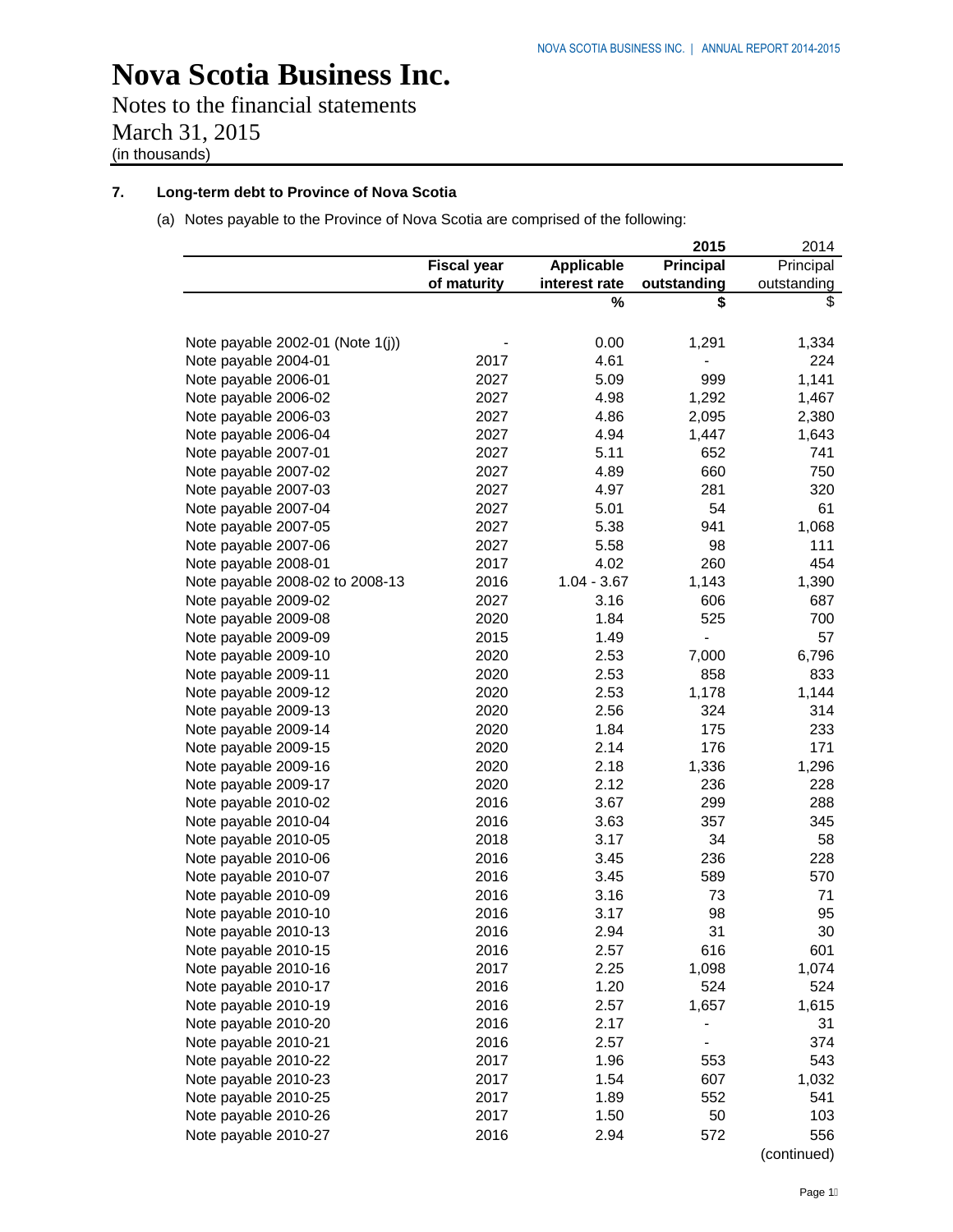Notes to the financial statements March 31, 2015 (in thousands)

#### **7. Long-term debt to Province of Nova Scotia (continued)**

(a) Notes payable to the Province of Nova Scotia are comprised of the following: (continued)

|                      |                    |                   | 2015                     | 2014        |
|----------------------|--------------------|-------------------|--------------------------|-------------|
|                      | <b>Fiscal year</b> | <b>Applicable</b> | Principal                | Principal   |
|                      | of maturity        | interest rate     | outstanding              | outstanding |
|                      |                    | %                 | \$                       | S           |
| Note payable 2010-28 | 2016               | 1.54              |                          | 71          |
| Note payable 2010-30 | 2016               | 3.28              | 571                      | 553         |
| Note payable 2010-32 | 2016               | 1.88              | $\overline{\phantom{0}}$ | 374         |
| Note payable 2010-33 | 2018               | 1.76              | 292                      | 388         |
| Note payable 2011-01 | 2017               | 1.54              | 156                      | 262         |
| Note payable 2011-02 | 2017               | 1.59              | 25                       | 48          |
| Note payable 2011-04 | 2018               | 1.70              | 16                       | 26          |
| Note payable 2011-05 | 2017               | 2.82              | 4,442                    | 4,320       |
| Note payable 2011-06 | 2017               | 2.65              | 2,185                    | 2,128       |
| Note payable 2011-07 | 2018               | 3.08              | 1,625                    | 1,577       |
| Note payable 2011-08 | 2016               | 1.74              | 47                       | 141         |
| Note payable 2011-09 | 2017               | 2.43              | 926                      | 904         |
| Note payable 2011-10 | 2015               | 1.46              | $\overline{\phantom{0}}$ | 711         |
| Note payable 2011-12 | 2017               | 1.53              | 18                       | 33          |
| Note payable 2011-13 | 2017               | 1.49              | 109                      | 203         |
| Note payable 2011-14 | 2017               | 1.50              | 74                       | 133         |
| Note payable 2011-15 | 2017               | 1.59              | 45                       | 86          |
| Note payable 2011-16 | 2017               | 1.75              | 263                      | 259         |
| Note payable 2011-17 | 2017               | 2.14              | 247                      | 276         |
| Note payable 2012-01 | 2017               | 1.72              | 214                      | 356         |
| Note payable 2012-02 | 2017               | 1.59              | 17                       | 32          |
| Note payable 2012-03 | 2018               | 2.14              | 424                      | 415         |
| Note payable 2012-04 | 2017               | 1.62              | 261                      | 257         |
| Note payable 2012-05 | 2016               | 1.54              | 1,366                    | 1,556       |
| Note payable 2012-07 | 2016               | 1.82              | 1,071                    | 1,219       |
| Note payable 2012-08 | 2016               | 1.72              | 1,331                    | 1,515       |
| Note payable 2012-09 | 2016               | 1.56              | 1,120                    | 1,275       |
| Note payable 2012-10 | 2016               | 1.60              | 769                      | 876         |
| Note payable 2012-11 | 2016               | 1.68              | 901                      | 1,026       |
| Note payable 2012-12 | 2017               | 1.62              | 163                      | 254         |
| Note payable 2012-13 | 2016               | 1.67              | 799                      | 909         |
| Note payable 2012-14 | 2016               | 1.67              | 650                      | 740         |
| Note payable 2012-16 | 2016               | 1.78              | 364                      | 358         |
| Note payable 2012-17 | 2016               | 1.75              | 936                      | 1,066       |
| Note payable 2012-18 | 2018               | 2.27              | 1,050                    | 1,027       |
| Note payable 2012-19 | 2018               | 2.38              | 526                      | 514         |
| Note payable 2012-20 | 2018               | 2.31              | 210                      | 205         |
| Note payable 2012-21 | 2016               | 1.54              | 1,226                    | 1,396       |
| Note payable 2013-01 | 2016               | 1.61              | 790                      | 899         |
| Note payable 2013-02 | 2018               | 1.59              | 84                       | 137         |
| Note payable 2013-03 | 2020               | 1.25              | 35                       | 103         |
| Note payable 2013-04 | 2019               | 1.90              | 700                      | 829         |
|                      |                    |                   |                          | (continued) |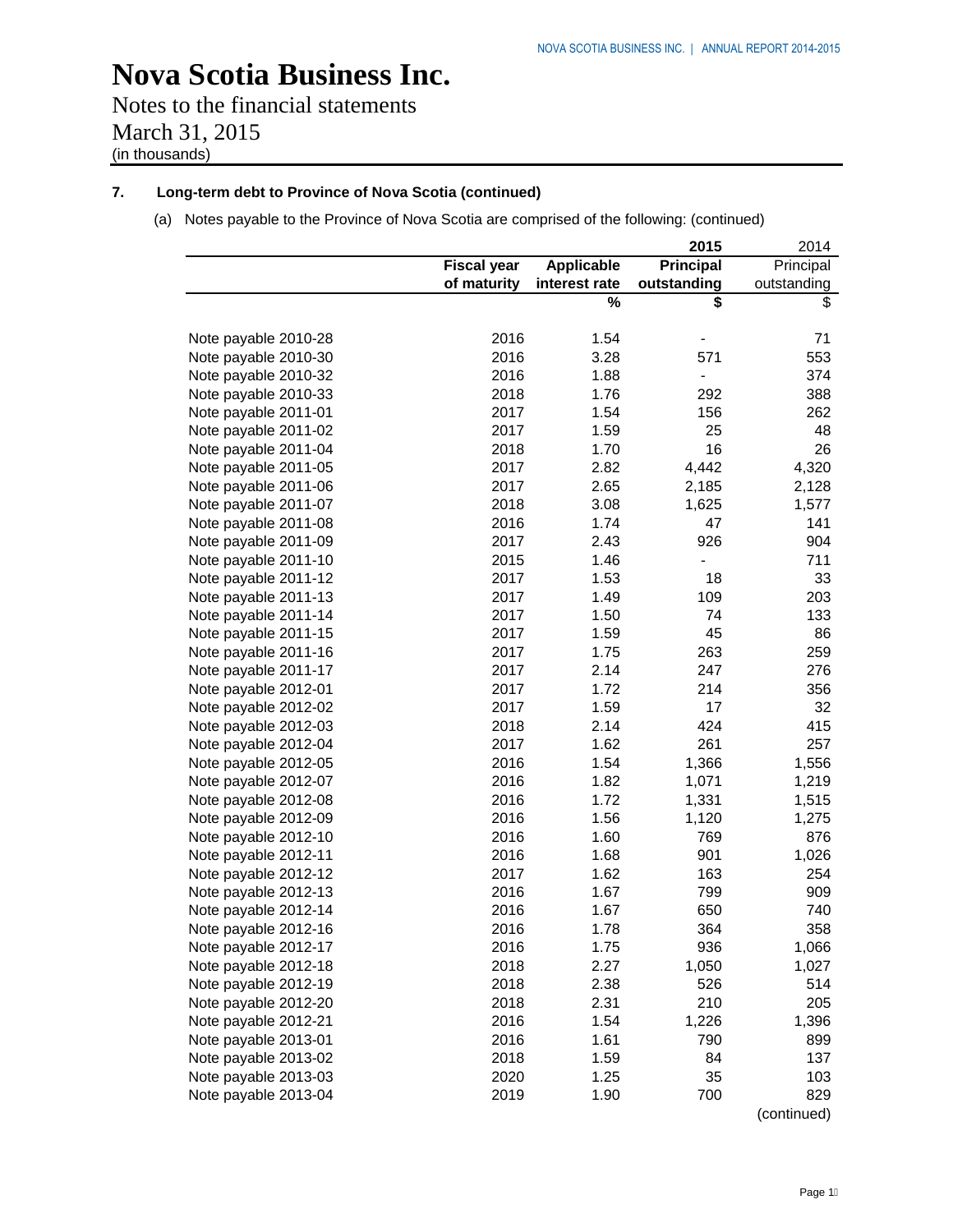Notes to the financial statements March 31, 2015 (in thousands)

#### **7. Long-term debt due to Province of Nova Scotia (continued)**

(a) Notes payable to the Province of Nova Scotia are comprised of the following: (continued)

|                      |                    |                   | 2015             | 2014        |
|----------------------|--------------------|-------------------|------------------|-------------|
|                      | <b>Fiscal year</b> | <b>Applicable</b> | <b>Principal</b> | Principal   |
|                      | of maturity        | interest rate     | outstanding      | outstanding |
|                      |                    | $\%$              | \$               | \$          |
|                      |                    |                   |                  |             |
| Note payable 2013-05 | 2019               | 1.90              | 124              | 146         |
| Note payable 2013-06 | 2018               | 2.97              | 1,047            | 1,017       |
| Note payable 2013-07 | 2016               | 2.09              | 429              | 488         |
| Note payable 2013-08 | 2018               | 2.85              | 210              | 204         |
| Note payable 2013-09 | 2017               | 1.86              | 206              | 203         |
| Note payable 2013-10 | 2018               | 2.32              | 260              | 254         |
| Note payable 2013-11 | 2018               | 1.51              | 254              | 324         |
| Note payable 2013-12 | 2018               | 1.53              | 384              | 489         |
| Note payable 2013-13 | 2016               | 1.45              | 778              | 878         |
| Note payable 2013-14 | 2018               | 1.55              | 350              | 350         |
| Note payable 2013-15 | 2016               | 1.38              | 194              | 239         |
| Note payable 2013-16 | 2020               | 2.75              | 1,029            | 1,004       |
| Note payable 2013-17 | 2016               | 1.91              | 975              | 1,083       |
| Note payable 2013-18 | 2022               | 1.99              | 218              | 218         |
| Note payable 2013-19 | 2019               | 1.89              | 383              | 500         |
| Note payable 2013-20 | 2018               | 2.08              | 256              | 251         |
| Note payable 2013-21 | 2020               | 1.25              | 58               | 69          |
| Note payable 2013-22 | 2019               | 2.97              | 1,030            | 1,001       |
| Note payable 2014-01 | 2019               | 1.87              | 489              |             |
| Note payable 2014-02 | 2018               | 2.44              | 511              |             |
| Note payable 2014-03 | 2018               | 1.80              | 180              |             |
| Note payable 2014-04 | 2022               | 2.37              | 36               |             |
| Note payable 2014-05 | 2019               | 1.81              | 447              |             |
| Note payable 2014-06 | 2019               | 1.81              | 53               |             |
| Note payable 2014-07 | 2022               | 2.28              | 109              |             |
| Note payable 2014-08 | 2020               | 1.97              | 400              |             |
|                      |                    |                   | 68,031           | 72,397      |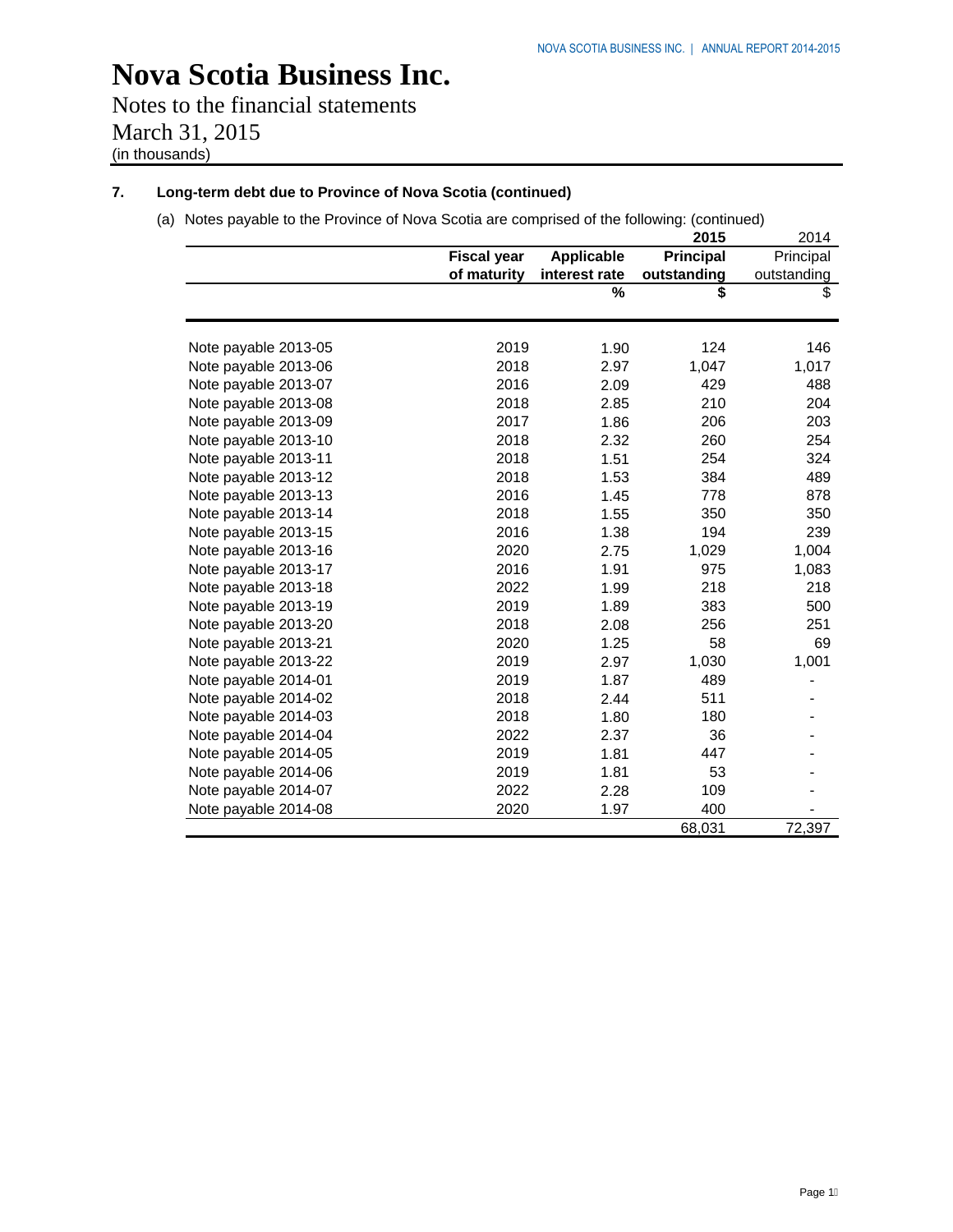Notes to the financial statements

March 31, 2015

(in thousands)

#### **7. Long-term debt due to Province of Nova Scotia (continued)**

Note payable 2002-01 in the amount of \$1,291 (2014 - \$1,334) has no set terms of repayment with the Province of Nova Scotia. The principal for this is repayable to the Province when the principal is collected from the loans that are funded by this note. In addition, 80% of the interest received or capitalized on the underlying loans is repayable to the Province.

The remaining notes are repayable in quarterly instalments of principal and interest based on maturity dates and rates set as above.

(b) Principal repayments on the notes, excluding note 2002-01, are as follows:

|            | \$     |
|------------|--------|
| 2016       | 22,987 |
| 2017       | 13,537 |
| 2018       | 8,572  |
| 2019       | 3,014  |
| 2020       | 13,206 |
| Thereafter | 5,424  |
|            | 66,740 |

Future scheduled interest capitalization amounts of \$2,435 (2014 - \$1,745) on certain existing notes payable are excluded in the above repayment amounts.

The total interest paid or payable during the year and recorded in the statement of operations was \$2,181 (2014 - \$2,184).

#### **8. Share capital**

The Corporation is authorized to issue 100 Class A common shares with a par value of \$1 each. At year-end, 100 common shares have been issued to the Province. Share capital is grouped with accumulated surplus on the statement of financial position.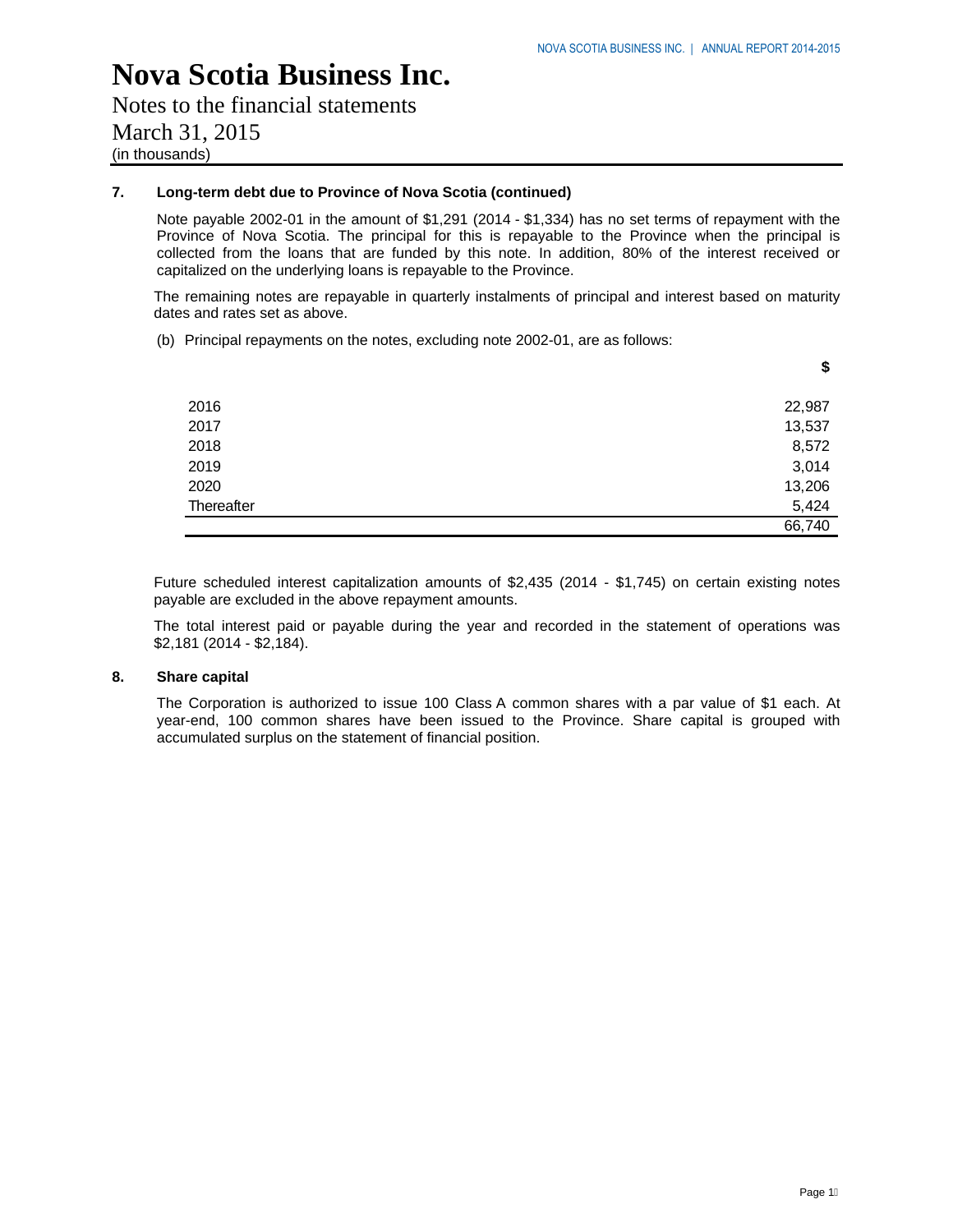Notes to the financial statements March 31, 2015

(in thousands)

#### **9. Contractual obligations**

- (a) The Corporation has approved financing of \$99 (2014 \$3,698) that has not been disbursed as at year-end.
- (b) The Corporation administers strategic investments on behalf of the Province of Nova Scotia that permit approved businesses to receive a percentage of payroll taxes paid as a rebate. Expenses incurred by the Corporation are match-funded by the Province of Nova Scotia in the form of a Strategic Investment Grant.

As at March 31, 2015, transactions were approved with maximum annual payments over the next ten years of \$100,647 (2014 - \$77,672) as shown below:

| 2016  | 21,559  |
|-------|---------|
| 2017  | 21,549  |
| 2018  | 18,628  |
| 2019  | 13,583  |
| 2020  | 10,139  |
| 2021  | 4,019   |
| 2022  | 2,985   |
| 2023  | 2,763   |
| 2024  | 2,763   |
| 2025  | 2,659   |
| Total | 100,647 |

#### **10. Contingencies**

(a) Guarantees

|                                      | <b>Authorized</b> | Utilized 2015 | Utilized 2014 |
|--------------------------------------|-------------------|---------------|---------------|
|                                      |                   |               |               |
| Bank loans                           | 1,500             | 625           |               |
| Less: provision for payment (Note 6) | $\blacksquare$    | 149           |               |
|                                      | 1,500             | 476           |               |

The guarantees are secured by various assets and proceeds from liquidation are expected to offset a portion of any possible payments under guarantees.

(b) Litigation

The Corporation is co-defendant with the Province of Nova Scotia and Industrial Estates Limited in a dispute regarding environmental contamination on land previously owned by Industrial Estates Limited. The Corporation believes that any losses incurred related to this claim will be fully funded by the Province of Nova Scotia.

The Corporation is unable to form an opinion in regard to the likelihood of loss arising from the above litigation. Consequently, no provision for any possible loss has been recorded in these financial statements.

In addition, there are other outstanding claims against the Corporation for events that have arisen in the normal course of carrying on the operations of the Corporation. It is not possible at this time to determine the amount that may be assessed, or the impact to the Corporation's financial statements, with respect to these claims.

\$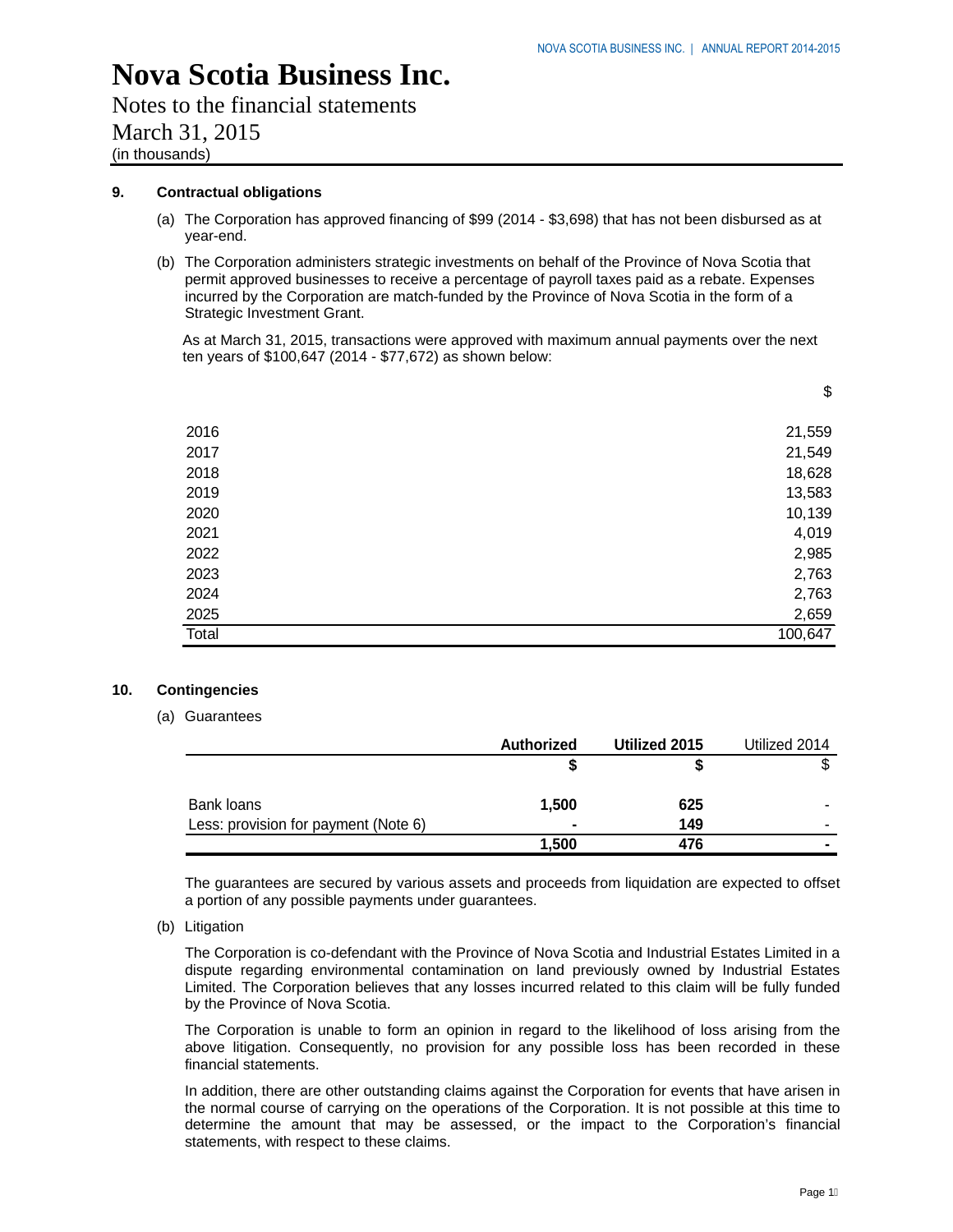Notes to the financial statements

### March 31, 2015

(in thousands)

#### **11. Financial instruments**

#### *(a) Fair value*

Equity investments in publicly-traded companies are recorded at fair market value, which represents the last bid price for the stock on the stock exchange. The Corporation sold all its publicly traded equity investments in the current year.

Fair value measurements in connection with the allowance for credit losses recognized in Notes 2 and 3 are categorized using the fair value hierarchy that reflects the significance of inputs used in determining the fair values:

- Level 1 unadjusted quoted prices in the active markets for identical assets or liabilities;
- Level 2 inputs other than quoted prices included in Level 1 that are observable for the assets or liability, either directly or indirectly; and
- Level 3 inputs for assets and liabilities that are not based on observable market data.

Cash and cash equivalents and the portfolio investments in equity investments traded in active markets have been recorded as Level 1 using the fair value hierarchy.

#### *(b) Financial risk factors*

Risk management relates to the understanding and active management of risks associated with all areas of the business and the associated operating environment. The Corporation's Nova Scotia Business Fund assets are primarily exposed to credit, interest rate, market price and liquidity risk.

#### *(i) Credit risk*

Credit risk is the risk that an issuer or counterparty will be unable to meet a commitment that it has entered into with the Corporation. To mitigate this risk, the Corporation has developed the following policies:

Before financing is approved, a risk assessment is performed on the client. Each application is designated a risk rating based on the industry and business, quality of management, financial history and projections, the level of other creditor involvement and shareholder participation, and environmental risks. The terms and conditions of the approved financing are reflective of the assessed risk. Applications with unacceptable levels of risk are not approved.

Clients are usually limited to a total of \$15 million in financing from the Corporation's Nova Scotia Business Fund. Three clients have exceeded this total in the past; two were approved in the Nova Scotia Business Development Corporation Fund and transferred to the Nova Scotia Business Fund via legislation on November 6, 2001 and both were paid out in a previous year. A third client, that was authorized financing of \$15,100 approved in fiscal 2011, currently has an outstanding balance of \$13,134 which is now below the \$15,000 financing limit threshold (2014- \$14,342) and has now been fully disbursed.

The risk rating for all clients is monitored on an on-going basis. Clients identified as higher risk are further assessed at year end to determine the extent of potential loss, taking into account the value of the security pledged in support of the financial assistance. This assessment could result in a reduction in the carrying value of the investment via the provision for credit losses.

*(ii) Interest risk* 

Interest rate risk is the risk that the market value of the Corporation's investments and debt will fluctuate due to changes in the market interest rates. Interest rate risk is mitigated due to the fact that the Corporation matches the repayment timing of amounts borrowed with the repayment timing of financing advanced as closely as practical. It is management's opinion that the Corporation is not exposed to significant interest rate risk arising from financial instruments.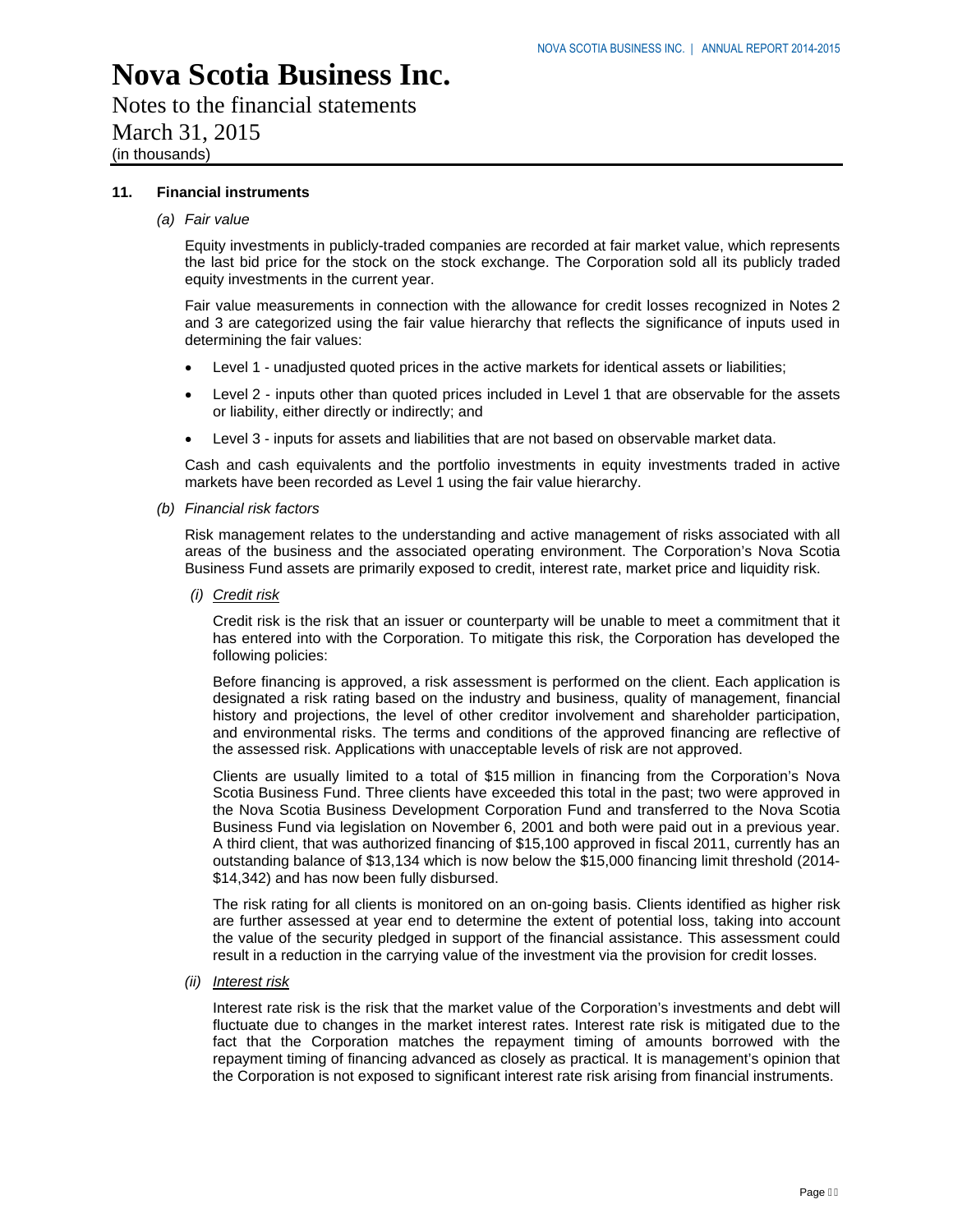Notes to the financial statements March 31, 2015 (in thousands)

#### **11. Financial instruments (continued)**

- (b) Associated risks (continued)
	- *(iii) Market price risk*

Market price risk is the risk that the value of an investment will fluctuate as a result of changes in the market prices, whether those changes are caused by factors specific to the individual financial instrument, its issuer or factors affecting similar financial instruments traded in the market. As these equities are carried at fair value with the fair value changes recognized in the statement of remeasurement gains and losses, all changes in the market conditions will directly result in an increase (decrease) of accumulated remeasurement gains (losses). However, in 2014 fiscal year, the Corporation redeemed all investments held in publicly traded equities.

*(iv) Liquidity risk* 

Liquidity risk is the risk that the entity will encounter difficulty in meeting obligations associated with financial liabilities. Liquidity requirements are managed through the receipt of provincial grants, income generated from loans receivable and equity investments, and principal repayments received on loans receivable. These sources of funds are used to pay operating expenses and debt servicing payments to the Province of Nova Scotia. In the normal course of business the Corporation enters into contracts that give rise to commitments for future payments which also impact the Corporation's liquidity. The Corporation also maintains cash on hand for liquidity purposes and to pay accounts payable and accrued liabilities.

|                               |        |          |         |         | 2015   | 2014   |
|-------------------------------|--------|----------|---------|---------|--------|--------|
|                               | Within | $2$ to 5 | 6 to 10 | Over 10 |        |        |
|                               | 1 year | vears    | years   | years   | Total  | Total  |
|                               | \$     | \$       | \$      | \$      | \$     | \$     |
| Accounts payable              |        |          |         |         |        |        |
| and accrued liabilities       | 15,280 |          | ٠       | ٠       | 15,280 | 8,326  |
| Accrued interest payable      | 171    |          |         |         | 171    | 724    |
| Employee benefits             |        |          |         |         |        |        |
| and other liabilities         | 418    | 232      | 167     | 500     | 1,317  | 1,519  |
| Transfer payments             |        |          |         |         |        |        |
| payable to the Province of NS | 53     |          |         |         | 53     | 49     |
| Deferred revenue              | 142    | 173      |         |         | 315    | 306    |
| Provision for                 |        |          |         |         |        |        |
| payment of guarantees         | 149    |          |         |         | 149    |        |
| Long-term debt                |        |          |         |         |        |        |
| due to the Province of NS     | 22,987 | 38,329   | 5,424   |         | 66,740 | 71,063 |
|                               | 39,200 | 38,734   | 5,591   | 500     | 84,025 | 81,987 |

The following table summarizes the fixed contractual maturities for all financial liabilities as at March 31, 2015: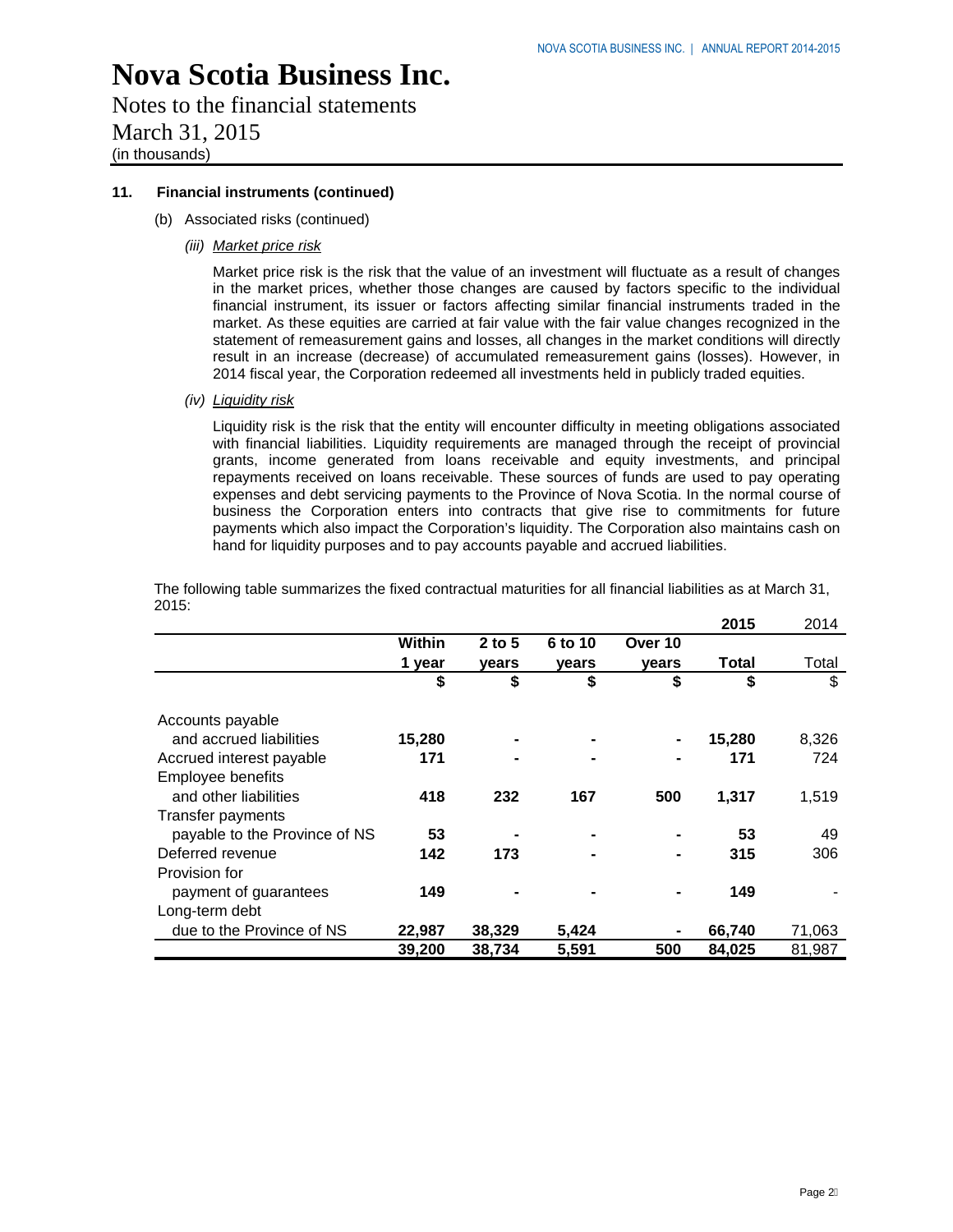Notes to the financial statements

March 31, 2015

(in thousands)

#### **12. Nova Scotia Business Fund**

The Nova Scotia Business Fund (the "Fund") is comprised of investments approved under the direction and management of the Corporation and investments transferred from the Nova Scotia Business Development Corporation Fund ("NSBDC") on November 6, 2001. The following is a summary of the Fund as at March 31, 2015:

|                                                  |              |                       |              |                        | 2015       | 2014    |
|--------------------------------------------------|--------------|-----------------------|--------------|------------------------|------------|---------|
|                                                  |              | <b>NSBI portfolio</b> |              | <b>NSBDC</b> portfolio |            |         |
|                                                  |              | Less                  |              | <b>Less</b>            |            |         |
|                                                  |              | allowance             |              | allowance              |            |         |
|                                                  |              | for credit            |              | for credit             | <b>Net</b> | Net     |
|                                                  | <b>Gross</b> | losses                | <b>Gross</b> | losses                 | Total      | Total   |
|                                                  | \$           | \$                    | \$           | \$                     | \$         | \$      |
| Assets                                           |              |                       |              |                        |            |         |
| Loans receivable                                 | 38,365       | 12,875                | 22,071       | 13,768                 | 33,793     | 40,136  |
| Equity investments                               | 49,429       | 34,166                | 210          | 21                     | 15,452     | 29,477  |
| Industrial parks & buildings                     |              |                       | 1,122        |                        | 1,122      | 1,202   |
| Other assets                                     |              |                       | 750          | 750                    |            |         |
| Guarantees                                       | 625          | 149                   |              |                        | 476        |         |
| Financing authorized but unadvanced              | 99           |                       |              |                        | 99         | 3,098   |
|                                                  | 88,518       | 47,190                | 24,153       | 14,539                 | 50,942     | 73,913  |
|                                                  |              |                       |              |                        |            |         |
| Funding authorized and committed                 |              |                       |              |                        |            |         |
| Fund balance authorized, net of write-offs       |              |                       |              |                        | 223,859    | 224,677 |
| Less: uncommitted balance of fund                |              |                       |              |                        | 111,188    | 107,310 |
| Committed fund balance                           |              |                       |              |                        | 112,671    | 117,367 |
| Less: allowance for credit losses                |              |                       |              |                        |            |         |
| and provision for payment of guarantees (Note 6) |              |                       |              |                        | 61,729     | 43,453  |
|                                                  |              |                       |              |                        | 50,942     | 73,914  |

#### **13. Supplementary cash information**

*(a) Cash and cash equivalents include:*

|                        | 2015   | 2014   |
|------------------------|--------|--------|
|                        | Φ      | ۰D     |
| Cash                   | 14,109 | 11,042 |
| Short-term investments | 8,000  | 8,800  |
|                        | 22,109 | 19,842 |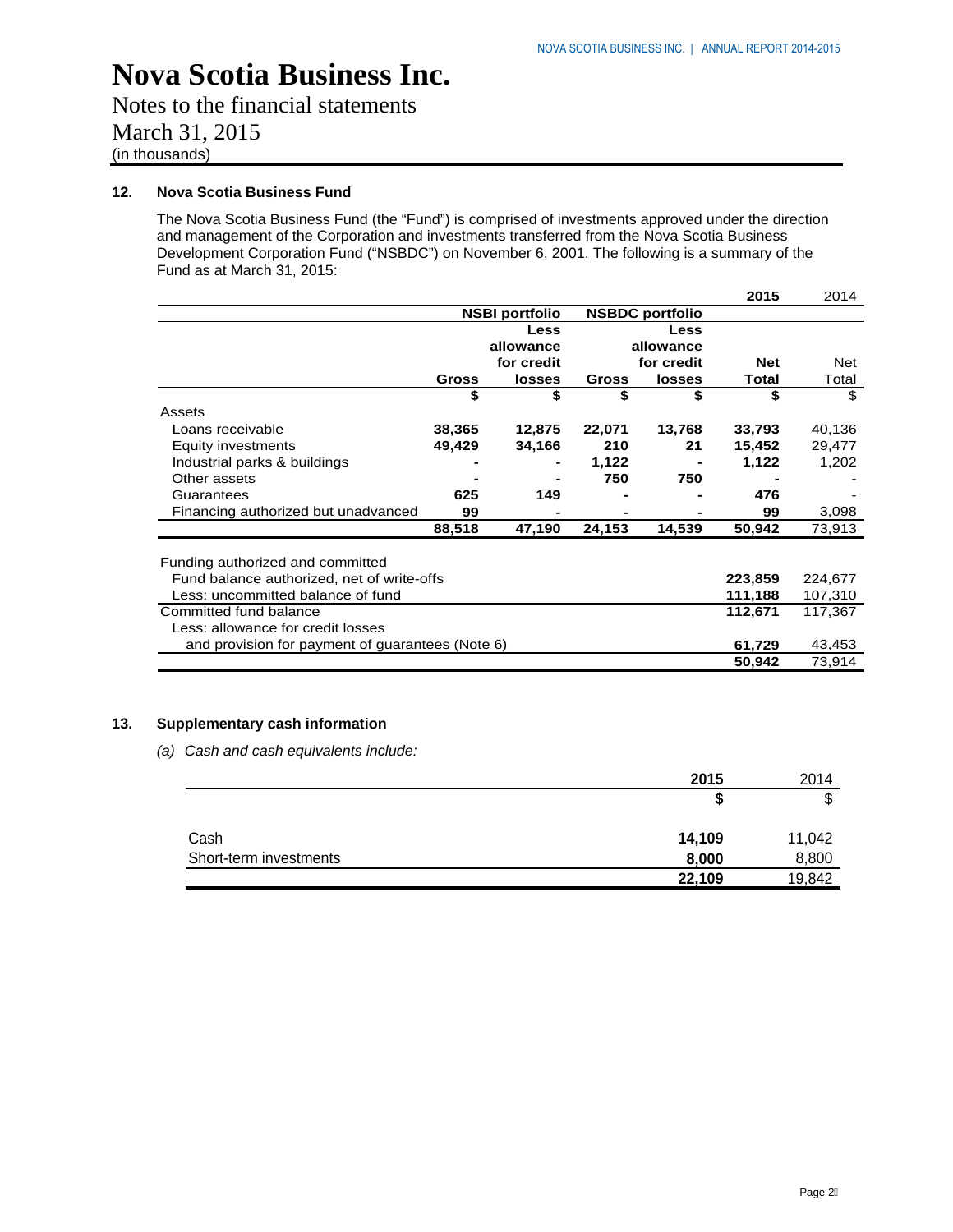Notes to the financial statements March 31, 2015 (in thousands)

#### **13. Supplementary cash information (continued)**

*(b) Changes in other* 

|                                                             | 2015     | 2014     |
|-------------------------------------------------------------|----------|----------|
|                                                             | \$       | \$       |
| Accrued interest receivable                                 | 1,661    | (608)    |
| Loan valuation allowance receivable                         | (1, 965) | 1,586    |
| Other receivables                                           | (411)    | (85)     |
| Due from the Province of Nova Scotia                        | (3, 160) | (1, 120) |
| Prepaid expenses                                            | (4)      | 51       |
| Accounts payable and accrued liabilities                    | 6,954    | 32       |
| Accrued interest payable                                    | (553)    | 208      |
| Non-cash accrued interest clearing loan valuation allowance | 10       | 109      |
| Employee benefits and other liabilities                     | (202)    | 87       |
| Deferred revenue                                            | 9        | (425)    |
| Transfer payments payable to the Province of Nova Scotia    | 4        | 23       |
|                                                             | 2,343    | (142)    |

(c) During the year, cash received for interest income was \$1,982 (2014 - \$2,099) and interest paid was \$1,777 (2014 - \$1,012).

|                                                            | 2015  | 2014     |
|------------------------------------------------------------|-------|----------|
| Non-cash investing transactions                            | S     |          |
| Equity market adjustments recorded                         |       |          |
| as accumulated remeasurement loss                          |       | (1, 168) |
| Conversion of convertible debentures to equity investments | 1.000 | 1,000    |
| Conversion of accrued interest to equity investments       | 85    | 144      |
| Conversion of preferred dividends to equity investments    | 1.225 | 1,351    |

#### **14. Related party transactions**

During the year, there were no companies controlled or otherwise not independent of all of Nova Scotia Business Inc. eligible for payroll rebate rewards (2014 - \$nil).

As at year-end, the total amount outstanding to companies that were controlled by, or otherwise not independent of, certain directors of Nova Scotia Business Inc. was \$12,995 (2014 - \$18,123) for financial assistance. Certain of these investments have specific allowances recorded against them totaling \$500 (2014 - \$4,330) and the Corporation has also recorded a 10% general reserve recorded against as well. Furthermore, there were no payroll rebates under this category this year (2014 - \$336).

The Corporation occupies premises for which no rental fee is charged by the Province of Nova Scotia. Management estimates the annual cost to lease the premises is approximately \$683 (2014 - \$686).

The Corporation receives legal services free of charge from the Province of Nova Scotia. Management estimates the annual cost of these services is approximately \$300 (2014 - \$300).

During the year, due to the change in the Corporation's mandate, certain employees were transferred from the Province of Nova Scotia to the Corporation on secondment basis effective September 1, 2014. The related costs including operating costs in the amount of \$907 were fully absorbed by the Province of Nova Scotia and are not reflected in these financial statements.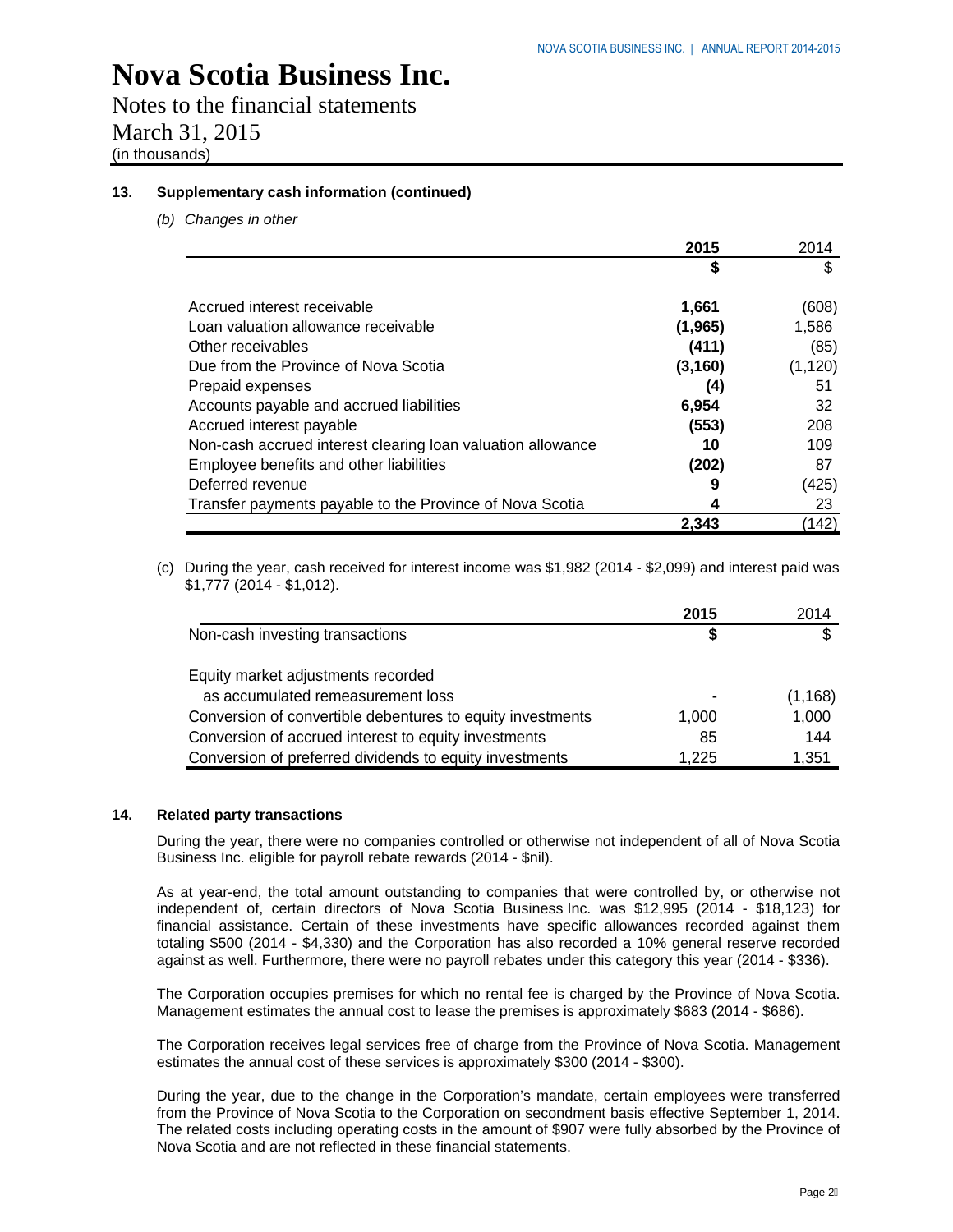Notes to the financial statements

### March 31, 2015

(in thousands)

#### **14. Related party transactions (continued)**

These transactions were carried out in the normal course of operations and on terms and conditions that would be similar to those of non-related parties.

#### **15. Employee benefits, post-retirement benefits and other liabilities**

(a) The employee benefits, post-retirement benefits and other liabilities, reported on the statement of financial position, are made up of the following:

|                        | 2015  | 2014  |
|------------------------|-------|-------|
|                        |       | ጥ     |
| Public service awards  | 720   | 676   |
| Vacation pay           | 237   | 213   |
| Other payroll accruals | 360   | 630   |
|                        | 1,317 | 1,519 |

#### (b) Pension benefits

All full-time employees are entitled to receive pension benefits pursuant to the provisions of a pension plan established under the Public Service Superannuation Act ("PSSP") based on the employees' length of service and earnings. The plan is funded by the employee and the employer contributions. The employer's contributions for 2015 were \$525 (2014 - \$514) and are recognized as an operating expense in the year. As a result of changes to the PSSP that took effect April 1, 2013, the Province of Nova Scotia is no longer responsible for any unfunded liabilities of the PSSP, and the Province no longer administers the PSSP. The PSSP is now administered by an independent trustee, the Public Service Superannuation Plan Trustee Inc., which also administers the actuarial and investment risk.

#### **16. Comparative figures**

Certain comparative figures have been reclassified to conform with the financial presentation adopted in the current year.

#### **17. Subsequent event**

On April 9, 2015, the Nova Scotia provincial government tabled the March 31, 2016 budget in the House of Assembly, which included the elimination of the Film and Creative Industries Nova Scotia ("FCINS") agency's funding and a plan to cease its operations. Legislation introduced in the spring assigned all assets and liabilities of FCINS to the Corporation effective April 9, 2015. The Province of Nova Scotia will be fully funding any associated costs. There has been no adjustment to these financial statements to reflect this subsequent event.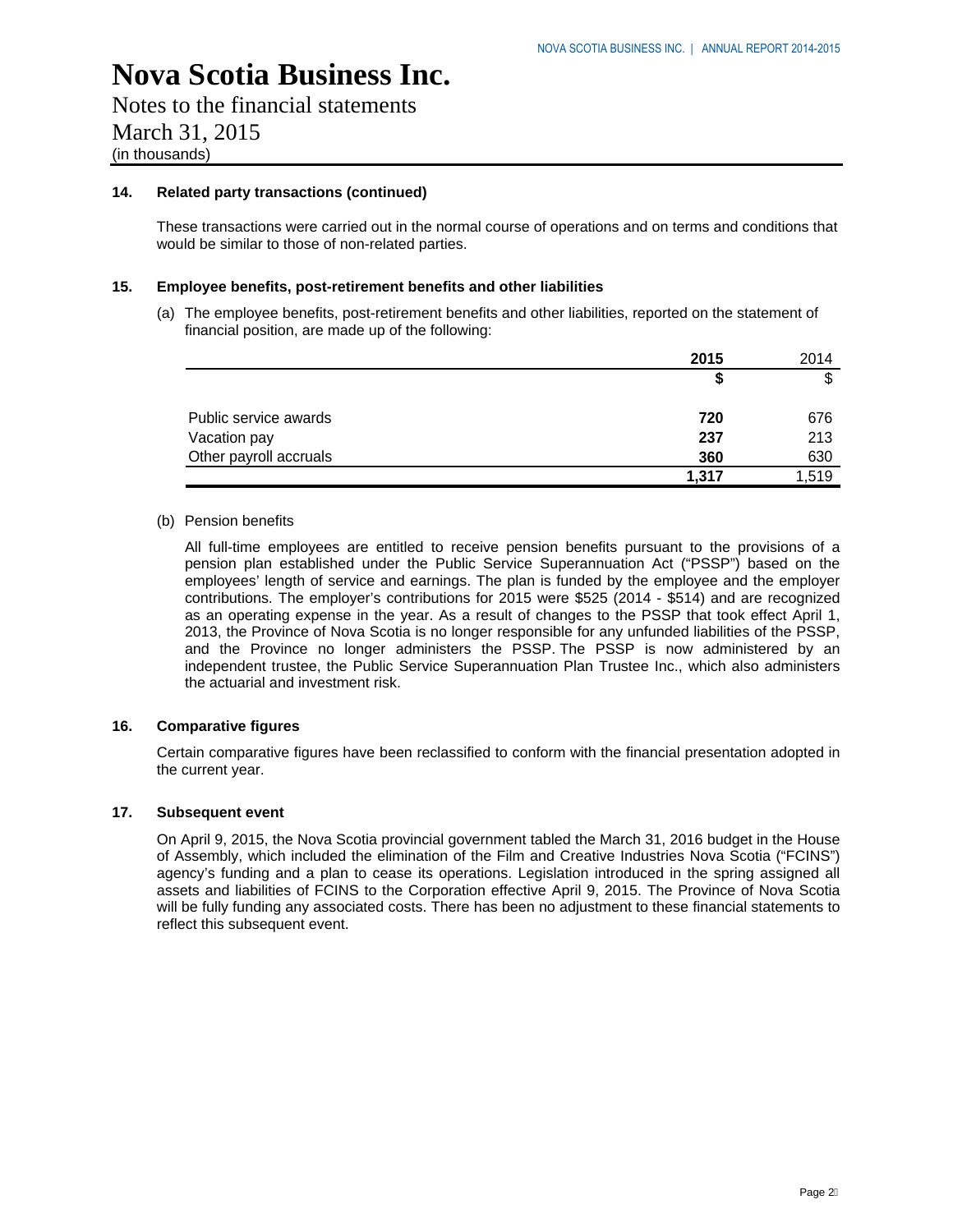## **Nova Scotia Business Inc. Schedule 1**

Schedule of operating expenses Year ended March 31, 2015 (In thousands of dollars)

|                                          | <b>Budget</b> |        |        |
|------------------------------------------|---------------|--------|--------|
|                                          | (Unaudited)   | 2015   | 2014   |
|                                          | \$            | \$     | \$     |
| Business development                     | 3,989         | 4,139  | 4,373  |
| Legal and audit                          | 34            | 47     | 47     |
| Office                                   | 278           | 286    | 451    |
| Other                                    | 71            | 168    | 154    |
| Salaries and benefits                    | 7,228         | 6,735  | 6,882  |
| Telecommunications and technical support | 373           | 492    | 375    |
| Travel                                   | 682           | 733    | 665    |
|                                          | 12,655        | 12,600 | 12,947 |